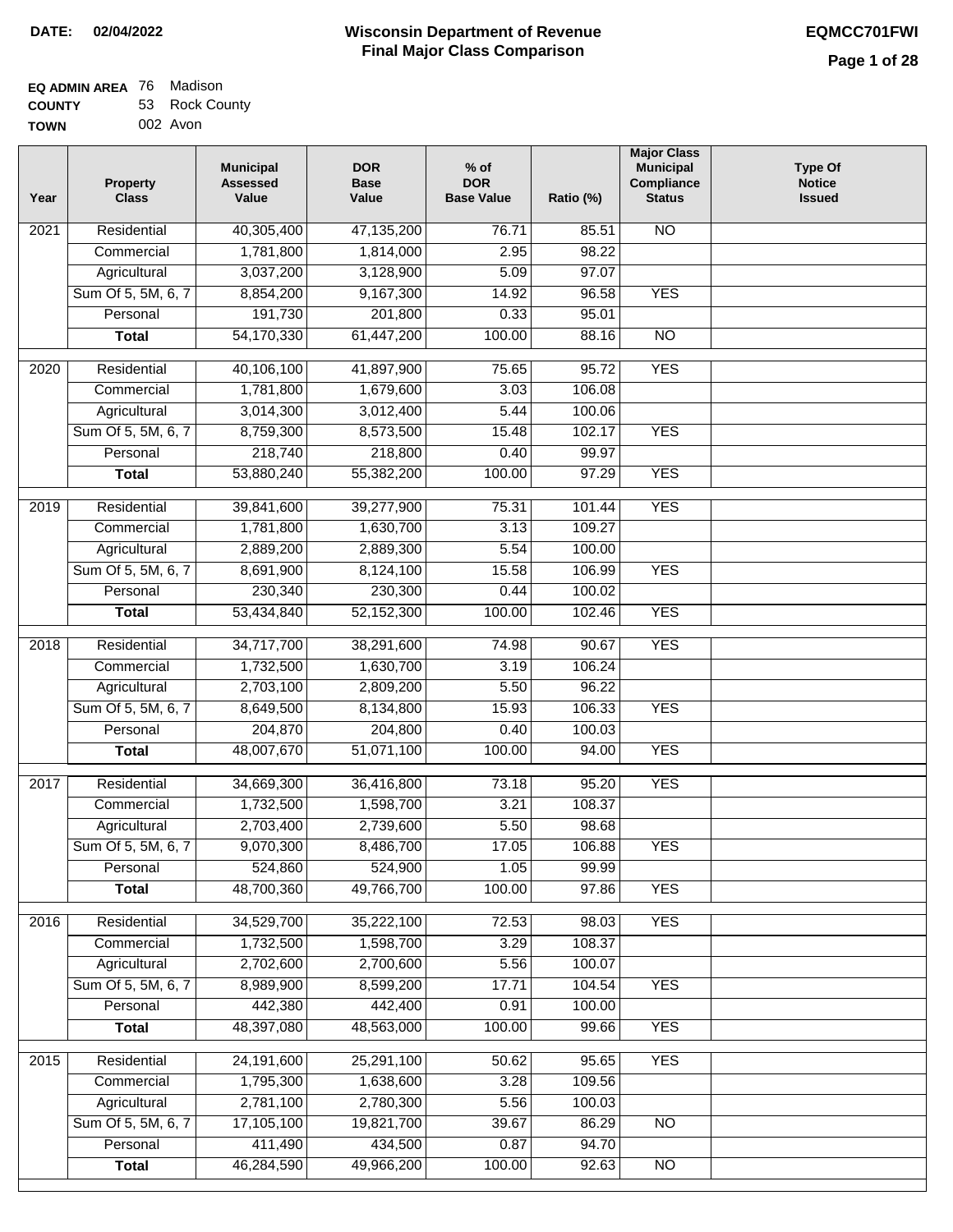| EQ ADMIN AREA 76 Madison |                |
|--------------------------|----------------|
| <b>COUNTY</b>            | 53 Rock County |
| <b>TOWN</b>              | 004 Beloit     |

| Year              | <b>Property</b><br><b>Class</b> | <b>Municipal</b><br><b>Assessed</b><br>Value | <b>DOR</b><br><b>Base</b><br>Value | % of<br><b>DOR</b><br><b>Base Value</b> | Ratio (%) | <b>Major Class</b><br><b>Municipal</b><br>Compliance<br><b>Status</b> | <b>Type Of</b><br><b>Notice</b><br><b>Issued</b> |
|-------------------|---------------------------------|----------------------------------------------|------------------------------------|-----------------------------------------|-----------|-----------------------------------------------------------------------|--------------------------------------------------|
| $\overline{202}1$ | Residential                     | 432,780,856                                  | 523,588,300                        | 85.98                                   | 82.66     | N <sub>O</sub>                                                        |                                                  |
|                   | Commercial                      | 59,502,700                                   | 64,280,300                         | 10.56                                   | 92.57     | <b>YES</b>                                                            |                                                  |
|                   | Agricultural                    | 2,100,100                                    | 2,357,400                          | 0.39                                    | 89.09     |                                                                       |                                                  |
|                   | Sum Of 5, 5M, 6, 7              | 14,070,600                                   | 15,515,200                         | 2.55                                    | 90.69     |                                                                       |                                                  |
|                   | Personal                        | 2,814,385                                    | 3,198,200                          | 0.53                                    | 88.00     |                                                                       |                                                  |
|                   | <b>Total</b>                    | 511,268,641                                  | 608,939,400                        | 100.00                                  | 83.96     | $\overline{NO}$                                                       |                                                  |
| $\overline{2020}$ | Residential                     | 423,386,856                                  | 462,018,800                        | 86.00                                   | 91.64     | <b>YES</b>                                                            |                                                  |
|                   | Commercial                      | 55,357,800                                   | 55,157,600                         | 10.27                                   | 100.36    | <b>YES</b>                                                            |                                                  |
|                   | Agricultural                    | 2,149,900                                    | 2,284,600                          | 0.43                                    | 94.10     |                                                                       |                                                  |
|                   | Sum Of 5, 5M, 6, 7              | 14, 153, 700                                 | 14,878,300                         | 2.77                                    | 95.13     |                                                                       |                                                  |
|                   | Personal                        | 2,731,700                                    | 2,906,100                          | 0.54                                    | 94.00     |                                                                       |                                                  |
|                   | <b>Total</b>                    | 497,779,956                                  | 537,245,400                        | 100.00                                  | 92.65     | <b>YES</b>                                                            |                                                  |
| $\frac{1}{2019}$  | Residential                     | 417,523,456                                  | 422,248,200                        | 85.97                                   | 98.88     | <b>YES</b>                                                            |                                                  |
|                   | Commercial                      | 52,686,600                                   | 48,501,800                         | 9.88                                    | 108.63    |                                                                       |                                                  |
|                   | Agricultural                    | 2,197,800                                    | 2,198,000                          | 0.45                                    | 99.99     |                                                                       |                                                  |
|                   | Sum Of 5, 5M, 6, 7              | 14,108,500                                   | 14,295,000                         | 2.91                                    | 98.70     |                                                                       |                                                  |
|                   | Personal                        | 3,913,200                                    | 3,913,200                          | 0.80                                    | 100.00    |                                                                       |                                                  |
|                   | <b>Total</b>                    | 490,429,556                                  | 491,156,200                        | 100.00                                  | 99.85     | <b>YES</b>                                                            |                                                  |
| 2018              | Residential                     | 345,982,300                                  | 396,575,300                        | 86.08                                   | 87.24     | $\overline{10}$                                                       |                                                  |
|                   | Commercial                      | 47,849,900                                   | 45,301,800                         | 9.83                                    | 105.62    |                                                                       |                                                  |
|                   | Agricultural                    | 1,922,500                                    | 2,133,900                          | 0.46                                    | 90.09     |                                                                       |                                                  |
|                   | Sum Of 5, 5M, 6, 7              | 10,481,900                                   | 13,630,500                         | 2.96                                    | 76.90     |                                                                       |                                                  |
|                   | Personal                        | 2,771,700                                    | 3,079,700                          | 0.67                                    | 90.00     |                                                                       |                                                  |
|                   | <b>Total</b>                    | 409,008,300                                  | 460,721,200                        | 100.00                                  | 88.78     | <b>NO</b>                                                             |                                                  |
| $\overline{2017}$ | Residential                     | 343,087,500                                  | 374,411,900                        | 84.61                                   | 91.63     | <b>YES</b>                                                            |                                                  |
|                   | Commercial                      | 46,856,500                                   | 43,350,600                         | 9.80                                    | 108.09    |                                                                       |                                                  |
|                   | Agricultural                    | 2,001,600                                    | 2,091,300                          | 0.47                                    | 95.71     |                                                                       |                                                  |
|                   | Sum Of 5, 5M, 6, 7              | 10,468,400                                   | 13,285,000                         | 3.00                                    | 78.80     |                                                                       |                                                  |
|                   | Personal                        | 8,816,300                                    | 9,379,000                          | 2.12                                    | 94.00     |                                                                       |                                                  |
|                   | <b>Total</b>                    | 411,230,300                                  | 442,517,800                        | 100.00                                  | 92.93     | <b>YES</b>                                                            |                                                  |
| 2016              | Residential                     | 340,743,900                                  | 357,667,200                        | 83.87                                   | 95.27     | <b>YES</b>                                                            |                                                  |
|                   | Commercial                      | 45,972,300                                   | 44,153,000                         | 10.35                                   | 104.12    | <b>YES</b>                                                            |                                                  |
|                   | Agricultural                    | 2,170,300                                    | 2,238,000                          | 0.52                                    | 96.97     |                                                                       |                                                  |
|                   | Sum Of 5, 5M, 6, 7              | 10,843,200                                   | 13,093,400                         | 3.07                                    | 82.81     |                                                                       |                                                  |
|                   | Personal                        | 9,036,800                                    | 9,316,300                          | 2.18                                    | 97.00     |                                                                       |                                                  |
|                   | <b>Total</b>                    | 408,766,500                                  | 426,467,900                        | 100.00                                  | 95.85     | <b>YES</b>                                                            |                                                  |
| 2015              | Residential                     | 339,568,300                                  | 346,193,800                        | 84.63                                   | 98.09     | <b>YES</b>                                                            |                                                  |
|                   | Commercial                      | 44,267,200                                   | 40,569,800                         | 9.92                                    | 109.11    | <b>YES</b>                                                            |                                                  |
|                   | Agricultural                    | 2,209,800                                    | 2,209,600                          | 0.54                                    | 100.01    |                                                                       |                                                  |
|                   | Sum Of 5, 5M, 6, 7              | 10,723,700                                   | 13,123,900                         | 3.21                                    | 81.71     |                                                                       |                                                  |
|                   | Personal                        | 7,376,900                                    | 6,979,100                          | 1.71                                    | 105.70    |                                                                       |                                                  |
|                   | <b>Total</b>                    | 404,145,900                                  | 409,076,200                        | 100.00                                  | 98.79     | <b>YES</b>                                                            |                                                  |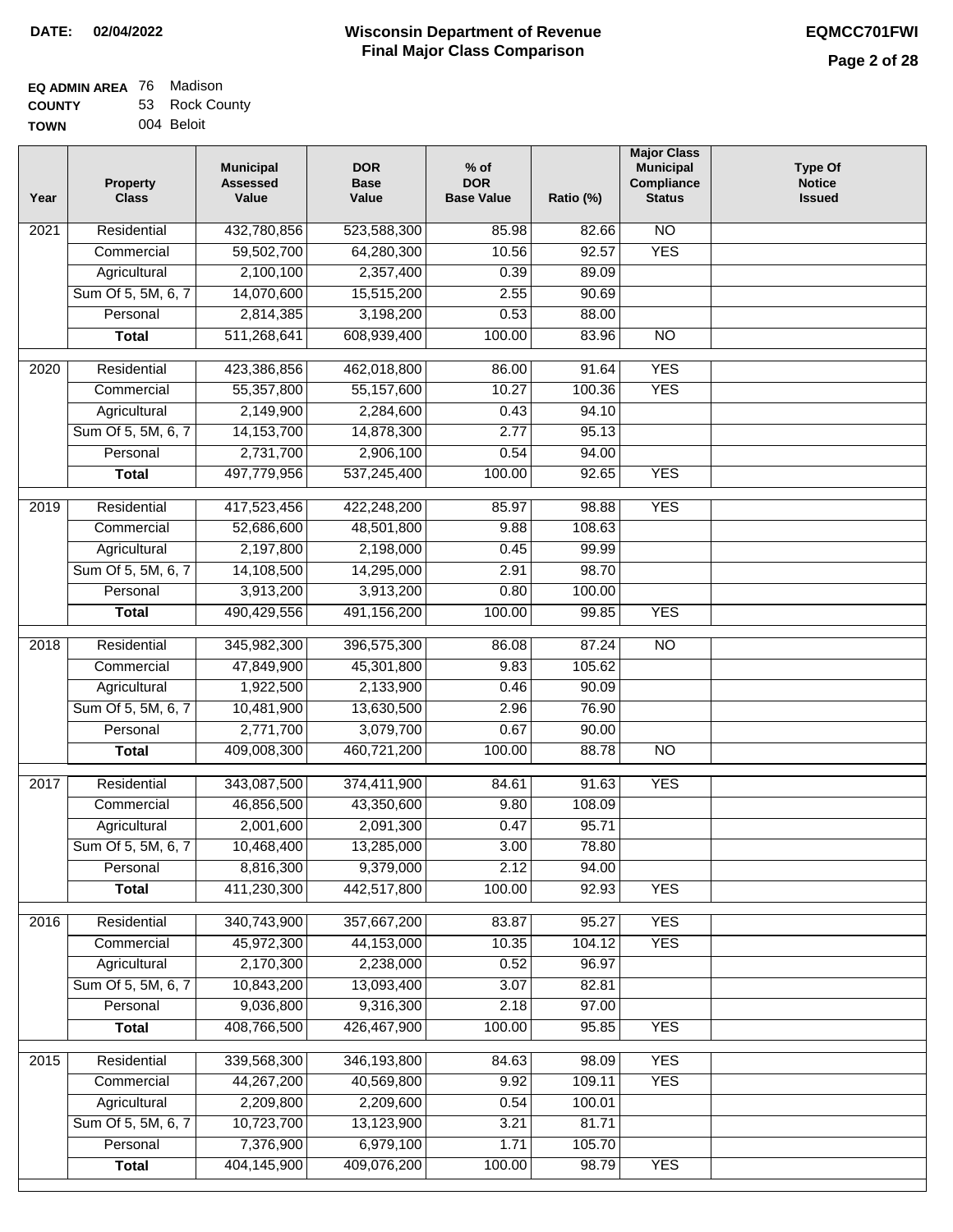| EQ ADMIN AREA 76 | Madison        |
|------------------|----------------|
| <b>COUNTY</b>    | 53 Rock County |
| <b>TOWN</b>      | 006 Bradford   |

| Year              | <b>Property</b><br><b>Class</b> | <b>Municipal</b><br><b>Assessed</b><br>Value | <b>DOR</b><br><b>Base</b><br>Value | $%$ of<br><b>DOR</b><br><b>Base Value</b> | Ratio (%) | <b>Major Class</b><br><b>Municipal</b><br>Compliance<br><b>Status</b> | <b>Type Of</b><br><b>Notice</b><br><b>Issued</b> |
|-------------------|---------------------------------|----------------------------------------------|------------------------------------|-------------------------------------------|-----------|-----------------------------------------------------------------------|--------------------------------------------------|
| $\overline{202}1$ | Residential                     | 56,121,000                                   | 71,145,100                         | 61.34                                     | 78.88     | <b>NO</b>                                                             |                                                  |
|                   | Commercial                      | 9,406,000                                    | 6,435,546                          | 5.55                                      | 146.16    |                                                                       |                                                  |
|                   | Agricultural                    | 5,958,700                                    | 6,144,100                          | 5.30                                      | 96.98     |                                                                       |                                                  |
|                   | Sum Of 5, 5M, 6, 7              | 29,780,800                                   | 32,204,300                         | 27.77                                     | 92.47     | <b>YES</b>                                                            |                                                  |
|                   | Personal                        | 50,600                                       | 55,000                             | 0.05                                      | 92.00     |                                                                       |                                                  |
|                   | <b>Total</b>                    | 101,317,100                                  | 115,984,046                        | 100.00                                    | 87.35     | $\overline{NO}$                                                       |                                                  |
| 2020              | Residential                     | 55,678,100                                   | 61,545,200                         | 59.39                                     | 90.47     | <b>YES</b>                                                            |                                                  |
|                   | Commercial                      | 9,402,600                                    | 5,895,800                          | 5.69                                      | 159.48    |                                                                       |                                                  |
|                   | Agricultural                    | 5,488,600                                    | 5,901,600                          | 5.69                                      | 93.00     |                                                                       |                                                  |
|                   | Sum Of 5, 5M, 6, 7              | 29,683,800                                   | 30,233,100                         | 29.17                                     | 98.18     | <b>YES</b>                                                            |                                                  |
|                   | Personal                        | 52,600                                       | 56,600                             | 0.05                                      | 92.93     |                                                                       |                                                  |
|                   | <b>Total</b>                    | 100,305,700                                  | 103,632,300                        | 100.00                                    | 96.79     | <b>YES</b>                                                            |                                                  |
| 2019              | Residential                     | 55,387,400                                   | 60,032,000                         | 59.09                                     | 92.26     | <b>YES</b>                                                            |                                                  |
|                   | Commercial                      | 9,557,400                                    | 5,816,600                          | 5.73                                      | 164.31    |                                                                       |                                                  |
|                   | Agricultural                    | 5,395,600                                    | 5,679,500                          | 5.59                                      | 95.00     |                                                                       |                                                  |
|                   | Sum Of 5, 5M, 6, 7              | 29,663,900                                   | 30,012,800                         | 29.54                                     | 98.84     | <b>YES</b>                                                            |                                                  |
|                   | Personal                        | 53,900                                       | 56,700                             | 0.06                                      | 95.06     |                                                                       |                                                  |
|                   | <b>Total</b>                    | 100,058,200                                  | 101,597,600                        | 100.00                                    | 98.48     | <b>YES</b>                                                            |                                                  |
| 2018              | Residential                     | 54,508,000                                   | 57,372,100                         | 58.61                                     | 95.01     | <b>YES</b>                                                            |                                                  |
|                   | Commercial                      | 9,344,300                                    | 5,482,500                          | 5.60                                      | 170.44    |                                                                       |                                                  |
|                   | Agricultural                    | 5,384,200                                    | 5,515,900                          | 5.63                                      | 97.61     |                                                                       |                                                  |
|                   | Sum Of 5, 5M, 6, 7              | 29,423,500                                   | 29,301,700                         | 29.93                                     | 100.42    | <b>YES</b>                                                            |                                                  |
|                   | Personal                        | 217,100                                      | 222,400                            | 0.23                                      | 97.62     |                                                                       |                                                  |
|                   | <b>Total</b>                    | 98,877,100                                   | 97,894,600                         | 100.00                                    | 101.00    | <b>YES</b>                                                            |                                                  |
| $\overline{2017}$ | Residential                     | 54,423,400                                   | 55,626,300                         | 55.62                                     | 97.84     | <b>YES</b>                                                            |                                                  |
|                   | Commercial                      | 9,099,100                                    | 5,124,300                          | 5.12                                      | 177.57    |                                                                       |                                                  |
|                   | Agricultural                    | 5,384,600                                    | 5,383,200                          | 5.38                                      | 100.03    |                                                                       |                                                  |
|                   | Sum Of 5, 5M, 6, 7              | 29,018,000                                   | 28,376,000                         | 28.38                                     | 102.26    | <b>YES</b>                                                            |                                                  |
|                   | Personal                        | 5,493,200                                    | 5,493,200                          | 5.49                                      | 100.00    |                                                                       |                                                  |
|                   | <b>Total</b>                    | 103,418,300                                  | 100,003,000                        | 100.00                                    | 103.42    | <b>YES</b>                                                            |                                                  |
| 2016              | Residential                     | 51,611,200                                   | 53,123,200                         | 52.49                                     | 97.15     | <b>YES</b>                                                            |                                                  |
|                   | Commercial                      | 5,969,400                                    | 5,336,300                          | 5.27                                      | 111.86    |                                                                       |                                                  |
|                   | Agricultural                    | 5,187,900                                    | 5,315,800                          | 5.25                                      | 97.59     |                                                                       |                                                  |
|                   | Sum Of 5, 5M, 6, 7              | 28,123,700                                   | 29,494,800                         | 29.14                                     | 95.35     | <b>YES</b>                                                            |                                                  |
|                   | Personal                        | 7,743,100                                    | 7,933,500                          | 7.84                                      | 97.60     |                                                                       |                                                  |
|                   | <b>Total</b>                    | 98,635,300                                   | 101,203,600                        | 100.00                                    | 97.46     | <b>YES</b>                                                            |                                                  |
| 2015              | Residential                     | 51,057,200                                   | 52,035,400                         | 54.67                                     | 98.12     | <b>YES</b>                                                            |                                                  |
|                   | Commercial                      | 5,969,400                                    | 5,336,300                          | 5.61                                      | 111.86    | $\overline{NO}$                                                       |                                                  |
|                   | Agricultural                    | 5,189,900                                    | 5,242,500                          | 5.51                                      | 99.00     |                                                                       |                                                  |
|                   | Sum Of 5, 5M, 6, 7              | 28,156,300                                   | 29,462,600                         | 30.95                                     | 95.57     | <b>YES</b>                                                            |                                                  |
|                   | Personal                        | 3,071,500                                    | 3,102,600                          | 3.26                                      | 99.00     |                                                                       |                                                  |
|                   | <b>Total</b>                    | 93,444,300                                   | 95,179,400                         | 100.00                                    | 98.18     | NO                                                                    |                                                  |
|                   |                                 |                                              |                                    |                                           |           |                                                                       |                                                  |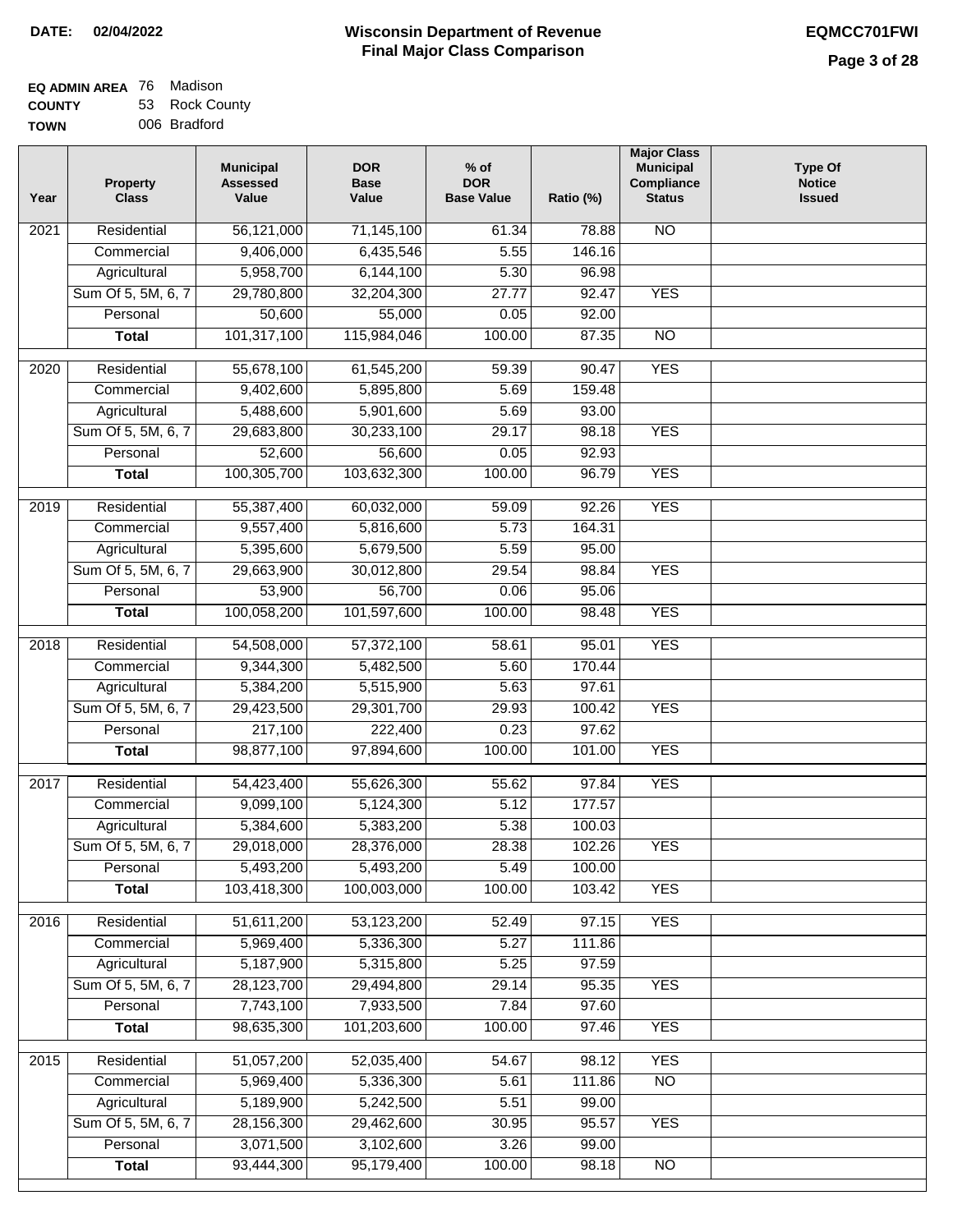| EQ ADMIN AREA 76 | Madison        |
|------------------|----------------|
| <b>COUNTY</b>    | 53 Rock County |
| <b>TOWN</b>      | 008 Center     |

| 008 Center<br>/Ν | ,,,,, | ື | nvun vuur |
|------------------|-------|---|-----------|
|                  |       |   |           |

| Year              | <b>Property</b><br><b>Class</b> | <b>Municipal</b><br><b>Assessed</b><br>Value | <b>DOR</b><br><b>Base</b><br>Value | $%$ of<br><b>DOR</b><br><b>Base Value</b> | Ratio (%) | <b>Major Class</b><br><b>Municipal</b><br>Compliance<br><b>Status</b> | <b>Type Of</b><br><b>Notice</b><br><b>Issued</b> |
|-------------------|---------------------------------|----------------------------------------------|------------------------------------|-------------------------------------------|-----------|-----------------------------------------------------------------------|--------------------------------------------------|
| $\overline{202}1$ | Residential                     | 96,068,200                                   | 111,315,600                        | 85.76                                     | 86.30     | <b>NO</b>                                                             |                                                  |
|                   | Commercial                      | 1,566,400                                    | 1,624,500                          | 1.25                                      | 96.42     |                                                                       |                                                  |
|                   | Agricultural                    | 5,473,500                                    | 5,641,200                          | 4.35                                      | 97.03     |                                                                       |                                                  |
|                   | Sum Of 5, 5M, 6, 7              | 10,669,500                                   | 10,586,800                         | 8.16                                      | 100.78    |                                                                       |                                                  |
|                   | Personal                        | 603,540                                      | 635,300                            | 0.49                                      | 95.00     |                                                                       |                                                  |
|                   | <b>Total</b>                    | 114,381,140                                  | 129,803,400                        | 100.00                                    | 88.12     | <b>NO</b>                                                             |                                                  |
| $\overline{2020}$ | Residential                     | 95,481,800                                   | 99,745,900                         | 85.15                                     | 95.73     | <b>YES</b>                                                            |                                                  |
|                   | Commercial                      | 1,566,400                                    | 1,504,100                          | 1.28                                      | 104.14    |                                                                       |                                                  |
|                   | Agricultural                    | 5,430,400                                    | 5,428,400                          | 4.63                                      | 100.04    |                                                                       |                                                  |
|                   | Sum Of 5, 5M, 6, 7              | 10,482,100                                   | 9,842,400                          | 8.40                                      | 106.50    |                                                                       |                                                  |
|                   | Personal                        | 627,320                                      | 627,300                            | 0.54                                      | 100.00    |                                                                       |                                                  |
|                   | <b>Total</b>                    | 113,588,020                                  | 117,148,100                        | 100.00                                    | 96.96     | <b>YES</b>                                                            |                                                  |
| 2019              | Residential                     | 81,505,000                                   | 91,423,900                         | 82.98                                     | 89.15     | $\overline{NO}$                                                       |                                                  |
|                   | Commercial                      | 1,407,600                                    | 1,460,300                          | 1.33                                      | 96.39     |                                                                       |                                                  |
|                   | Agricultural                    | 4,940,700                                    | 5,207,500                          | 4.73                                      | 94.88     |                                                                       |                                                  |
|                   | Sum Of 5, 5M, 6, 7              | 12,304,900                                   | 11,600,300                         | 10.53                                     | 106.07    | <b>YES</b>                                                            |                                                  |
|                   | Personal                        | 449,390                                      | 478,100                            | 0.43                                      | 93.99     |                                                                       |                                                  |
|                   | <b>Total</b>                    | 100,607,590                                  | 110,170,100                        | 100.00                                    | 91.32     | $\overline{NO}$                                                       |                                                  |
| 2018              | Residential                     | 80,644,400                                   | 85,385,400                         | 82.62                                     | 94.45     | <b>YES</b>                                                            |                                                  |
|                   | Commercial                      | 1,171,400                                    | 1,185,300                          | 1.15                                      | 98.83     |                                                                       |                                                  |
|                   | Agricultural                    | 4,940,700                                    | 5,068,700                          | 4.90                                      | 97.47     |                                                                       |                                                  |
|                   | Sum Of 5, 5M, 6, 7              | 11,980,900                                   | 11,261,800                         | 10.90                                     | 106.39    | <b>YES</b>                                                            |                                                  |
|                   | Personal                        | 449,480                                      | 449,500                            | 0.43                                      | 100.00    |                                                                       |                                                  |
|                   | <b>Total</b>                    | 99,186,880                                   | 103,350,700                        | 100.00                                    | 95.97     | <b>YES</b>                                                            |                                                  |
|                   |                                 |                                              |                                    |                                           |           |                                                                       |                                                  |
| 2017              | Residential                     | 80,274,600                                   | 78,344,800                         | 81.63                                     | 102.46    | <b>YES</b>                                                            |                                                  |
|                   | Commercial                      | 1,171,400                                    | 1,162,100                          | 1.21                                      | 100.80    |                                                                       |                                                  |
|                   | Agricultural                    | 4,940,800                                    | 4,940,400                          | 5.15                                      | 100.01    |                                                                       |                                                  |
|                   | Sum Of 5, 5M, 6, 7              | 12,035,800                                   | 11,073,000                         | 11.54                                     | 108.70    | <b>YES</b>                                                            |                                                  |
|                   | Personal                        | 457,090                                      | 457,200                            | 0.48                                      | 99.98     |                                                                       |                                                  |
|                   | <b>Total</b>                    | 98,879,690                                   | 95,977,500                         | 100.00                                    | 103.02    | <b>YES</b>                                                            |                                                  |
| 2016              | Residential                     | 61,276,500                                   | 66,183,700                         | 69.30                                     | 92.59     | <b>YES</b>                                                            |                                                  |
|                   | Commercial                      | 1,162,900                                    | 1,242,500                          | 1.30                                      | 93.59     |                                                                       |                                                  |
|                   | Agricultural                    | 4,756,900                                    | 4,811,400                          | 5.04                                      | 98.87     |                                                                       |                                                  |
|                   | Sum Of 5, 5M, 6, 7              | 20,131,300                                   | 22,965,900                         | 24.05                                     | 87.66     | $\overline{NO}$                                                       |                                                  |
|                   | Personal                        | 271,200                                      | 298,000                            | 0.31                                      | 91.01     |                                                                       |                                                  |
|                   | <b>Total</b>                    | 87,598,800                                   | 95,501,500                         | 100.00                                    | 91.73     | N <sub>O</sub>                                                        | 1st Notice of Non-Compliance                     |
| 2015              | Residential                     | 60,933,000                                   | 65,819,500                         | 69.38                                     | 92.58     | <b>YES</b>                                                            |                                                  |
|                   | Commercial                      | 1,141,300                                    | 1,218,800                          | 1.28                                      | 93.64     |                                                                       |                                                  |
|                   | Agricultural                    | 4,757,300                                    | 4,756,800                          | 5.01                                      | 100.01    |                                                                       |                                                  |
|                   | Sum Of 5, 5M, 6, 7              | 20,046,000                                   | 22,783,500                         | 24.02                                     | 87.98     | <b>NO</b>                                                             |                                                  |
|                   | Personal                        | 262,900                                      | 288,700                            | 0.30                                      | 91.06     |                                                                       |                                                  |
|                   | <b>Total</b>                    | 87,140,500                                   | 94,867,300                         | 100.00                                    | 91.86     | NO                                                                    |                                                  |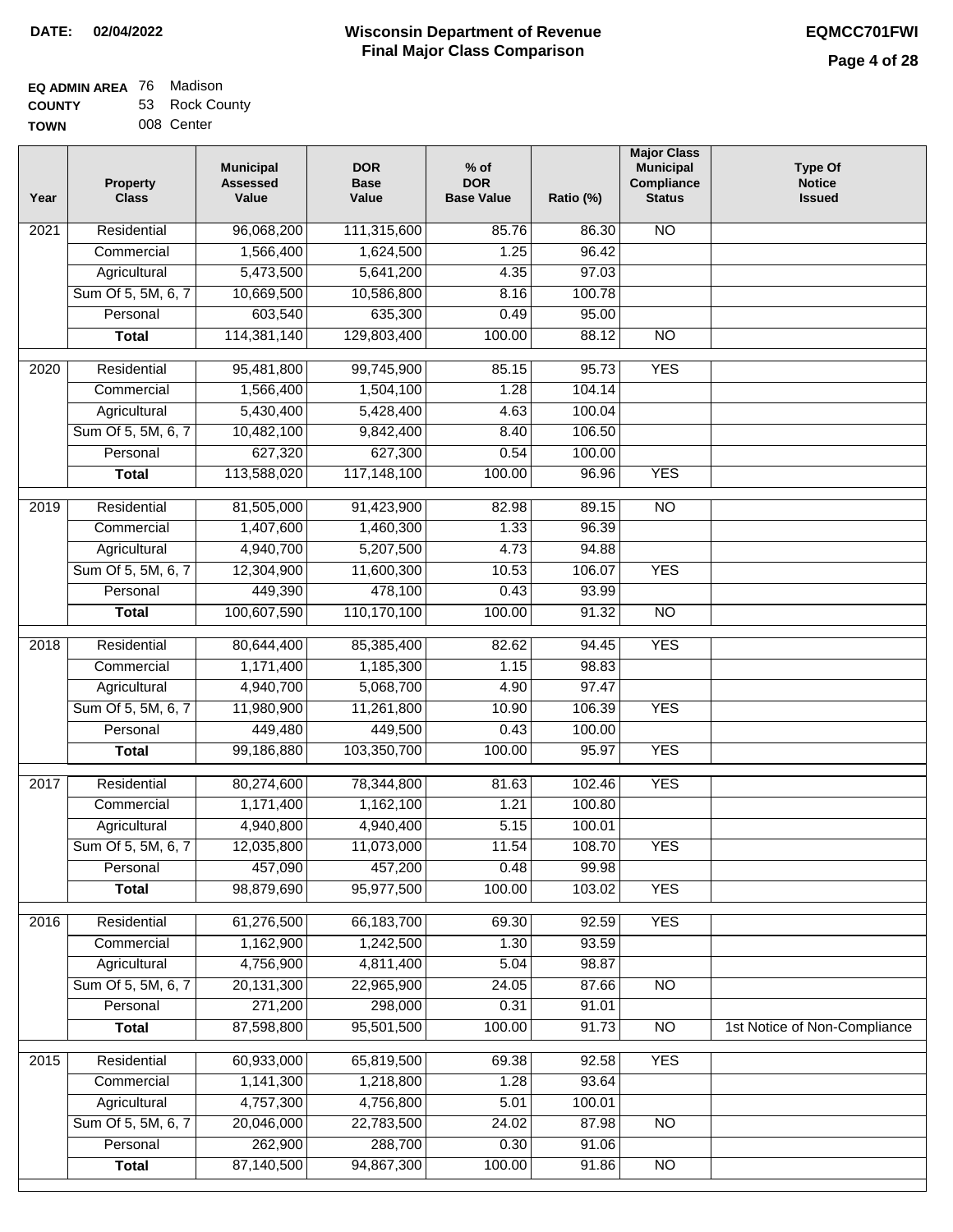| <b>EQ ADMIN AREA 76 Madison</b> |                |
|---------------------------------|----------------|
| <b>COUNTY</b>                   | 53 Rock County |

**TOWN** 010 Clinton

| Year              | <b>Property</b><br><b>Class</b> | <b>Municipal</b><br><b>Assessed</b><br>Value | <b>DOR</b><br><b>Base</b><br>Value | $%$ of<br><b>DOR</b><br><b>Base Value</b> | Ratio (%) | <b>Major Class</b><br><b>Municipal</b><br>Compliance<br><b>Status</b> | <b>Type Of</b><br><b>Notice</b><br><b>Issued</b> |
|-------------------|---------------------------------|----------------------------------------------|------------------------------------|-------------------------------------------|-----------|-----------------------------------------------------------------------|--------------------------------------------------|
| 2021              | Residential                     | 54,251,000                                   | 60,986,000                         | 66.78                                     | 88.96     | <b>NO</b>                                                             |                                                  |
|                   | Commercial                      | 2,395,000                                    | 2,655,600                          | 2.91                                      | 90.19     |                                                                       |                                                  |
|                   | Agricultural                    | 6,022,200                                    | 6,019,400                          | 6.59                                      | 100.05    |                                                                       |                                                  |
|                   | Sum Of 5, 5M, 6, 7              | 23,119,100                                   | 21,626,600                         | 23.68                                     | 106.90    | <b>YES</b>                                                            |                                                  |
|                   | Personal                        | 38,100                                       | 38,100                             | 0.04                                      | 100.00    |                                                                       |                                                  |
|                   | <b>Total</b>                    | 85,825,400                                   | 91,325,700                         | 100.00                                    | 93.98     | $\overline{NO}$                                                       | 2nd Notice of Non-Compliance                     |
| $\overline{2020}$ | Residential                     | 53,001,300                                   | 52,414,100                         | 64.85                                     | 101.12    | <b>YES</b>                                                            |                                                  |
|                   | Commercial                      | 2,427,000                                    | 2,486,700                          | 3.08                                      | 97.60     |                                                                       |                                                  |
|                   | Agricultural                    | 5,794,500                                    | 5,795,500                          | 7.17                                      | 99.98     |                                                                       |                                                  |
|                   | Sum Of 5, 5M, 6, 7              | 22,860,900                                   | 20,103,200                         | 24.87                                     | 113.72    | $\overline{NO}$                                                       |                                                  |
|                   | Personal                        | 20,500                                       | 20,500                             | 0.03                                      | 100.00    |                                                                       |                                                  |
|                   | <b>Total</b>                    | 84,104,200                                   | 80,820,000                         | 100.00                                    | 104.06    | $\overline{NO}$                                                       | 1st Notice of Non-Compliance                     |
|                   |                                 |                                              |                                    |                                           |           |                                                                       |                                                  |
| $\frac{2019}{ }$  | Residential                     | 38,548,200                                   | 49,746,600                         | 63.94                                     | 77.49     | $\overline{NO}$                                                       |                                                  |
|                   | Commercial                      | 1,656,200                                    | 1,790,000                          | 2.30                                      | 92.53     |                                                                       |                                                  |
|                   | Agricultural                    | 4,657,300                                    | 5,749,400                          | 7.39                                      | 81.00     |                                                                       |                                                  |
|                   | Sum Of 5, 5M, 6, 7              | 19,388,600                                   | 20,489,200                         | 26.33                                     | 94.63     | <b>YES</b>                                                            |                                                  |
|                   | Personal                        | 23,500                                       | 29,000                             | 0.04                                      | 81.03     |                                                                       |                                                  |
|                   | <b>Total</b>                    | 64,273,800                                   | 77,804,200                         | 100.00                                    | 82.61     | $\overline{NO}$                                                       |                                                  |
| 2018              | Residential                     | 38,476,900                                   | 47,256,900                         | 63.73                                     | 81.42     | $\overline{NO}$                                                       |                                                  |
|                   | Commercial                      | 1,207,100                                    | 1,211,300                          | 1.63                                      | 99.65     |                                                                       |                                                  |
|                   | Agricultural                    | 4,687,800                                    | 5,578,800                          | 7.52                                      | 84.03     |                                                                       |                                                  |
|                   | Sum Of 5, 5M, 6, 7              | 19,314,400                                   | 20,075,400                         | 27.07                                     | 96.21     | <b>YES</b>                                                            |                                                  |
|                   | Personal                        | 28,900                                       | 34,400                             | 0.05                                      | 84.01     |                                                                       |                                                  |
|                   | <b>Total</b>                    | 63,715,100                                   | 74,156,800                         | 100.00                                    | 85.92     | N <sub>O</sub>                                                        |                                                  |
| 2017              | Residential                     | 38,391,400                                   | 43,999,200                         | 61.93                                     | 87.25     | $\overline{NO}$                                                       |                                                  |
|                   | Commercial                      | 1,260,700                                    | 1,219,500                          | 1.72                                      | 103.38    |                                                                       |                                                  |
|                   | Agricultural                    | 4,795,400                                    | 5,448,500                          | 7.67                                      | 88.01     |                                                                       |                                                  |
|                   | Sum Of 5, 5M, 6, 7              | 19,099,500                                   | 19,675,000                         | 27.69                                     | 97.07     | <b>YES</b>                                                            |                                                  |
|                   | Personal                        | 617,900                                      | 702,200                            | 0.99                                      | 87.99     |                                                                       |                                                  |
|                   | <b>Total</b>                    | 64, 164, 900                                 | 71,044,400                         | 100.00                                    | 90.32     | NO                                                                    |                                                  |
| 2016              | Residential                     | 38,095,700                                   | 41,964,300                         | 60.61                                     | 90.78     | <b>YES</b>                                                            |                                                  |
|                   | Commercial                      | 1,260,700                                    | 1,257,200                          | 1.82                                      | 100.28    |                                                                       |                                                  |
|                   | Agricultural                    | 4,835,900                                    | 5,372,900                          | 7.76                                      | 90.01     |                                                                       |                                                  |
|                   | Sum Of 5, 5M, 6, 7              | 19,074,700                                   | 20,216,700                         | 29.20                                     | 94.35     | <b>YES</b>                                                            |                                                  |
|                   | Personal                        | 383,000                                      | 425,600                            | 0.61                                      | 89.99     |                                                                       |                                                  |
|                   | <b>Total</b>                    | 63,650,000                                   | 69,236,700                         | 100.00                                    | 91.93     | <b>YES</b>                                                            |                                                  |
| 2015              | Residential                     | 38,032,000                                   | 40,278,900                         | 59.96                                     | 94.42     | <b>YES</b>                                                            |                                                  |
|                   | Commercial                      | 1,347,800                                    | 1,355,100                          | 2.02                                      | 99.46     |                                                                       |                                                  |
|                   | Agricultural                    | 5,292,500                                    | 5,292,200                          | 7.88                                      | 100.01    |                                                                       |                                                  |
|                   | Sum Of 5, 5M, 6, 7              | 18,786,200                                   | 19,849,400                         | 29.55                                     | 94.64     | <b>YES</b>                                                            |                                                  |
|                   | Personal                        | 377,860                                      | 395,100                            | 0.59                                      | 95.64     |                                                                       |                                                  |
|                   | <b>Total</b>                    | 63,836,360                                   | 67,170,700                         | 100.00                                    | 95.04     | <b>YES</b>                                                            |                                                  |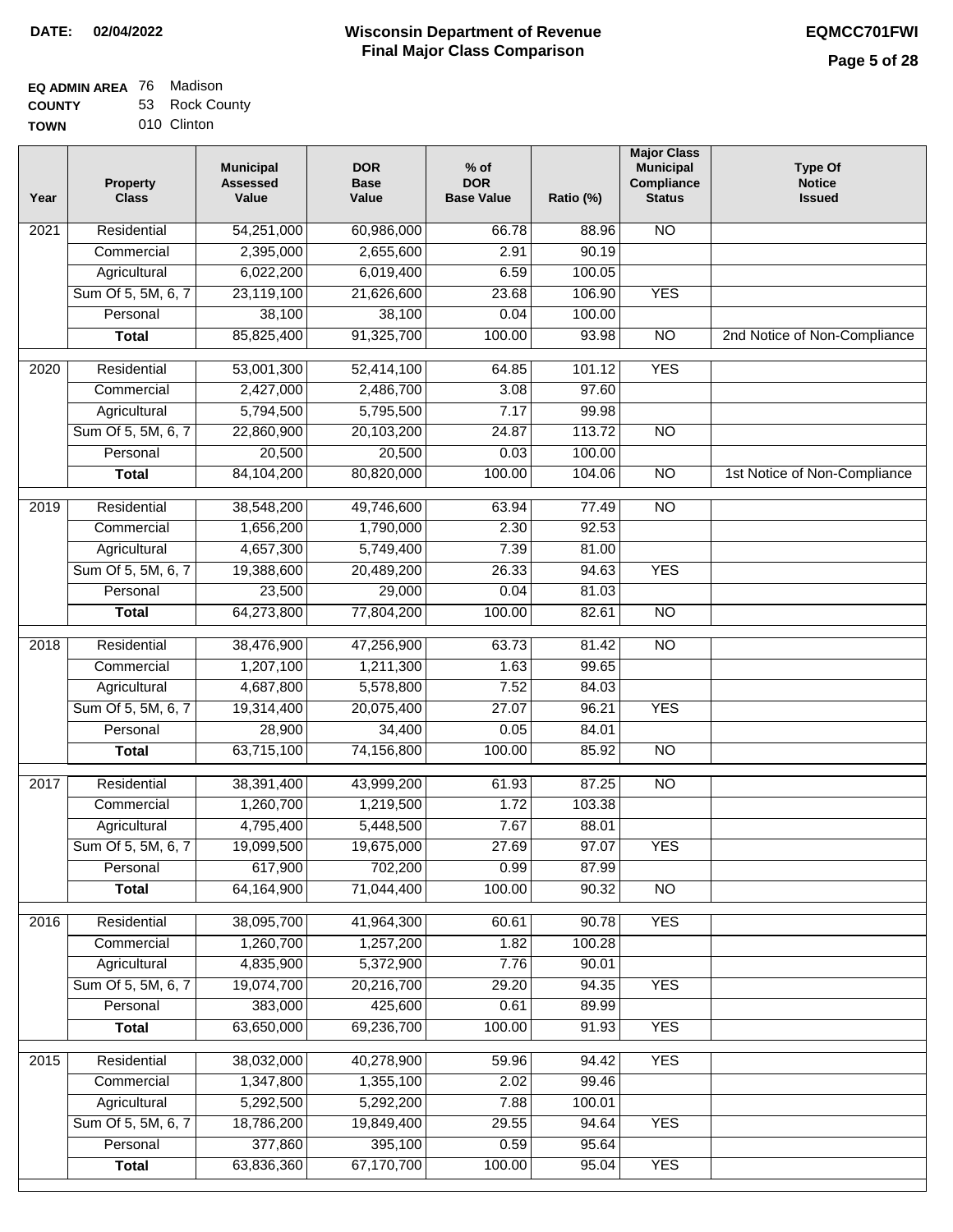٦

| EQ ADMIN AREA 76 | Madison        |
|------------------|----------------|
| <b>COUNTY</b>    | 53 Rock County |

| <b>COUNTY</b> | 53 Rock Cour |
|---------------|--------------|
| TOWN          | 012 Fulton   |

| Year              | <b>Property</b><br><b>Class</b> | <b>Municipal</b><br><b>Assessed</b><br>Value | <b>DOR</b><br><b>Base</b><br>Value | $%$ of<br><b>DOR</b><br><b>Base Value</b> | Ratio (%) | <b>Major Class</b><br><b>Municipal</b><br>Compliance<br><b>Status</b> | <b>Type Of</b><br><b>Notice</b><br><b>Issued</b> |
|-------------------|---------------------------------|----------------------------------------------|------------------------------------|-------------------------------------------|-----------|-----------------------------------------------------------------------|--------------------------------------------------|
| 2021              | Residential                     | 455,396,400                                  | 471,685,000                        | 89.57                                     | 96.55     | <b>YES</b>                                                            |                                                  |
|                   | Commercial                      | 22,570,600                                   | 23,925,000                         | 4.54                                      | 94.34     |                                                                       |                                                  |
|                   | Agricultural                    | 3,334,500                                    | 3,335,300                          | 0.63                                      | 99.98     |                                                                       |                                                  |
|                   | Sum Of 5, 5M, 6, 7              | 26,583,400                                   | 25,450,300                         | 4.83                                      | 104.45    |                                                                       |                                                  |
|                   | Personal                        | 2,209,900                                    | 2,209,900                          | 0.42                                      | 100.00    |                                                                       |                                                  |
|                   | <b>Total</b>                    | 510,094,800                                  | 526,605,500                        | 100.00                                    | 96.86     | <b>YES</b>                                                            |                                                  |
| $\overline{2020}$ | Residential                     | 414,524,500                                  | 413,981,200                        | 89.08                                     | 100.13    | <b>YES</b>                                                            |                                                  |
|                   | Commercial                      | 22,186,800                                   | 22,152,800                         | 4.77                                      | 100.15    |                                                                       |                                                  |
|                   | Agricultural                    | 3,030,800                                    | 3,211,900                          | 0.69                                      | 94.36     |                                                                       |                                                  |
|                   | Sum Of 5, 5M, 6, 7              | 24,501,900                                   | 23,715,100                         | 5.10                                      | 103.32    |                                                                       |                                                  |
|                   | Personal                        | 1,665,300                                    | 1,665,300                          | 0.36                                      | 100.00    |                                                                       |                                                  |
|                   | <b>Total</b>                    | 465,909,300                                  | 464,726,300                        | 100.00                                    | 100.25    | <b>YES</b>                                                            |                                                  |
| $\frac{1}{2019}$  | Residential                     | 390,014,000                                  | 391,950,000                        | 88.96                                     | 99.51     | <b>YES</b>                                                            |                                                  |
|                   | Commercial                      | 21,197,300                                   | 20,817,600                         | 4.72                                      | 101.82    |                                                                       |                                                  |
|                   | Agricultural                    | 3,092,600                                    | 3,093,500                          | 0.70                                      | 99.97     |                                                                       |                                                  |
|                   | Sum Of 5, 5M, 6, 7              | 23,576,200                                   | 23,002,600                         | 5.22                                      | 102.49    |                                                                       |                                                  |
|                   | Personal                        | 1,723,000                                    | 1,723,000                          | 0.39                                      | 100.00    |                                                                       |                                                  |
|                   | <b>Total</b>                    | 439,603,100                                  | 440,586,700                        | 100.00                                    | 99.78     | <b>YES</b>                                                            |                                                  |
| 2018              | Residential                     | 367,615,000                                  | 356,428,300                        | 88.19                                     | 103.14    | <b>YES</b>                                                            |                                                  |
|                   | Commercial                      | 21,206,800                                   | 20,418,500                         | 5.05                                      | 103.86    |                                                                       |                                                  |
|                   | Agricultural                    | 3,003,000                                    | 3,005,200                          | 0.74                                      | 99.93     |                                                                       |                                                  |
|                   | Sum Of 5, 5M, 6, 7              | 22,329,600                                   | 22,275,000                         | 5.51                                      | 100.25    |                                                                       |                                                  |
|                   | Personal                        | 2,014,600                                    | 2,014,600                          | 0.50                                      | 100.00    |                                                                       |                                                  |
|                   | <b>Total</b>                    | 416,169,000                                  | 404,141,600                        | 100.00                                    | 102.98    | <b>YES</b>                                                            |                                                  |
| 2017              | Residential                     | 328,760,000                                  | 332,992,200                        | 87.85                                     | 98.73     | <b>YES</b>                                                            |                                                  |
|                   | Commercial                      | 21,252,600                                   | 19,957,000                         | 5.27                                      | 106.49    |                                                                       |                                                  |
|                   | Agricultural                    | 2,936,200                                    | 2,935,300                          | 0.77                                      | 100.03    |                                                                       |                                                  |
|                   | Sum Of 5, 5M, 6, 7              | 20,680,100                                   | 20,695,500                         | 5.46                                      | 99.93     |                                                                       |                                                  |
|                   | Personal                        | 2,466,500                                    | 2,466,500                          | 0.65                                      | 100.00    |                                                                       |                                                  |
|                   | <b>Total</b>                    | 376,095,400                                  | 379,046,500                        | 100.00                                    | 99.22     | <b>YES</b>                                                            |                                                  |
| 2016              | Residential                     | 313,881,400                                  | 320,712,500                        | 87.31                                     | 97.87     | <b>YES</b>                                                            |                                                  |
|                   | Commercial                      | 19,413,400                                   | 20,038,500                         | 5.46                                      | 96.88     |                                                                       |                                                  |
|                   | Agricultural                    | 2,885,600                                    | 2,885,100                          | 0.79                                      | 100.02    |                                                                       |                                                  |
|                   | Sum Of 5, 5M, 6, 7              | 20,054,100                                   | 21,530,200                         | 5.86                                      | 93.14     |                                                                       |                                                  |
|                   | Personal                        | 2,162,800                                    | 2,162,800                          | 0.59                                      | 100.00    |                                                                       |                                                  |
|                   | <b>Total</b>                    | 358,397,300                                  | 367,329,100                        | 100.00                                    | 97.57     | <b>YES</b>                                                            |                                                  |
|                   |                                 |                                              |                                    |                                           |           |                                                                       |                                                  |
| 2015              | Residential                     | 309,951,400                                  | 307,201,500                        | 87.09                                     | 100.90    | <b>YES</b>                                                            |                                                  |
|                   | Commercial                      | 18,851,000                                   | 19,151,000                         | 5.43                                      | 98.43     | <b>YES</b>                                                            |                                                  |
|                   | Agricultural                    | 2,800,600                                    | 2,828,000                          | 0.80                                      | 99.03     |                                                                       |                                                  |
|                   | Sum Of 5, 5M, 6, 7              | 20,405,900<br>2,045,100                      | 21,511,200                         | 6.10                                      | 94.86     | <b>YES</b>                                                            |                                                  |
|                   | Personal                        |                                              | 2,065,700                          | 0.59                                      | 99.00     | <b>YES</b>                                                            |                                                  |
|                   | <b>Total</b>                    | 354,054,000                                  | 352,757,400                        | 100.00                                    | 100.37    |                                                                       |                                                  |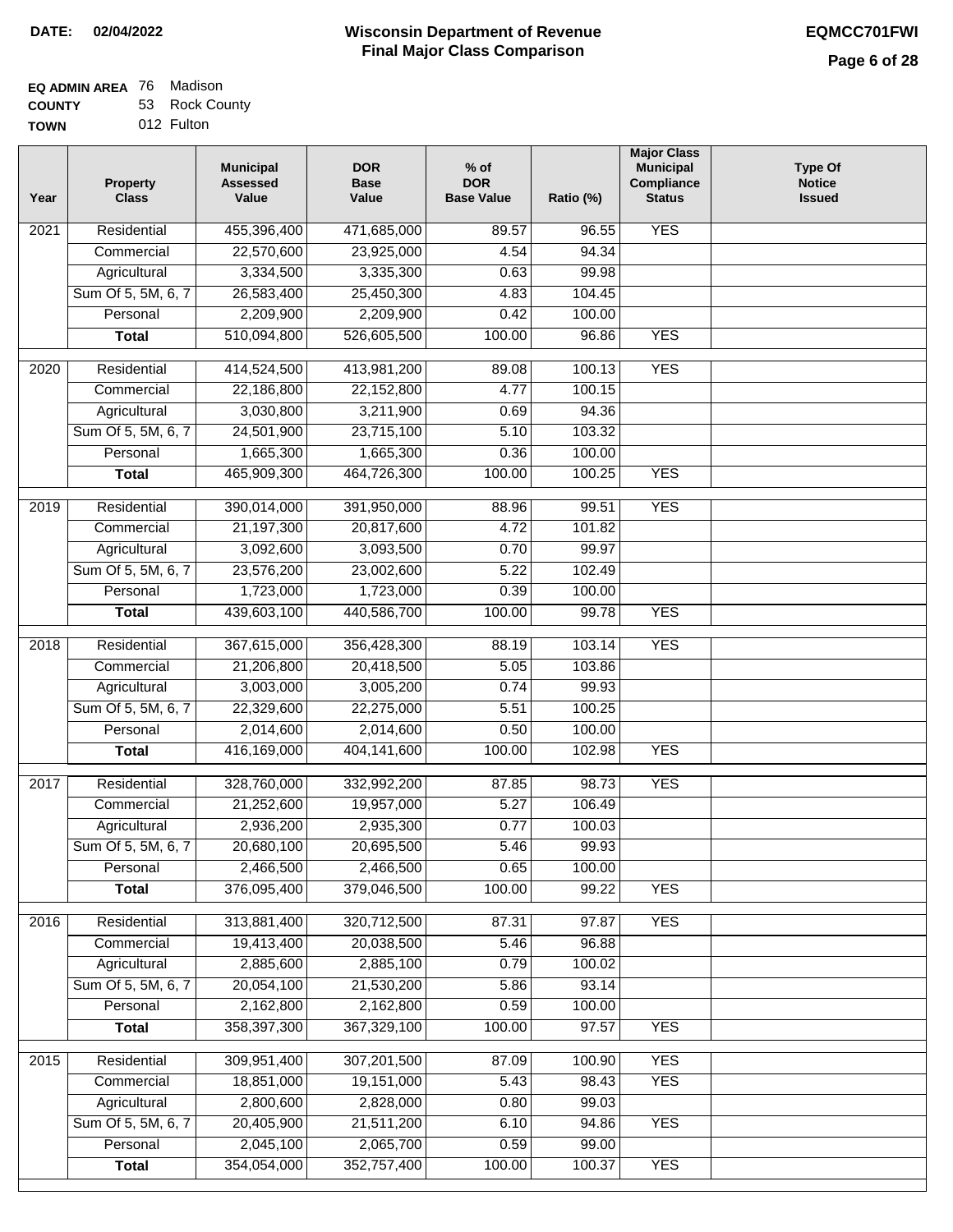| <b>EQ ADMIN AREA 76 Madison</b> |                |
|---------------------------------|----------------|
| <b>COUNTY</b>                   | 53 Rock County |

**TOWN** 014 Harmony

| Year              | <b>Property</b><br><b>Class</b> | <b>Municipal</b><br><b>Assessed</b><br>Value | <b>DOR</b><br><b>Base</b><br>Value | % of<br><b>DOR</b><br><b>Base Value</b> | Ratio (%)        | <b>Major Class</b><br><b>Municipal</b><br>Compliance<br><b>Status</b> | <b>Type Of</b><br><b>Notice</b><br><b>Issued</b> |
|-------------------|---------------------------------|----------------------------------------------|------------------------------------|-----------------------------------------|------------------|-----------------------------------------------------------------------|--------------------------------------------------|
| $\overline{202}1$ | Residential                     | 280,609,900                                  | 274,214,500                        | 84.01                                   | 102.33           | <b>YES</b>                                                            |                                                  |
|                   | Commercial                      | 24,020,200                                   | 26,230,000                         | 8.04                                    | 91.58            |                                                                       |                                                  |
|                   | Agricultural                    | 3,044,400                                    | 3,044,200                          | 0.93                                    | 100.01           |                                                                       |                                                  |
|                   | Sum Of 5, 5M, 6, 7              | 23,789,200                                   | 22,014,500                         | 6.74                                    | 108.06           |                                                                       |                                                  |
|                   | Personal                        | 907,500                                      | 907,600                            | 0.28                                    | 99.99            |                                                                       |                                                  |
|                   | <b>Total</b>                    | 332, 371, 200                                | 326,410,800                        | 100.00                                  | 101.83           | <b>YES</b>                                                            |                                                  |
| $\overline{2020}$ | Residential                     | 213,479,400                                  | 256,864,600                        | 84.67                                   | 83.11            | $\overline{N}$                                                        |                                                  |
|                   | Commercial                      | 20,594,000                                   | 23,143,300                         | 7.63                                    | 88.98            |                                                                       |                                                  |
|                   | Agricultural                    | 2,036,700                                    | 2,955,300                          | 0.97                                    | 68.92            |                                                                       |                                                  |
|                   | Sum Of 5, 5M, 6, 7              | 19,898,400                                   | 19,660,000                         | 6.48                                    | 101.21           |                                                                       |                                                  |
|                   | Personal                        | 604,050                                      | 736,700                            | 0.24                                    | 81.99            |                                                                       |                                                  |
|                   | <b>Total</b>                    | 256,612,550                                  | 303,359,900                        | 100.00                                  | 84.59            | $\overline{NO}$                                                       |                                                  |
|                   |                                 |                                              |                                    |                                         |                  |                                                                       |                                                  |
| 2019              | Residential                     | 210,919,200                                  | 239,917,900                        | 84.35                                   | 87.91            | $\overline{3}$                                                        |                                                  |
|                   | Commercial                      | 20,583,700                                   | 22,029,200                         | 7.74                                    | 93.44            |                                                                       |                                                  |
|                   | Agricultural                    | 2,038,800                                    | 2,846,600                          | 1.00                                    | 71.62            |                                                                       |                                                  |
|                   | Sum Of 5, 5M, 6, 7              | 19,716,600                                   | 19,062,900                         | 6.70                                    | 103.43           |                                                                       |                                                  |
|                   | Personal                        | 500,450                                      | 588,800                            | 0.21                                    | 84.99            |                                                                       |                                                  |
|                   | <b>Total</b>                    | 253,758,750                                  | 284,445,400                        | 100.00                                  | 89.21            | $\overline{NO}$                                                       |                                                  |
| 2018              | Residential                     | 209,158,200                                  | 224,283,200                        | 83.84                                   | 93.26            | <b>YES</b>                                                            |                                                  |
|                   | Commercial                      | 20,549,800                                   | 21,345,600                         | 7.98                                    | 96.27            |                                                                       |                                                  |
|                   | Agricultural                    | 2,392,800                                    | 2,766,000                          | 1.03                                    | 86.51            |                                                                       |                                                  |
|                   | Sum Of 5, 5M, 6, 7              | 19,409,400                                   | 18,330,800                         | 6.85                                    | 105.88           |                                                                       |                                                  |
|                   | Personal                        | 720,800                                      | 775,100                            | 0.29                                    | 92.99            |                                                                       |                                                  |
|                   | <b>Total</b>                    | 252,231,000                                  | 267,500,700                        | 100.00                                  | 94.29            | <b>YES</b>                                                            |                                                  |
| $\overline{2017}$ | Residential                     | 206,846,600                                  | 203,355,100                        | 82.09                                   | 101.72           | <b>YES</b>                                                            |                                                  |
|                   | Commercial                      | 20,549,100                                   | 20,328,300                         | 8.21                                    | 101.09           |                                                                       |                                                  |
|                   | Agricultural                    | 2,708,200                                    | 2,707,800                          | 1.09                                    | 100.01           |                                                                       |                                                  |
|                   | Sum Of 5, 5M, 6, 7              | 19,157,100                                   | 17,760,200                         | 7.17                                    | 107.87           |                                                                       |                                                  |
|                   | Personal                        | 3,573,950                                    | 3,574,000                          | 1.44                                    | 100.00           |                                                                       |                                                  |
|                   | <b>Total</b>                    | 252,834,950                                  | 247,725,400                        | 100.00                                  | 102.06           | <b>YES</b>                                                            |                                                  |
|                   |                                 |                                              |                                    |                                         |                  |                                                                       |                                                  |
| 2016              | Residential                     | 182,256,500                                  | 192,661,900<br>19,360,300          | 81.40                                   | 94.60            | <b>YES</b>                                                            |                                                  |
|                   | Commercial<br>Agricultural      | 20,636,000<br>2,678,400                      | 2,676,600                          | 8.18<br>1.13                            | 106.59<br>100.07 |                                                                       |                                                  |
|                   | Sum Of 5, 5M, 6, 7              | 17,958,400                                   | 18,263,400                         | 7.72                                    | 98.33            |                                                                       |                                                  |
|                   | Personal                        | 3,728,500                                    | 3,728,500                          | 1.58                                    | 100.00           |                                                                       |                                                  |
|                   | <b>Total</b>                    | 227, 257, 800                                | 236,690,700                        | 100.00                                  | 96.01            | <b>YES</b>                                                            |                                                  |
|                   |                                 |                                              |                                    |                                         |                  |                                                                       |                                                  |
| 2015              | Residential                     | 178,876,200                                  | 183,216,500                        | 80.73                                   | 97.63            | <b>YES</b>                                                            |                                                  |
|                   | Commercial                      | 20,253,800                                   | 19,254,900                         | 8.48                                    | 105.19           | <b>YES</b>                                                            |                                                  |
|                   | Agricultural                    | 2,643,800                                    | 2,642,400                          | 1.16                                    | 100.05           |                                                                       |                                                  |
|                   | Sum Of 5, 5M, 6, 7              | 17,804,500                                   | 18,045,800                         | 7.95                                    | 98.66            | <b>YES</b>                                                            |                                                  |
|                   | Personal                        | 3,784,000                                    | 3,784,100                          | 1.67                                    | 100.00           |                                                                       |                                                  |
|                   | <b>Total</b>                    | 223,362,300                                  | 226,943,700                        | 100.00                                  | 98.42            | <b>YES</b>                                                            |                                                  |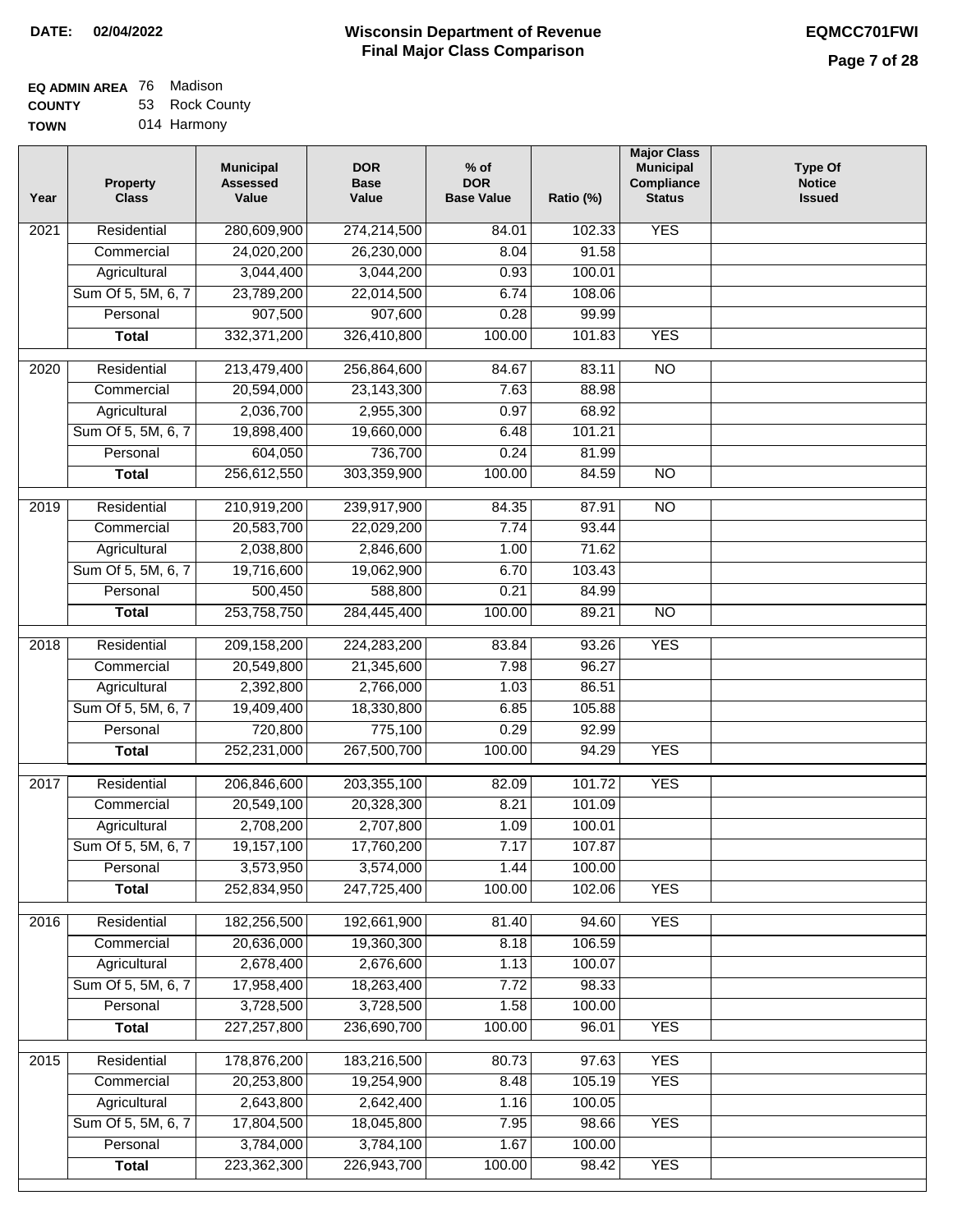| EQ ADMIN AREA 76 Madison |                |
|--------------------------|----------------|
| <b>COUNTY</b>            | 53 Rock County |

**TOWN** 016 Janesville

| Year              | <b>Property</b><br><b>Class</b> | <b>Municipal</b><br><b>Assessed</b><br>Value | <b>DOR</b><br><b>Base</b><br>Value | $%$ of<br><b>DOR</b><br><b>Base Value</b> | Ratio (%) | <b>Major Class</b><br><b>Municipal</b><br>Compliance<br><b>Status</b> | <b>Type Of</b><br><b>Notice</b><br><b>Issued</b> |
|-------------------|---------------------------------|----------------------------------------------|------------------------------------|-------------------------------------------|-----------|-----------------------------------------------------------------------|--------------------------------------------------|
| $\overline{202}1$ | Residential                     | 373,019,700                                  | 468,319,200                        | 92.53                                     | 79.65     | N <sub>O</sub>                                                        |                                                  |
|                   | Commercial                      | 17,631,400                                   | 21,899,800                         | 4.33                                      | 80.51     |                                                                       |                                                  |
|                   | Agricultural                    | 2,175,000                                    | 2,718,500                          | 0.54                                      | 80.01     |                                                                       |                                                  |
|                   | Sum Of 5, 5M, 6, 7              | 10,627,800                                   | 11,991,900                         | 2.37                                      | 88.62     |                                                                       |                                                  |
|                   | Personal                        | 941,700                                      | 1,177,200                          | 0.23                                      | 79.99     |                                                                       |                                                  |
|                   | <b>Total</b>                    | 404,395,600                                  | 506,106,600                        | 100.00                                    | 79.90     | $\overline{NO}$                                                       |                                                  |
| $\overline{2020}$ | Residential                     | 367,373,600                                  | 449,080,200                        | 92.68                                     | 81.81     | $\overline{10}$                                                       |                                                  |
|                   | Commercial                      | 17,341,100                                   | 20,422,500                         | 4.21                                      | 84.91     |                                                                       |                                                  |
|                   | Agricultural                    | 2,171,800                                    | 2,615,600                          | 0.54                                      | 83.03     |                                                                       |                                                  |
|                   | Sum Of 5, 5M, 6, 7              | 10,525,700                                   | 11,246,000                         | 2.32                                      | 93.60     |                                                                       |                                                  |
|                   | Personal                        | 993,100                                      | 1,196,500                          | 0.25                                      | 83.00     |                                                                       |                                                  |
|                   | <b>Total</b>                    | 398,405,300                                  | 484,560,800                        | 100.00                                    | 82.22     | $\overline{NO}$                                                       |                                                  |
| 2019              | Residential                     | 360,834,400                                  | 408,868,500                        | 92.28                                     | 88.25     | $\overline{NO}$                                                       |                                                  |
|                   | Commercial                      | 17,759,400                                   | 19,444,900                         | 4.39                                      | 91.33     |                                                                       |                                                  |
|                   | Agricultural                    | 2,263,900                                    | 2,512,300                          | 0.57                                      | 90.11     |                                                                       |                                                  |
|                   | Sum Of 5, 5M, 6, 7              | 10,505,600                                   | 10,869,600                         | 2.45                                      | 96.65     |                                                                       |                                                  |
|                   | Personal                        | 1,258,000                                    | 1,397,800                          | 0.32                                      | 90.00     |                                                                       |                                                  |
|                   | <b>Total</b>                    | 392,621,300                                  | 443,093,100                        | 100.00                                    | 88.61     | $\overline{NO}$                                                       |                                                  |
|                   |                                 |                                              |                                    |                                           |           |                                                                       |                                                  |
| 2018              | Residential                     | 356,838,900                                  | 381,551,600                        | 91.78                                     | 93.52     | <b>YES</b>                                                            |                                                  |
|                   | Commercial                      | 17,634,700                                   | 19,433,000                         | 4.67                                      | 90.75     |                                                                       |                                                  |
|                   | Agricultural                    | 2,297,100                                    | 2,444,000                          | 0.59                                      | 93.99     |                                                                       |                                                  |
|                   | Sum Of 5, 5M, 6, 7              | 10,582,300                                   | 10,891,800                         | 2.62                                      | 97.16     |                                                                       |                                                  |
|                   | Personal                        | 1,330,300                                    | 1,415,200                          | 0.34                                      | 94.00     |                                                                       |                                                  |
|                   | <b>Total</b>                    | 388,683,300                                  | 415,735,600                        | 100.00                                    | 93.49     | <b>YES</b>                                                            |                                                  |
| $\overline{2017}$ | Residential                     | 352,320,400                                  | 376,833,200                        | 91.26                                     | 93.50     | <b>YES</b>                                                            |                                                  |
|                   | Commercial                      | 18,331,200                                   | 19,233,200                         | 4.66                                      | 95.31     |                                                                       |                                                  |
|                   | Agricultural                    | 2,339,000                                    | 2,385,400                          | 0.58                                      | 98.05     |                                                                       |                                                  |
|                   | Sum Of 5, 5M, 6, 7              | 10,673,000                                   | 10,775,600                         | 2.61                                      | 99.05     |                                                                       |                                                  |
|                   | Personal                        | 3,637,300                                    | 3,711,500                          | 0.90                                      | 98.00     |                                                                       |                                                  |
|                   | <b>Total</b>                    | 387,300,900                                  | 412,938,900                        | 100.00                                    | 93.79     | <b>YES</b>                                                            |                                                  |
| 2016              | Residential                     | 347,529,500                                  | 347,864,700                        | 90.59                                     | 99.90     | <b>YES</b>                                                            |                                                  |
|                   | Commercial                      | 18,099,800                                   | 18,473,900                         | 4.81                                      | 97.97     |                                                                       |                                                  |
|                   | Agricultural                    | 2,351,300                                    | 2,350,900                          | 0.61                                      | 100.02    |                                                                       |                                                  |
|                   | Sum Of 5, 5M, 6, 7              | 10,659,800                                   | 11,023,100                         | 2.87                                      | 96.70     |                                                                       |                                                  |
|                   | Personal                        | 4,284,400                                    | 4,284,400                          | 1.12                                      | 100.00    |                                                                       |                                                  |
|                   | <b>Total</b>                    | 382,924,800                                  | 383,997,000                        | 100.00                                    | 99.72     | <b>YES</b>                                                            |                                                  |
| 2015              | Residential                     | 342,753,700                                  | 333,556,800                        | 90.37                                     | 102.76    | <b>YES</b>                                                            |                                                  |
|                   | Commercial                      | 17,698,500                                   | 18,072,600                         | 4.90                                      | 97.93     |                                                                       |                                                  |
|                   | Agricultural                    | 2,327,900                                    | 2,326,000                          | 0.63                                      | 100.08    |                                                                       |                                                  |
|                   | Sum Of 5, 5M, 6, 7              | 10,548,900                                   | 10,792,500                         | 2.92                                      | 97.74     |                                                                       |                                                  |
|                   | Personal                        | 4,360,200                                    | 4,360,200                          | 1.18                                      | 100.00    |                                                                       |                                                  |
|                   | <b>Total</b>                    | 377,689,200                                  | 369,108,100                        | 100.00                                    | 102.32    | <b>YES</b>                                                            |                                                  |
|                   |                                 |                                              |                                    |                                           |           |                                                                       |                                                  |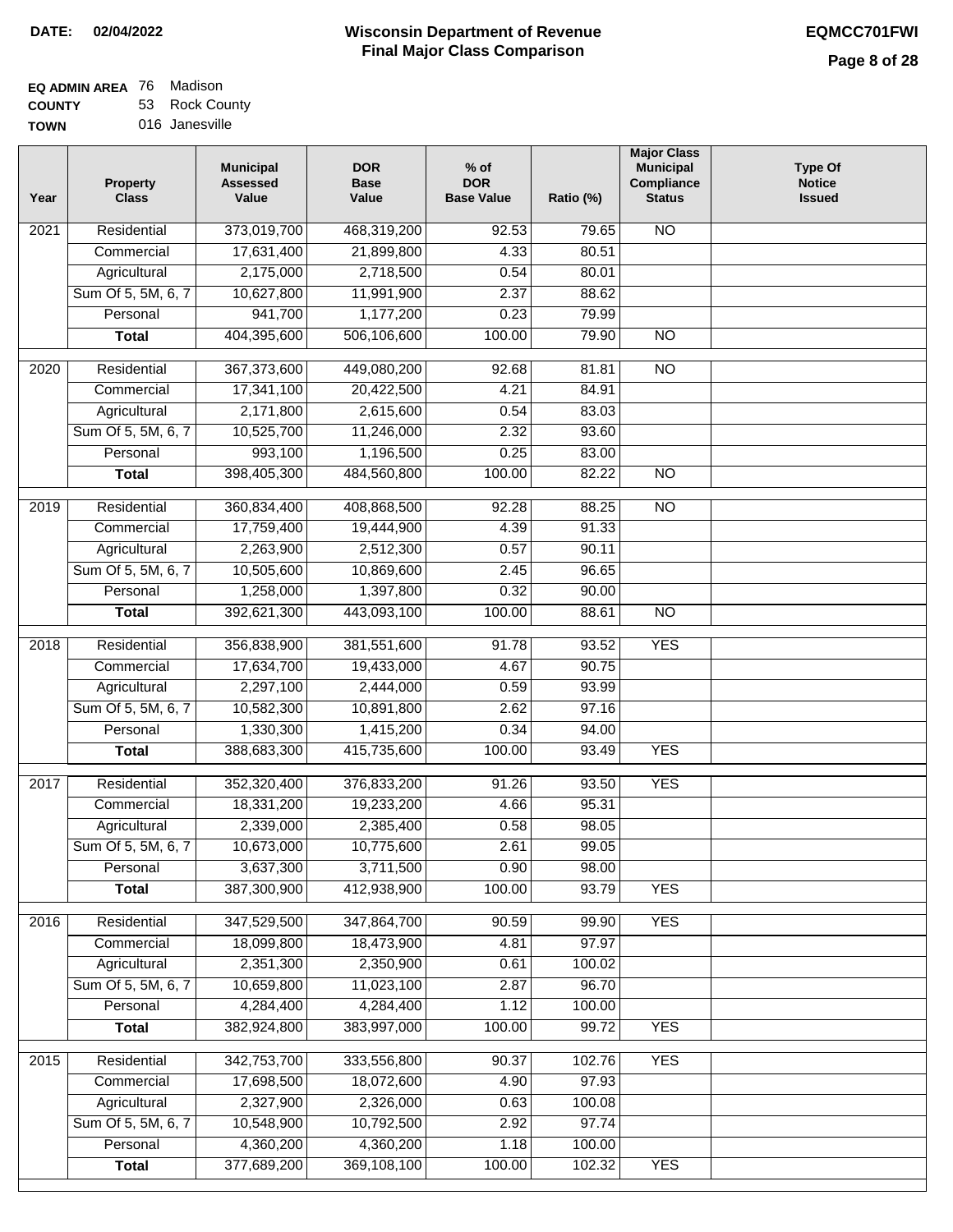| <b>EQ ADMIN AREA 76 Madison</b> |                |
|---------------------------------|----------------|
| <b>COUNTY</b>                   | 53 Rock County |

**TOWN** 018 Johnstown

| N <sub>O</sub><br>Residential<br>54,747,800<br>65,692,900<br>2021<br>67.99<br>83.34<br>4,070,400<br>4,318,000<br>94.27<br>Commercial<br>4.47<br>5,289,700<br>5,685,700<br>Agricultural<br>5.88<br>93.04<br><b>YES</b><br>Sum Of 5, 5M, 6, 7<br>19,014,000<br>20,878,600<br>21.61<br>91.07<br>47,500<br>52,800<br>0.05<br>Personal<br>89.96<br>83,169,400<br>96,628,000<br>100.00<br>86.07<br>$\overline{NO}$<br><b>Total</b><br><b>YES</b><br>Residential<br>54,279,400<br>59,979,300<br>67.66<br>90.50<br>2020<br>4.51<br>4,070,400<br>3,998,100<br>101.81<br>Commercial<br>4,975,800<br>5,467,600<br>6.17<br>91.01<br>Agricultural<br>Sum Of 5, 5M, 6, 7<br><b>YES</b><br>18,918,200<br>19,153,700<br>21.61<br>98.77<br>52,800<br>Personal<br>48,000<br>0.06<br>90.91<br><b>YES</b><br><b>Total</b><br>82,291,800<br>88,651,500<br>100.00<br>92.83<br><b>YES</b><br>Residential<br>53,989,000<br>59,662,200<br>2019<br>68.39<br>90.49<br>Commercial<br>4,070,700<br>4.49<br>103.84<br>3,920,000<br>4,930,000<br>Agricultural<br>5,244,800<br>6.01<br>94.00<br>Sum Of 5, 5M, 6, 7<br>18,605,400<br>18,343,000<br><b>YES</b><br>21.03<br>101.43<br>Personal<br>61,600<br>65,600<br>0.08<br>93.90<br>81,656,700<br>87,235,600<br>100.00<br>93.60<br><b>YES</b><br><b>Total</b><br><b>YES</b><br>2018<br>Residential<br>53,884,600<br>57,831,700<br>68.02<br>93.17<br>Commercial<br>4,072,000<br>3,844,400<br>4.52<br>105.92<br>Agricultural<br>4,840,900<br>5,095,200<br>5.99<br>95.01<br>Sum Of 5, 5M, 6, 7<br>18,699,200<br>18,164,100<br>21.36<br>102.95<br><b>YES</b><br>Personal<br>84,900<br>89,400<br>0.11<br>94.97<br>81,581,600<br>85,024,800<br>100.00<br>95.95<br><b>YES</b><br><b>Total</b><br><b>YES</b><br>2017<br>Residential<br>53,165,300<br>52,362,700<br>66.40<br>101.53<br>4,136,000<br>3,904,700<br>4.95<br>105.92<br>Commercial<br>4,877,300<br>97.99<br>4,977,300<br>6.31<br>Agricultural<br>Sum Of 5, 5M, 6, 7<br>17,649,800<br>17,004,600<br>21.56<br>103.79<br>YES<br>604,200<br>613,400<br>0.78<br>98.50<br>Personal<br>78,862,700<br><b>YES</b><br>80,432,600<br>100.00<br>101.99<br><b>Total</b><br>Residential<br>52,468,700<br>49,660,500<br>65.01<br>105.65<br><b>YES</b><br>2016<br>5.01<br>108.04<br>Commercial<br>4,136,000<br>3,828,100<br>4,983,800<br>4,892,400<br>6.40<br>101.87<br>Agricultural<br>Sum Of 5, 5M, 6, 7<br>17,587,400<br>17,351,600<br>22.72<br>101.36<br><b>YES</b><br>643,700<br>653,400<br>Personal<br>0.86<br>98.52<br>79,819,600<br>76,386,000<br>100.00<br>104.50<br><b>YES</b><br><b>Total</b><br>Residential<br>52,007,900<br>105.75<br><b>YES</b><br>2015<br>49,180,400<br>64.88<br>Commercial<br>4,144,300<br>3,813,800<br>5.03<br>108.67<br><b>YES</b><br>Agricultural<br>5,011,800<br>4,839,400<br>6.38<br>103.56<br>Sum Of 5, 5M, 6, 7<br>17,445,900<br>17,865,800<br>23.01<br>102.41<br><b>YES</b> | Year | <b>Property</b><br><b>Class</b> | <b>Municipal</b><br><b>Assessed</b><br>Value | <b>DOR</b><br><b>Base</b><br>Value | $%$ of<br><b>DOR</b><br><b>Base Value</b> | Ratio (%) | <b>Major Class</b><br><b>Municipal</b><br>Compliance<br><b>Status</b> | <b>Type Of</b><br><b>Notice</b><br><b>Issued</b> |
|-----------------------------------------------------------------------------------------------------------------------------------------------------------------------------------------------------------------------------------------------------------------------------------------------------------------------------------------------------------------------------------------------------------------------------------------------------------------------------------------------------------------------------------------------------------------------------------------------------------------------------------------------------------------------------------------------------------------------------------------------------------------------------------------------------------------------------------------------------------------------------------------------------------------------------------------------------------------------------------------------------------------------------------------------------------------------------------------------------------------------------------------------------------------------------------------------------------------------------------------------------------------------------------------------------------------------------------------------------------------------------------------------------------------------------------------------------------------------------------------------------------------------------------------------------------------------------------------------------------------------------------------------------------------------------------------------------------------------------------------------------------------------------------------------------------------------------------------------------------------------------------------------------------------------------------------------------------------------------------------------------------------------------------------------------------------------------------------------------------------------------------------------------------------------------------------------------------------------------------------------------------------------------------------------------------------------------------------------------------------------------------------------------------------------------------------------------------------------------------------------------------------------------------------------------------------------------------------------------------------------------------------------------------------------------------------------------------------------------------------------------------------------------------------------------------------------------------------------------------------------|------|---------------------------------|----------------------------------------------|------------------------------------|-------------------------------------------|-----------|-----------------------------------------------------------------------|--------------------------------------------------|
|                                                                                                                                                                                                                                                                                                                                                                                                                                                                                                                                                                                                                                                                                                                                                                                                                                                                                                                                                                                                                                                                                                                                                                                                                                                                                                                                                                                                                                                                                                                                                                                                                                                                                                                                                                                                                                                                                                                                                                                                                                                                                                                                                                                                                                                                                                                                                                                                                                                                                                                                                                                                                                                                                                                                                                                                                                                                       |      |                                 |                                              |                                    |                                           |           |                                                                       |                                                  |
|                                                                                                                                                                                                                                                                                                                                                                                                                                                                                                                                                                                                                                                                                                                                                                                                                                                                                                                                                                                                                                                                                                                                                                                                                                                                                                                                                                                                                                                                                                                                                                                                                                                                                                                                                                                                                                                                                                                                                                                                                                                                                                                                                                                                                                                                                                                                                                                                                                                                                                                                                                                                                                                                                                                                                                                                                                                                       |      |                                 |                                              |                                    |                                           |           |                                                                       |                                                  |
|                                                                                                                                                                                                                                                                                                                                                                                                                                                                                                                                                                                                                                                                                                                                                                                                                                                                                                                                                                                                                                                                                                                                                                                                                                                                                                                                                                                                                                                                                                                                                                                                                                                                                                                                                                                                                                                                                                                                                                                                                                                                                                                                                                                                                                                                                                                                                                                                                                                                                                                                                                                                                                                                                                                                                                                                                                                                       |      |                                 |                                              |                                    |                                           |           |                                                                       |                                                  |
|                                                                                                                                                                                                                                                                                                                                                                                                                                                                                                                                                                                                                                                                                                                                                                                                                                                                                                                                                                                                                                                                                                                                                                                                                                                                                                                                                                                                                                                                                                                                                                                                                                                                                                                                                                                                                                                                                                                                                                                                                                                                                                                                                                                                                                                                                                                                                                                                                                                                                                                                                                                                                                                                                                                                                                                                                                                                       |      |                                 |                                              |                                    |                                           |           |                                                                       |                                                  |
|                                                                                                                                                                                                                                                                                                                                                                                                                                                                                                                                                                                                                                                                                                                                                                                                                                                                                                                                                                                                                                                                                                                                                                                                                                                                                                                                                                                                                                                                                                                                                                                                                                                                                                                                                                                                                                                                                                                                                                                                                                                                                                                                                                                                                                                                                                                                                                                                                                                                                                                                                                                                                                                                                                                                                                                                                                                                       |      |                                 |                                              |                                    |                                           |           |                                                                       |                                                  |
|                                                                                                                                                                                                                                                                                                                                                                                                                                                                                                                                                                                                                                                                                                                                                                                                                                                                                                                                                                                                                                                                                                                                                                                                                                                                                                                                                                                                                                                                                                                                                                                                                                                                                                                                                                                                                                                                                                                                                                                                                                                                                                                                                                                                                                                                                                                                                                                                                                                                                                                                                                                                                                                                                                                                                                                                                                                                       |      |                                 |                                              |                                    |                                           |           |                                                                       |                                                  |
|                                                                                                                                                                                                                                                                                                                                                                                                                                                                                                                                                                                                                                                                                                                                                                                                                                                                                                                                                                                                                                                                                                                                                                                                                                                                                                                                                                                                                                                                                                                                                                                                                                                                                                                                                                                                                                                                                                                                                                                                                                                                                                                                                                                                                                                                                                                                                                                                                                                                                                                                                                                                                                                                                                                                                                                                                                                                       |      |                                 |                                              |                                    |                                           |           |                                                                       |                                                  |
|                                                                                                                                                                                                                                                                                                                                                                                                                                                                                                                                                                                                                                                                                                                                                                                                                                                                                                                                                                                                                                                                                                                                                                                                                                                                                                                                                                                                                                                                                                                                                                                                                                                                                                                                                                                                                                                                                                                                                                                                                                                                                                                                                                                                                                                                                                                                                                                                                                                                                                                                                                                                                                                                                                                                                                                                                                                                       |      |                                 |                                              |                                    |                                           |           |                                                                       |                                                  |
|                                                                                                                                                                                                                                                                                                                                                                                                                                                                                                                                                                                                                                                                                                                                                                                                                                                                                                                                                                                                                                                                                                                                                                                                                                                                                                                                                                                                                                                                                                                                                                                                                                                                                                                                                                                                                                                                                                                                                                                                                                                                                                                                                                                                                                                                                                                                                                                                                                                                                                                                                                                                                                                                                                                                                                                                                                                                       |      |                                 |                                              |                                    |                                           |           |                                                                       |                                                  |
|                                                                                                                                                                                                                                                                                                                                                                                                                                                                                                                                                                                                                                                                                                                                                                                                                                                                                                                                                                                                                                                                                                                                                                                                                                                                                                                                                                                                                                                                                                                                                                                                                                                                                                                                                                                                                                                                                                                                                                                                                                                                                                                                                                                                                                                                                                                                                                                                                                                                                                                                                                                                                                                                                                                                                                                                                                                                       |      |                                 |                                              |                                    |                                           |           |                                                                       |                                                  |
|                                                                                                                                                                                                                                                                                                                                                                                                                                                                                                                                                                                                                                                                                                                                                                                                                                                                                                                                                                                                                                                                                                                                                                                                                                                                                                                                                                                                                                                                                                                                                                                                                                                                                                                                                                                                                                                                                                                                                                                                                                                                                                                                                                                                                                                                                                                                                                                                                                                                                                                                                                                                                                                                                                                                                                                                                                                                       |      |                                 |                                              |                                    |                                           |           |                                                                       |                                                  |
|                                                                                                                                                                                                                                                                                                                                                                                                                                                                                                                                                                                                                                                                                                                                                                                                                                                                                                                                                                                                                                                                                                                                                                                                                                                                                                                                                                                                                                                                                                                                                                                                                                                                                                                                                                                                                                                                                                                                                                                                                                                                                                                                                                                                                                                                                                                                                                                                                                                                                                                                                                                                                                                                                                                                                                                                                                                                       |      |                                 |                                              |                                    |                                           |           |                                                                       |                                                  |
|                                                                                                                                                                                                                                                                                                                                                                                                                                                                                                                                                                                                                                                                                                                                                                                                                                                                                                                                                                                                                                                                                                                                                                                                                                                                                                                                                                                                                                                                                                                                                                                                                                                                                                                                                                                                                                                                                                                                                                                                                                                                                                                                                                                                                                                                                                                                                                                                                                                                                                                                                                                                                                                                                                                                                                                                                                                                       |      |                                 |                                              |                                    |                                           |           |                                                                       |                                                  |
|                                                                                                                                                                                                                                                                                                                                                                                                                                                                                                                                                                                                                                                                                                                                                                                                                                                                                                                                                                                                                                                                                                                                                                                                                                                                                                                                                                                                                                                                                                                                                                                                                                                                                                                                                                                                                                                                                                                                                                                                                                                                                                                                                                                                                                                                                                                                                                                                                                                                                                                                                                                                                                                                                                                                                                                                                                                                       |      |                                 |                                              |                                    |                                           |           |                                                                       |                                                  |
|                                                                                                                                                                                                                                                                                                                                                                                                                                                                                                                                                                                                                                                                                                                                                                                                                                                                                                                                                                                                                                                                                                                                                                                                                                                                                                                                                                                                                                                                                                                                                                                                                                                                                                                                                                                                                                                                                                                                                                                                                                                                                                                                                                                                                                                                                                                                                                                                                                                                                                                                                                                                                                                                                                                                                                                                                                                                       |      |                                 |                                              |                                    |                                           |           |                                                                       |                                                  |
|                                                                                                                                                                                                                                                                                                                                                                                                                                                                                                                                                                                                                                                                                                                                                                                                                                                                                                                                                                                                                                                                                                                                                                                                                                                                                                                                                                                                                                                                                                                                                                                                                                                                                                                                                                                                                                                                                                                                                                                                                                                                                                                                                                                                                                                                                                                                                                                                                                                                                                                                                                                                                                                                                                                                                                                                                                                                       |      |                                 |                                              |                                    |                                           |           |                                                                       |                                                  |
|                                                                                                                                                                                                                                                                                                                                                                                                                                                                                                                                                                                                                                                                                                                                                                                                                                                                                                                                                                                                                                                                                                                                                                                                                                                                                                                                                                                                                                                                                                                                                                                                                                                                                                                                                                                                                                                                                                                                                                                                                                                                                                                                                                                                                                                                                                                                                                                                                                                                                                                                                                                                                                                                                                                                                                                                                                                                       |      |                                 |                                              |                                    |                                           |           |                                                                       |                                                  |
|                                                                                                                                                                                                                                                                                                                                                                                                                                                                                                                                                                                                                                                                                                                                                                                                                                                                                                                                                                                                                                                                                                                                                                                                                                                                                                                                                                                                                                                                                                                                                                                                                                                                                                                                                                                                                                                                                                                                                                                                                                                                                                                                                                                                                                                                                                                                                                                                                                                                                                                                                                                                                                                                                                                                                                                                                                                                       |      |                                 |                                              |                                    |                                           |           |                                                                       |                                                  |
|                                                                                                                                                                                                                                                                                                                                                                                                                                                                                                                                                                                                                                                                                                                                                                                                                                                                                                                                                                                                                                                                                                                                                                                                                                                                                                                                                                                                                                                                                                                                                                                                                                                                                                                                                                                                                                                                                                                                                                                                                                                                                                                                                                                                                                                                                                                                                                                                                                                                                                                                                                                                                                                                                                                                                                                                                                                                       |      |                                 |                                              |                                    |                                           |           |                                                                       |                                                  |
|                                                                                                                                                                                                                                                                                                                                                                                                                                                                                                                                                                                                                                                                                                                                                                                                                                                                                                                                                                                                                                                                                                                                                                                                                                                                                                                                                                                                                                                                                                                                                                                                                                                                                                                                                                                                                                                                                                                                                                                                                                                                                                                                                                                                                                                                                                                                                                                                                                                                                                                                                                                                                                                                                                                                                                                                                                                                       |      |                                 |                                              |                                    |                                           |           |                                                                       |                                                  |
|                                                                                                                                                                                                                                                                                                                                                                                                                                                                                                                                                                                                                                                                                                                                                                                                                                                                                                                                                                                                                                                                                                                                                                                                                                                                                                                                                                                                                                                                                                                                                                                                                                                                                                                                                                                                                                                                                                                                                                                                                                                                                                                                                                                                                                                                                                                                                                                                                                                                                                                                                                                                                                                                                                                                                                                                                                                                       |      |                                 |                                              |                                    |                                           |           |                                                                       |                                                  |
|                                                                                                                                                                                                                                                                                                                                                                                                                                                                                                                                                                                                                                                                                                                                                                                                                                                                                                                                                                                                                                                                                                                                                                                                                                                                                                                                                                                                                                                                                                                                                                                                                                                                                                                                                                                                                                                                                                                                                                                                                                                                                                                                                                                                                                                                                                                                                                                                                                                                                                                                                                                                                                                                                                                                                                                                                                                                       |      |                                 |                                              |                                    |                                           |           |                                                                       |                                                  |
|                                                                                                                                                                                                                                                                                                                                                                                                                                                                                                                                                                                                                                                                                                                                                                                                                                                                                                                                                                                                                                                                                                                                                                                                                                                                                                                                                                                                                                                                                                                                                                                                                                                                                                                                                                                                                                                                                                                                                                                                                                                                                                                                                                                                                                                                                                                                                                                                                                                                                                                                                                                                                                                                                                                                                                                                                                                                       |      |                                 |                                              |                                    |                                           |           |                                                                       |                                                  |
|                                                                                                                                                                                                                                                                                                                                                                                                                                                                                                                                                                                                                                                                                                                                                                                                                                                                                                                                                                                                                                                                                                                                                                                                                                                                                                                                                                                                                                                                                                                                                                                                                                                                                                                                                                                                                                                                                                                                                                                                                                                                                                                                                                                                                                                                                                                                                                                                                                                                                                                                                                                                                                                                                                                                                                                                                                                                       |      |                                 |                                              |                                    |                                           |           |                                                                       |                                                  |
|                                                                                                                                                                                                                                                                                                                                                                                                                                                                                                                                                                                                                                                                                                                                                                                                                                                                                                                                                                                                                                                                                                                                                                                                                                                                                                                                                                                                                                                                                                                                                                                                                                                                                                                                                                                                                                                                                                                                                                                                                                                                                                                                                                                                                                                                                                                                                                                                                                                                                                                                                                                                                                                                                                                                                                                                                                                                       |      |                                 |                                              |                                    |                                           |           |                                                                       |                                                  |
|                                                                                                                                                                                                                                                                                                                                                                                                                                                                                                                                                                                                                                                                                                                                                                                                                                                                                                                                                                                                                                                                                                                                                                                                                                                                                                                                                                                                                                                                                                                                                                                                                                                                                                                                                                                                                                                                                                                                                                                                                                                                                                                                                                                                                                                                                                                                                                                                                                                                                                                                                                                                                                                                                                                                                                                                                                                                       |      |                                 |                                              |                                    |                                           |           |                                                                       |                                                  |
|                                                                                                                                                                                                                                                                                                                                                                                                                                                                                                                                                                                                                                                                                                                                                                                                                                                                                                                                                                                                                                                                                                                                                                                                                                                                                                                                                                                                                                                                                                                                                                                                                                                                                                                                                                                                                                                                                                                                                                                                                                                                                                                                                                                                                                                                                                                                                                                                                                                                                                                                                                                                                                                                                                                                                                                                                                                                       |      |                                 |                                              |                                    |                                           |           |                                                                       |                                                  |
|                                                                                                                                                                                                                                                                                                                                                                                                                                                                                                                                                                                                                                                                                                                                                                                                                                                                                                                                                                                                                                                                                                                                                                                                                                                                                                                                                                                                                                                                                                                                                                                                                                                                                                                                                                                                                                                                                                                                                                                                                                                                                                                                                                                                                                                                                                                                                                                                                                                                                                                                                                                                                                                                                                                                                                                                                                                                       |      |                                 |                                              |                                    |                                           |           |                                                                       |                                                  |
|                                                                                                                                                                                                                                                                                                                                                                                                                                                                                                                                                                                                                                                                                                                                                                                                                                                                                                                                                                                                                                                                                                                                                                                                                                                                                                                                                                                                                                                                                                                                                                                                                                                                                                                                                                                                                                                                                                                                                                                                                                                                                                                                                                                                                                                                                                                                                                                                                                                                                                                                                                                                                                                                                                                                                                                                                                                                       |      |                                 |                                              |                                    |                                           |           |                                                                       |                                                  |
|                                                                                                                                                                                                                                                                                                                                                                                                                                                                                                                                                                                                                                                                                                                                                                                                                                                                                                                                                                                                                                                                                                                                                                                                                                                                                                                                                                                                                                                                                                                                                                                                                                                                                                                                                                                                                                                                                                                                                                                                                                                                                                                                                                                                                                                                                                                                                                                                                                                                                                                                                                                                                                                                                                                                                                                                                                                                       |      |                                 |                                              |                                    |                                           |           |                                                                       |                                                  |
|                                                                                                                                                                                                                                                                                                                                                                                                                                                                                                                                                                                                                                                                                                                                                                                                                                                                                                                                                                                                                                                                                                                                                                                                                                                                                                                                                                                                                                                                                                                                                                                                                                                                                                                                                                                                                                                                                                                                                                                                                                                                                                                                                                                                                                                                                                                                                                                                                                                                                                                                                                                                                                                                                                                                                                                                                                                                       |      |                                 |                                              |                                    |                                           |           |                                                                       |                                                  |
|                                                                                                                                                                                                                                                                                                                                                                                                                                                                                                                                                                                                                                                                                                                                                                                                                                                                                                                                                                                                                                                                                                                                                                                                                                                                                                                                                                                                                                                                                                                                                                                                                                                                                                                                                                                                                                                                                                                                                                                                                                                                                                                                                                                                                                                                                                                                                                                                                                                                                                                                                                                                                                                                                                                                                                                                                                                                       |      |                                 |                                              |                                    |                                           |           |                                                                       |                                                  |
|                                                                                                                                                                                                                                                                                                                                                                                                                                                                                                                                                                                                                                                                                                                                                                                                                                                                                                                                                                                                                                                                                                                                                                                                                                                                                                                                                                                                                                                                                                                                                                                                                                                                                                                                                                                                                                                                                                                                                                                                                                                                                                                                                                                                                                                                                                                                                                                                                                                                                                                                                                                                                                                                                                                                                                                                                                                                       |      |                                 |                                              |                                    |                                           |           |                                                                       |                                                  |
|                                                                                                                                                                                                                                                                                                                                                                                                                                                                                                                                                                                                                                                                                                                                                                                                                                                                                                                                                                                                                                                                                                                                                                                                                                                                                                                                                                                                                                                                                                                                                                                                                                                                                                                                                                                                                                                                                                                                                                                                                                                                                                                                                                                                                                                                                                                                                                                                                                                                                                                                                                                                                                                                                                                                                                                                                                                                       |      |                                 |                                              |                                    |                                           |           |                                                                       |                                                  |
|                                                                                                                                                                                                                                                                                                                                                                                                                                                                                                                                                                                                                                                                                                                                                                                                                                                                                                                                                                                                                                                                                                                                                                                                                                                                                                                                                                                                                                                                                                                                                                                                                                                                                                                                                                                                                                                                                                                                                                                                                                                                                                                                                                                                                                                                                                                                                                                                                                                                                                                                                                                                                                                                                                                                                                                                                                                                       |      |                                 |                                              |                                    |                                           |           |                                                                       |                                                  |
|                                                                                                                                                                                                                                                                                                                                                                                                                                                                                                                                                                                                                                                                                                                                                                                                                                                                                                                                                                                                                                                                                                                                                                                                                                                                                                                                                                                                                                                                                                                                                                                                                                                                                                                                                                                                                                                                                                                                                                                                                                                                                                                                                                                                                                                                                                                                                                                                                                                                                                                                                                                                                                                                                                                                                                                                                                                                       |      |                                 |                                              |                                    |                                           |           |                                                                       |                                                  |
|                                                                                                                                                                                                                                                                                                                                                                                                                                                                                                                                                                                                                                                                                                                                                                                                                                                                                                                                                                                                                                                                                                                                                                                                                                                                                                                                                                                                                                                                                                                                                                                                                                                                                                                                                                                                                                                                                                                                                                                                                                                                                                                                                                                                                                                                                                                                                                                                                                                                                                                                                                                                                                                                                                                                                                                                                                                                       |      |                                 |                                              |                                    |                                           |           |                                                                       |                                                  |
|                                                                                                                                                                                                                                                                                                                                                                                                                                                                                                                                                                                                                                                                                                                                                                                                                                                                                                                                                                                                                                                                                                                                                                                                                                                                                                                                                                                                                                                                                                                                                                                                                                                                                                                                                                                                                                                                                                                                                                                                                                                                                                                                                                                                                                                                                                                                                                                                                                                                                                                                                                                                                                                                                                                                                                                                                                                                       |      |                                 |                                              |                                    |                                           |           |                                                                       |                                                  |
|                                                                                                                                                                                                                                                                                                                                                                                                                                                                                                                                                                                                                                                                                                                                                                                                                                                                                                                                                                                                                                                                                                                                                                                                                                                                                                                                                                                                                                                                                                                                                                                                                                                                                                                                                                                                                                                                                                                                                                                                                                                                                                                                                                                                                                                                                                                                                                                                                                                                                                                                                                                                                                                                                                                                                                                                                                                                       |      |                                 |                                              |                                    |                                           |           |                                                                       |                                                  |
|                                                                                                                                                                                                                                                                                                                                                                                                                                                                                                                                                                                                                                                                                                                                                                                                                                                                                                                                                                                                                                                                                                                                                                                                                                                                                                                                                                                                                                                                                                                                                                                                                                                                                                                                                                                                                                                                                                                                                                                                                                                                                                                                                                                                                                                                                                                                                                                                                                                                                                                                                                                                                                                                                                                                                                                                                                                                       |      |                                 |                                              |                                    |                                           |           |                                                                       |                                                  |
|                                                                                                                                                                                                                                                                                                                                                                                                                                                                                                                                                                                                                                                                                                                                                                                                                                                                                                                                                                                                                                                                                                                                                                                                                                                                                                                                                                                                                                                                                                                                                                                                                                                                                                                                                                                                                                                                                                                                                                                                                                                                                                                                                                                                                                                                                                                                                                                                                                                                                                                                                                                                                                                                                                                                                                                                                                                                       |      |                                 |                                              |                                    |                                           |           |                                                                       |                                                  |
| Personal<br>523,200<br>523,200<br>0.69<br>100.00                                                                                                                                                                                                                                                                                                                                                                                                                                                                                                                                                                                                                                                                                                                                                                                                                                                                                                                                                                                                                                                                                                                                                                                                                                                                                                                                                                                                                                                                                                                                                                                                                                                                                                                                                                                                                                                                                                                                                                                                                                                                                                                                                                                                                                                                                                                                                                                                                                                                                                                                                                                                                                                                                                                                                                                                                      |      |                                 |                                              |                                    |                                           |           |                                                                       |                                                  |
| 79,553,000<br>75,802,700<br>100.00<br>104.95<br><b>YES</b><br><b>Total</b>                                                                                                                                                                                                                                                                                                                                                                                                                                                                                                                                                                                                                                                                                                                                                                                                                                                                                                                                                                                                                                                                                                                                                                                                                                                                                                                                                                                                                                                                                                                                                                                                                                                                                                                                                                                                                                                                                                                                                                                                                                                                                                                                                                                                                                                                                                                                                                                                                                                                                                                                                                                                                                                                                                                                                                                            |      |                                 |                                              |                                    |                                           |           |                                                                       |                                                  |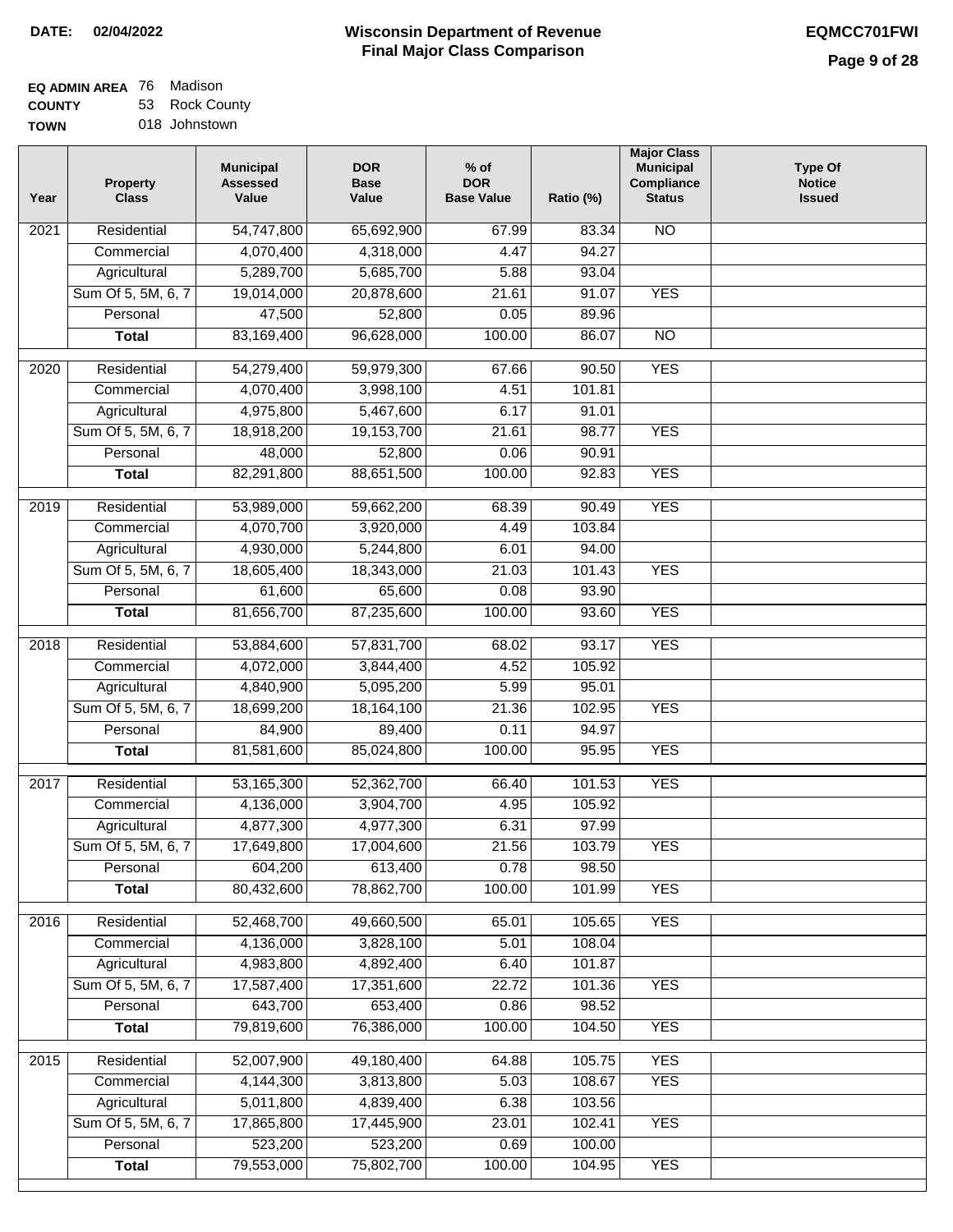| <b>EQ ADMIN AREA 76 Madison</b> |                |
|---------------------------------|----------------|
| <b>COUNTY</b>                   | 53 Rock County |

**TOWN** 020 La Prairie

| Year              | <b>Property</b><br><b>Class</b> | <b>Municipal</b><br><b>Assessed</b><br>Value | <b>DOR</b><br><b>Base</b><br>Value | % of<br><b>DOR</b><br><b>Base Value</b> | Ratio (%) | <b>Major Class</b><br><b>Municipal</b><br>Compliance<br><b>Status</b> | <b>Type Of</b><br><b>Notice</b><br><b>Issued</b> |
|-------------------|---------------------------------|----------------------------------------------|------------------------------------|-----------------------------------------|-----------|-----------------------------------------------------------------------|--------------------------------------------------|
| $\overline{202}1$ | Residential                     | 56,581,300                                   | 65,308,200                         | 70.70                                   | 86.64     | N <sub>O</sub>                                                        |                                                  |
|                   | Commercial                      | 9,663,900                                    | 10,862,100                         | 11.76                                   | 88.97     | $\overline{NO}$                                                       |                                                  |
|                   | Agricultural                    | 5,617,700                                    | 5,851,300                          | 6.33                                    | 96.01     |                                                                       |                                                  |
|                   | Sum Of 5, 5M, 6, 7              | 10,050,400                                   | 9,867,600                          | 10.68                                   | 101.85    | <b>YES</b>                                                            |                                                  |
|                   | Personal                        | 466,810                                      | 486,300                            | 0.53                                    | 95.99     |                                                                       |                                                  |
|                   | <b>Total</b>                    | 82,380,110                                   | 92,375,500                         | 100.00                                  | 89.18     | $\overline{NO}$                                                       |                                                  |
| $\overline{2020}$ | Residential                     | 56,546,400                                   | 56,789,700                         | 68.92                                   | 99.57     | <b>YES</b>                                                            |                                                  |
|                   | Commercial                      | 9,762,900                                    | 10,178,400                         | 12.35                                   | 95.92     | <b>YES</b>                                                            |                                                  |
|                   | Agricultural                    | 5,625,600                                    | 5,624,500                          | 6.83                                    | 100.02    |                                                                       |                                                  |
|                   | Sum Of 5, 5M, 6, 7              | 9,978,600                                    | 9,251,700                          | 11.23                                   | 107.86    | <b>YES</b>                                                            |                                                  |
|                   | Personal                        | 549,970                                      | 550,000                            | 0.67                                    | 99.99     |                                                                       |                                                  |
|                   | <b>Total</b>                    | 82,463,470                                   | 82,394,300                         | 100.00                                  | 100.08    | <b>YES</b>                                                            |                                                  |
|                   |                                 |                                              |                                    |                                         |           |                                                                       |                                                  |
| $\frac{2019}{ }$  | Residential                     | 43,951,000                                   | 53,465,500                         | 68.38                                   | 82.20     | $\overline{3}$                                                        |                                                  |
|                   | Commercial                      | 9,299,300                                    | 9,980,400                          | 12.77                                   | 93.18     | <b>YES</b>                                                            |                                                  |
|                   | Agricultural                    | 4,176,200                                    | 5,388,900                          | 6.89                                    | 77.50     |                                                                       |                                                  |
|                   | Sum Of 5, 5M, 6, 7              | 8,990,600                                    | 8,785,200                          | 11.24                                   | 102.34    | <b>YES</b>                                                            |                                                  |
|                   | Personal                        | 437,250                                      | 564,200                            | 0.72                                    | 77.50     |                                                                       |                                                  |
|                   | <b>Total</b>                    | 66,854,350                                   | 78,184,200                         | 100.00                                  | 85.51     | $\overline{NO}$                                                       |                                                  |
| 2018              | Residential                     | 44,004,500                                   | 51,379,700                         | 68.76                                   | 85.65     | $\overline{10}$                                                       |                                                  |
|                   | Commercial                      | 8,488,000                                    | 8,887,700                          | 11.89                                   | 95.50     | <b>YES</b>                                                            |                                                  |
|                   | Agricultural                    | 4,644,000                                    | 5,247,800                          | 7.02                                    | 88.49     |                                                                       |                                                  |
|                   | Sum Of 5, 5M, 6, 7              | 8,760,800                                    | 8,611,500                          | 11.52                                   | 101.73    | <b>YES</b>                                                            |                                                  |
|                   | Personal                        | 526,680                                      | 595,100                            | 0.80                                    | 88.50     |                                                                       |                                                  |
|                   | <b>Total</b>                    | 66,423,980                                   | 74,721,800                         | 100.00                                  | 88.90     | <b>NO</b>                                                             |                                                  |
| $\overline{2017}$ | Residential                     | 43,874,800                                   | 49,339,100                         | 66.70                                   | 88.93     | N <sub>O</sub>                                                        |                                                  |
|                   | Commercial                      | 8,488,000                                    | 8,713,400                          | 11.78                                   | 97.41     | <b>YES</b>                                                            |                                                  |
|                   | Agricultural                    | 4,964,500                                    | 5,118,500                          | 6.92                                    | 96.99     |                                                                       |                                                  |
|                   | Sum Of 5, 5M, 6, 7              | 8,801,900                                    | 8,516,600                          | 11.51                                   | 103.35    | <b>YES</b>                                                            |                                                  |
|                   | Personal                        | 2,216,770                                    | 2,285,300                          | 3.09                                    | 97.00     |                                                                       |                                                  |
|                   | <b>Total</b>                    | 68,345,970                                   | 73,972,900                         | 100.00                                  | 92.39     | <b>NO</b>                                                             |                                                  |
|                   |                                 |                                              |                                    |                                         |           |                                                                       |                                                  |
| 2016              | Residential                     | 44,064,500                                   | 46,958,700                         | 65.56                                   | 93.84     | <b>YES</b>                                                            |                                                  |
|                   | Commercial                      | 8,447,100                                    | 8,140,400                          | 11.37                                   | 103.77    | <b>YES</b>                                                            |                                                  |
|                   | Agricultural                    | 4,897,700                                    | 5,048,900                          | 7.05                                    | 97.01     |                                                                       |                                                  |
|                   | Sum Of 5, 5M, 6, 7              | 8,458,800                                    | 8,398,000                          | 11.72                                   | 100.72    | <b>YES</b>                                                            |                                                  |
|                   | Personal                        | 2,987,580                                    | 3,080,000                          | 4.30                                    | 97.00     |                                                                       |                                                  |
|                   | <b>Total</b>                    | 68,855,680                                   | 71,626,000                         | 100.00                                  | 96.13     | <b>YES</b>                                                            |                                                  |
| 2015              | Residential                     | 44,088,700                                   | 45, 171, 200                       | 66.39                                   | 97.60     | <b>YES</b>                                                            |                                                  |
|                   | Commercial                      | 8,452,300                                    | 8,146,300                          | 11.97                                   | 103.76    | <b>YES</b>                                                            |                                                  |
|                   | Agricultural                    | 5,030,300                                    | 4,978,800                          | 7.32                                    | 101.03    |                                                                       |                                                  |
|                   | Sum Of 5, 5M, 6, 7              | 8,472,000                                    | 8,369,700                          | 12.30                                   | 101.22    | <b>YES</b>                                                            |                                                  |
|                   | Personal                        | 1,382,470                                    | 1,368,800                          | 2.01                                    | 101.00    |                                                                       |                                                  |
|                   | <b>Total</b>                    | 67,425,770                                   | 68,034,800                         | 100.00                                  | 99.10     | <b>YES</b>                                                            |                                                  |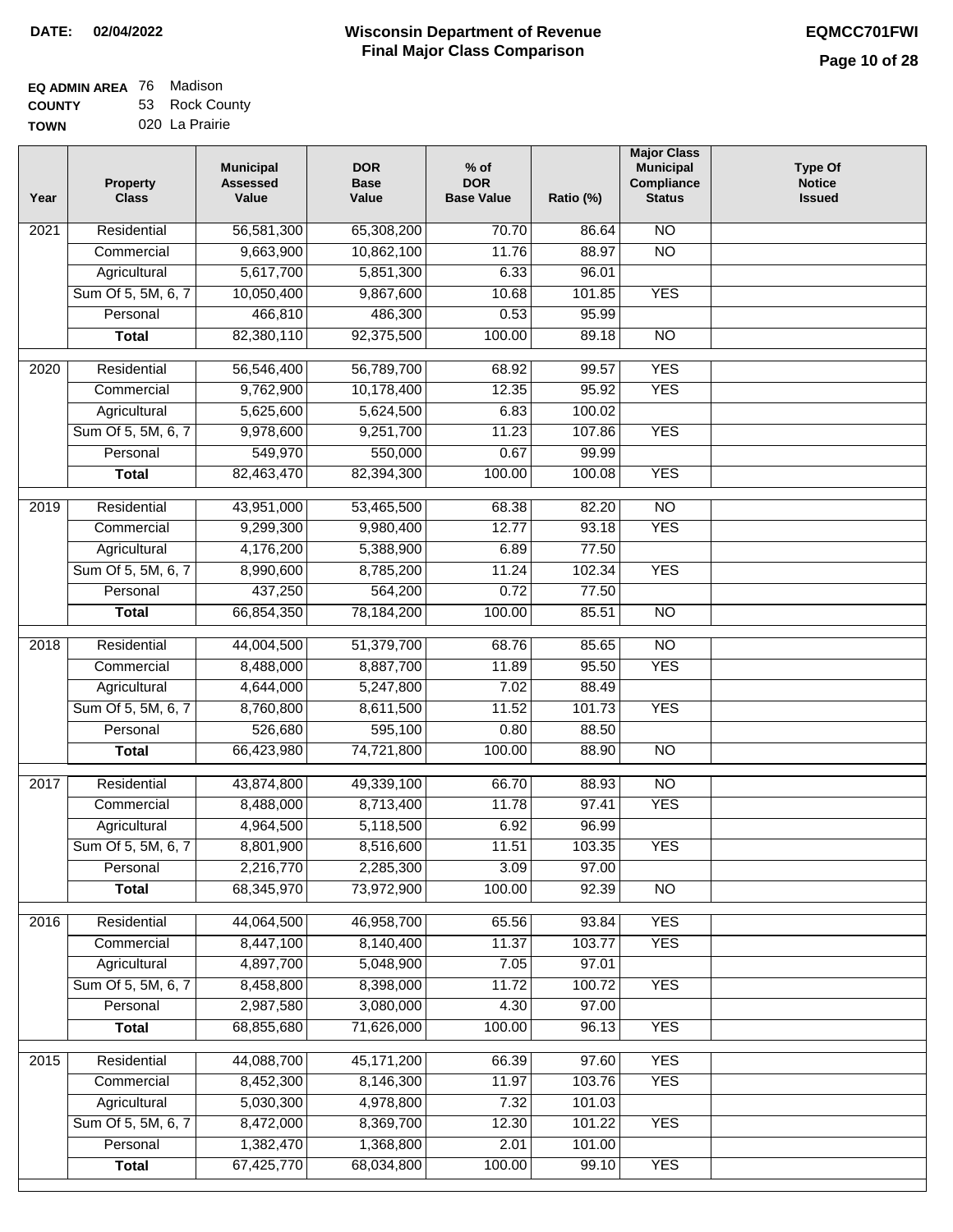| EQ ADMIN AREA 76 Madison |                |
|--------------------------|----------------|
| <b>COUNTY</b>            | 53 Rock County |

**TOWN** 022 Lima

| Year              | <b>Property</b><br><b>Class</b> | <b>Municipal</b><br><b>Assessed</b><br>Value | <b>DOR</b><br><b>Base</b><br>Value | % of<br><b>DOR</b><br><b>Base Value</b> | Ratio (%) | <b>Major Class</b><br><b>Municipal</b><br>Compliance<br><b>Status</b> | <b>Type Of</b><br><b>Notice</b><br><b>Issued</b> |
|-------------------|---------------------------------|----------------------------------------------|------------------------------------|-----------------------------------------|-----------|-----------------------------------------------------------------------|--------------------------------------------------|
| $\overline{202}1$ | Residential                     | 71,483,600                                   | 80,790,500                         | 72.25                                   | 88.48     | $\overline{NO}$                                                       |                                                  |
|                   | Commercial                      | 3,447,200                                    | 3,828,400                          | 3.42                                    | 90.04     |                                                                       |                                                  |
|                   | Agricultural                    | 4,070,700                                    | 4,575,300                          | 4.09                                    | 88.97     |                                                                       |                                                  |
|                   | Sum Of 5, 5M, 6, 7              | 20,230,800                                   | 22,608,000                         | 20.22                                   | 89.49     | N <sub>O</sub>                                                        |                                                  |
|                   | Personal                        | 21,200                                       | 23,900                             | 0.02                                    | 88.70     |                                                                       |                                                  |
|                   | <b>Total</b>                    | 99,253,500                                   | 111,826,100                        | 100.00                                  | 88.76     | $\overline{NO}$                                                       | 1st Notice of Non-Compliance                     |
| $\overline{2020}$ | Residential                     | 70,144,200                                   | 79,085,200                         | 71.52                                   | 88.69     | $\overline{NO}$                                                       |                                                  |
|                   | Commercial                      | 3,447,200                                    | 3,544,800                          | 3.21                                    | 97.25     |                                                                       |                                                  |
|                   | Agricultural                    | 3,962,100                                    | 4,402,000                          | 3.98                                    | 90.01     |                                                                       |                                                  |
|                   | Sum Of 5, 5M, 6, 7              | 20,230,100                                   | 23,520,700                         | 21.27                                   | 86.01     | $\overline{NO}$                                                       |                                                  |
|                   | Personal                        | 22,100                                       | 24,500                             | 0.02                                    | 90.20     |                                                                       |                                                  |
|                   | <b>Total</b>                    | 97,805,700                                   | 110,577,200                        | 100.00                                  | 88.45     | $\overline{NO}$                                                       |                                                  |
| 2019              | Residential                     | 69,929,000                                   | 77,300,700                         | 71.65                                   | 90.46     | <b>YES</b>                                                            |                                                  |
|                   | Commercial                      | 3,447,200                                    | 3,475,300                          | 3.22                                    | 99.19     |                                                                       |                                                  |
|                   | Agricultural                    | 3,808,500                                    | 4,230,500                          | 3.92                                    | 90.02     |                                                                       |                                                  |
|                   | Sum Of 5, 5M, 6, 7              | 20,211,800                                   | 22,861,800                         | 21.19                                   | 88.41     | $\overline{NO}$                                                       |                                                  |
|                   | Personal                        | 15,200                                       | 16,900                             | 0.02                                    | 89.94     |                                                                       |                                                  |
|                   | <b>Total</b>                    | 97,411,700                                   | 107,885,200                        | 100.00                                  | 90.29     | $\overline{NO}$                                                       |                                                  |
| 2018              | Residential                     | 69,676,500                                   | 72,657,900                         | 70.72                                   | 95.90     | <b>YES</b>                                                            |                                                  |
|                   | Commercial                      | 3,447,200                                    | 3,407,100                          | 3.32                                    | 101.18    |                                                                       |                                                  |
|                   | Agricultural                    | 4,067,500                                    | 4,112,000                          | 4.00                                    | 98.92     |                                                                       |                                                  |
|                   | Sum Of 5, 5M, 6, 7              | 20,197,100                                   | 22,546,700                         | 21.95                                   | 89.58     | $\overline{10}$                                                       |                                                  |
|                   | Personal                        | 15,400                                       | 15,600                             | 0.02                                    | 98.72     |                                                                       |                                                  |
|                   | <b>Total</b>                    | 97,403,700                                   | 102,739,300                        | 100.00                                  | 94.81     | <b>NO</b>                                                             |                                                  |
| 2017              | Residential                     | 69,462,500                                   | 68,340,600                         | 69.80                                   | 101.64    | <b>YES</b>                                                            |                                                  |
|                   | Commercial                      | 3,447,200                                    | 3,407,100                          | 3.48                                    | 101.18    |                                                                       |                                                  |
|                   | Agricultural                    | 4,021,500                                    | 4,017,000                          | 4.10                                    | 100.11    |                                                                       |                                                  |
|                   | Sum Of 5, 5M, 6, 7              | 20,212,000                                   | 21,445,700                         | 21.90                                   | 94.25     | <b>YES</b>                                                            |                                                  |
|                   | Personal                        | 697,800                                      | 697,800                            | 0.71                                    | 100.00    |                                                                       |                                                  |
|                   | <b>Total</b>                    | 97,841,000                                   | 97,908,200                         | 100.00                                  | 99.93     | <b>YES</b>                                                            |                                                  |
| 2016              | Residential                     | 69,182,500                                   | 67,383,300                         | 68.96                                   | 102.67    | <b>YES</b>                                                            |                                                  |
|                   | Commercial                      | 3,283,900                                    | 3,211,700                          | 3.29                                    | 102.25    |                                                                       |                                                  |
|                   | Agricultural                    | 4,412,700                                    | 3,951,600                          | 4.04                                    | 111.67    |                                                                       |                                                  |
|                   | Sum Of 5, 5M, 6, 7              | 20,234,600                                   | 22,379,900                         | 22.90                                   | 90.41     | <b>YES</b>                                                            |                                                  |
|                   | Personal                        | 776,000                                      | 783,800                            | 0.80                                    | 99.00     |                                                                       |                                                  |
|                   | <b>Total</b>                    | 97,889,700                                   | 97,710,300                         | 100.00                                  | 100.18    | <b>YES</b>                                                            |                                                  |
| 2015              | Residential                     | 68,429,200                                   | 67,271,100                         | 69.48                                   | 101.72    | <b>YES</b>                                                            |                                                  |
|                   | Commercial                      | 3,275,100                                    | 3,202,800                          | 3.31                                    | 102.26    |                                                                       |                                                  |
|                   | Agricultural                    | 4,417,000                                    | 3,908,900                          | 4.04                                    | 113.00    |                                                                       |                                                  |
|                   | Sum Of 5, 5M, 6, 7              | 19,679,400                                   | 21,441,400                         | 22.15                                   | 91.78     | <b>YES</b>                                                            |                                                  |
|                   | Personal                        | 1,127,600                                    | 997,900                            | 1.03                                    | 113.00    |                                                                       |                                                  |
|                   | <b>Total</b>                    | 96,928,300                                   | 96,822,100                         | 100.00                                  | 100.11    | <b>YES</b>                                                            |                                                  |
|                   |                                 |                                              |                                    |                                         |           |                                                                       |                                                  |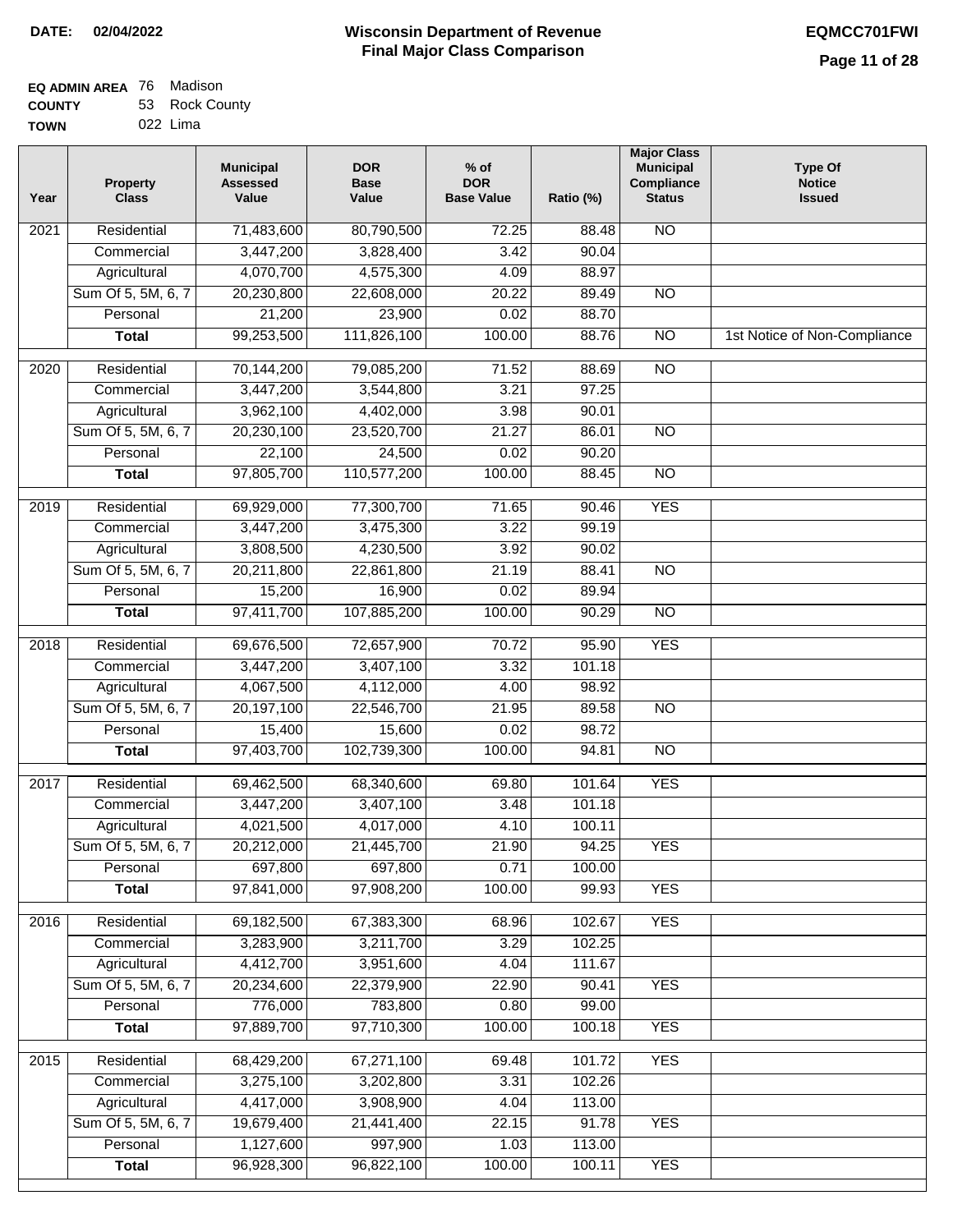| EQ ADMIN AREA 76 | Madison        |
|------------------|----------------|
| <b>COUNTY</b>    | 53 Rock County |
| <b>TOWN</b>      | 024 Magnolia   |

024 Magnolia

| Year              | <b>Property</b><br><b>Class</b> | <b>Municipal</b><br><b>Assessed</b><br>Value | <b>DOR</b><br><b>Base</b><br>Value | $%$ of<br><b>DOR</b><br><b>Base Value</b> | Ratio (%)      | <b>Major Class</b><br><b>Municipal</b><br>Compliance<br><b>Status</b> | <b>Type Of</b><br><b>Notice</b><br><b>Issued</b> |
|-------------------|---------------------------------|----------------------------------------------|------------------------------------|-------------------------------------------|----------------|-----------------------------------------------------------------------|--------------------------------------------------|
| $\overline{202}1$ | Residential                     | 40,381,400                                   | 52,851,200                         | 66.01                                     | 76.41          | N <sub>O</sub>                                                        |                                                  |
|                   | Commercial                      | 8,866,700                                    | 10,499,800                         | 13.11                                     | 84.45          | $\overline{NO}$                                                       |                                                  |
|                   | Agricultural                    | 4,289,200                                    | 4,818,300                          | 6.02                                      | 89.02          |                                                                       |                                                  |
|                   | Sum Of 5, 5M, 6, 7              | 11,363,500                                   | 11,771,700                         | 14.70                                     | 96.53          | <b>YES</b>                                                            |                                                  |
|                   | Personal                        | 111,170                                      | 127,700                            | 0.16                                      | 87.06          |                                                                       |                                                  |
|                   | <b>Total</b>                    | 65,011,970                                   | 80,068,700                         | 100.00                                    | 81.20          | $\overline{NO}$                                                       |                                                  |
| $\overline{2020}$ | Residential                     | 40,365,800                                   | 47,535,400                         | 65.20                                     | 84.92          | $\overline{NO}$                                                       |                                                  |
|                   | Commercial                      | 8,866,700                                    | 9,722,000                          | 13.33                                     | 91.20          | <b>YES</b>                                                            |                                                  |
|                   | Agricultural                    | 4,662,000                                    | 4,661,100                          | 6.39                                      | 100.02         |                                                                       |                                                  |
|                   | Sum Of 5, 5M, 6, 7              | 11,093,500                                   | 10,846,700                         | 14.88                                     | 102.28         | <b>YES</b>                                                            |                                                  |
|                   | Personal                        | 133,230                                      | 141,700                            | 0.19                                      | 94.02          |                                                                       |                                                  |
|                   | <b>Total</b>                    | 65,121,230                                   | 72,906,900                         | 100.00                                    | 89.32          | $\overline{NO}$                                                       |                                                  |
|                   |                                 |                                              |                                    |                                           |                |                                                                       |                                                  |
| 2019              | Residential                     | 40,265,300                                   | 44,335,900                         | 64.46                                     | 90.82          | <b>YES</b>                                                            |                                                  |
|                   | Commercial                      | 8,866,700                                    | 9,438,800                          | 13.72                                     | 93.94          | <b>YES</b>                                                            |                                                  |
|                   | Agricultural                    | 4,248,800                                    | 4,473,400                          | 6.50                                      | 94.98          |                                                                       |                                                  |
|                   | Sum Of 5, 5M, 6, 7              | 10,987,600                                   | 10,383,100                         | 15.10                                     | 105.82         | <b>YES</b>                                                            |                                                  |
|                   | Personal                        | 138,720                                      | 147,500                            | 0.21                                      | 94.05          |                                                                       |                                                  |
|                   | <b>Total</b>                    | 64,507,120                                   | 68,778,700                         | 100.00                                    | 93.79          | <b>YES</b>                                                            |                                                  |
| 2018              | Residential                     | 39,476,400                                   | 41,823,700                         | 63.60                                     | 94.39          | <b>YES</b>                                                            |                                                  |
|                   | Commercial                      | 8,836,300                                    | 9,222,000                          | 14.02                                     | 95.82          | <b>YES</b>                                                            |                                                  |
|                   | Agricultural                    | 4,248,400                                    | 4,348,800                          | 6.61                                      | 97.69          |                                                                       |                                                  |
|                   | Sum Of 5, 5M, 6, 7              | 10,956,500                                   | 10,222,700                         | 15.55                                     | 107.18         | <b>YES</b>                                                            |                                                  |
|                   | Personal                        | 138,470                                      | 138,500                            | 0.21                                      | 99.98          |                                                                       |                                                  |
|                   | <b>Total</b>                    | 63,656,070                                   | 65,755,700                         | 100.00                                    | 96.81          | <b>YES</b>                                                            |                                                  |
| 2017              | Residential                     | 39,283,100                                   | 38,549,200                         | 61.89                                     | 101.90         | <b>YES</b>                                                            |                                                  |
|                   | Commercial                      | 8,836,300                                    | 9,041,200                          | 14.52                                     | 97.73          | <b>YES</b>                                                            |                                                  |
|                   | Agricultural                    | 4,248,500                                    | 4,246,700                          | 6.82                                      | 100.04         |                                                                       |                                                  |
|                   | Sum Of 5, 5M, 6, 7              | 10,925,300                                   | 9,996,400                          | 16.05                                     | 109.29         | <b>YES</b>                                                            |                                                  |
|                   | Personal                        | 450,700                                      | 450,700                            | 0.72                                      | 100.00         |                                                                       |                                                  |
|                   | <b>Total</b>                    | 63,743,900                                   | 62,284,200                         | 100.00                                    | 102.34         | <b>YES</b>                                                            |                                                  |
|                   |                                 |                                              |                                    |                                           |                |                                                                       |                                                  |
| 2016              | Residential                     | 26,859,300                                   | 26,554,500<br>9,020,700            | 43.04                                     | 101.15         | <b>YES</b>                                                            |                                                  |
|                   | Commercial<br>Agricultural      | 8,708,900<br>4,076,800                       | 4,130,000                          | 14.62<br>6.69                             | 96.54<br>98.71 | <b>YES</b>                                                            |                                                  |
|                   | Sum Of 5, 5M, 6, 7              | 20,400,400                                   | 21,601,600                         | 35.01                                     | 94.44          | <b>YES</b>                                                            |                                                  |
|                   | Personal                        | 390,650                                      | 390,600                            | 0.63                                      | 100.01         |                                                                       |                                                  |
|                   | <b>Total</b>                    | 60,436,050                                   | 61,697,400                         | 100.00                                    | 97.96          | <b>YES</b>                                                            |                                                  |
|                   |                                 |                                              |                                    |                                           |                |                                                                       |                                                  |
| 2015              | Residential                     | 26,640,100                                   | 25,562,100                         | 41.98                                     | 104.22         | <b>YES</b>                                                            |                                                  |
|                   | Commercial                      | 8,708,900                                    | 9,020,700                          | 14.81                                     | 96.54          | <b>YES</b>                                                            |                                                  |
|                   | Agricultural                    | 4,077,500                                    | 4,078,000                          | 6.70                                      | 99.99          |                                                                       |                                                  |
|                   | Sum Of 5, 5M, 6, 7              | 20,519,400                                   | 21,785,400                         | 35.77                                     | 94.19          | <b>YES</b>                                                            |                                                  |
|                   | Personal                        | 438,320                                      | 451,100                            | 0.74                                      | 97.17          |                                                                       |                                                  |
|                   | <b>Total</b>                    | 60,384,220                                   | 60,897,300                         | 100.00                                    | 99.16          | <b>YES</b>                                                            |                                                  |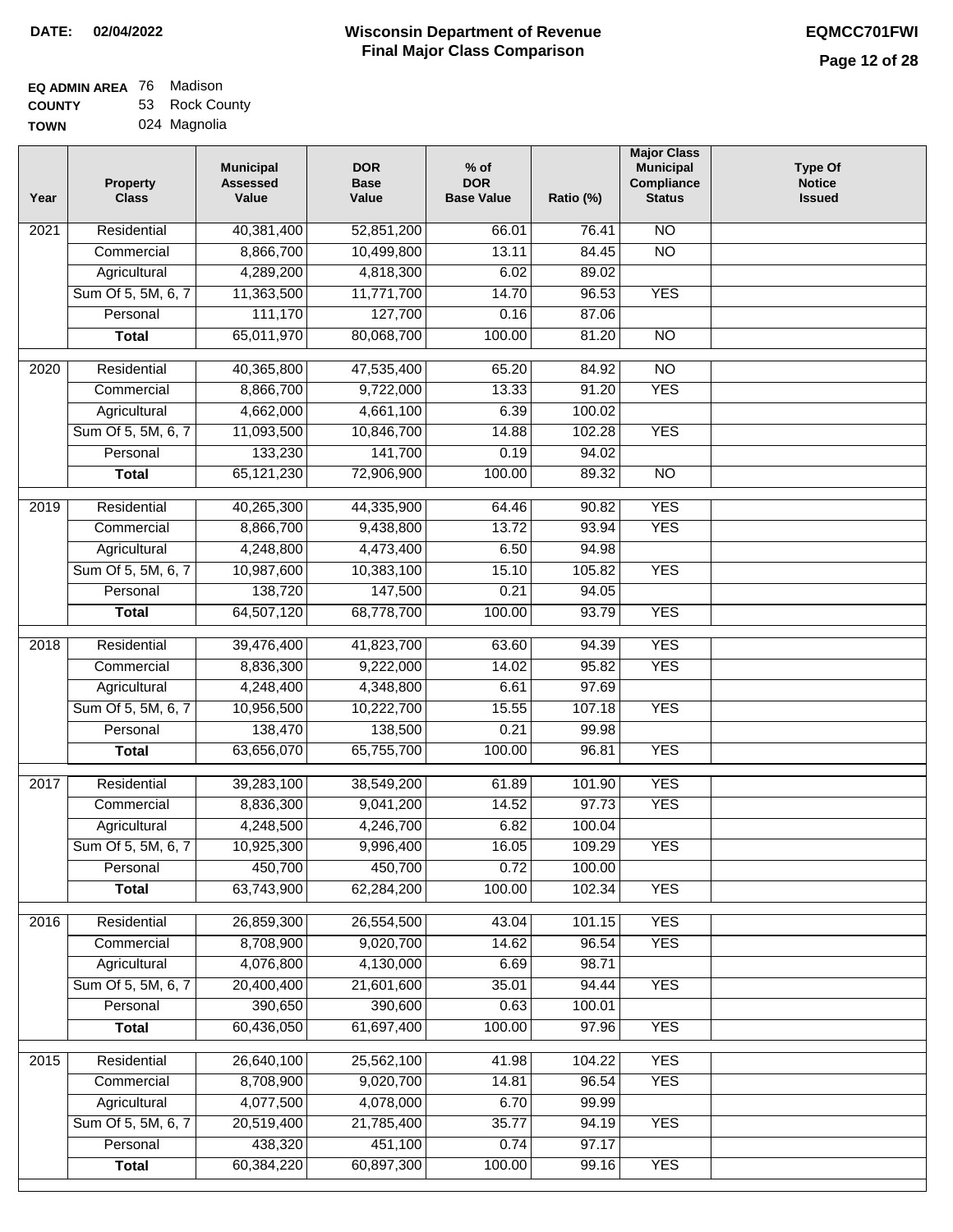| <b>EQ ADMIN AREA</b> 76 Madison |                |
|---------------------------------|----------------|
| <b>COUNTY</b>                   | 53 Rock County |
| <b>TOWN</b>                     | 026 Milton     |

| Year              | <b>Property</b><br><b>Class</b>    | <b>Municipal</b><br><b>Assessed</b><br>Value | <b>DOR</b><br><b>Base</b><br>Value | $%$ of<br><b>DOR</b><br><b>Base Value</b> | Ratio (%)        | <b>Major Class</b><br><b>Municipal</b><br>Compliance<br><b>Status</b> | <b>Type Of</b><br><b>Notice</b><br><b>Issued</b> |
|-------------------|------------------------------------|----------------------------------------------|------------------------------------|-------------------------------------------|------------------|-----------------------------------------------------------------------|--------------------------------------------------|
| 2021              | Residential                        | 300,125,100                                  | 327,144,400                        | 80.75                                     | 91.74            | <b>YES</b>                                                            |                                                  |
|                   | Commercial                         | 29,093,000                                   | 37,356,500                         | 9.22                                      | 77.88            |                                                                       |                                                  |
|                   | Agricultural                       | 3,153,400                                    | 3,153,600                          | 0.78                                      | 99.99            |                                                                       |                                                  |
|                   | Sum Of 5, 5M, 6, 7                 | 33,603,000                                   | 36,769,900                         | 9.08                                      | 91.39            |                                                                       |                                                  |
|                   | Personal                           | 702,250                                      | 706,500                            | 0.17                                      | 99.40            |                                                                       |                                                  |
|                   | <b>Total</b>                       | 366,676,750                                  | 405,130,900                        | 100.00                                    | 90.51            | <b>YES</b>                                                            |                                                  |
| $\overline{2020}$ | Residential                        | 278,564,700                                  | 294,817,800                        | 80.23                                     | 94.49            | <b>YES</b>                                                            |                                                  |
|                   | Commercial                         | 28,970,300                                   | 34,446,000                         | 9.37                                      | 84.10            |                                                                       |                                                  |
|                   | Agricultural                       | 3,078,400                                    | 3,075,700                          | 0.84                                      | 100.09           |                                                                       |                                                  |
|                   | Sum Of 5, 5M, 6, 7                 | 32,880,600                                   | 34,517,600                         | 9.39                                      | 95.26            |                                                                       |                                                  |
|                   | Personal                           | 599,750                                      | 599,800                            | 0.16                                      | 99.99            |                                                                       |                                                  |
|                   | <b>Total</b>                       | 344,093,750                                  | 367,456,900                        | 100.00                                    | 93.64            | <b>YES</b>                                                            |                                                  |
|                   |                                    |                                              |                                    |                                           |                  |                                                                       |                                                  |
| $\frac{1}{2019}$  | Residential                        | 275,222,000                                  | 283,489,000                        | 80.27                                     | 97.08            | <b>YES</b>                                                            |                                                  |
|                   | Commercial                         | 33,457,800                                   | 33,558,000                         | 9.50                                      | 99.70            |                                                                       |                                                  |
|                   | Agricultural                       | 2,963,900                                    | 2,963,200                          | 0.84                                      | 100.02           |                                                                       |                                                  |
|                   | Sum Of 5, 5M, 6, 7                 | 31,495,400                                   | 32,522,900                         | 9.21                                      | 96.84            |                                                                       |                                                  |
|                   | Personal                           | 616,300                                      | 635,300                            | 0.18                                      | 97.01            |                                                                       |                                                  |
|                   | <b>Total</b>                       | 343,755,400                                  | 353,168,400                        | 100.00                                    | 97.33            | <b>YES</b>                                                            |                                                  |
| 2018              | Residential                        | 249,952,900                                  | 280,388,400                        | 80.72                                     | 89.15            | $\overline{NO}$                                                       |                                                  |
|                   | Commercial                         | 33,051,200                                   | 32,256,100                         | 9.29                                      | 102.46           |                                                                       |                                                  |
|                   | Agricultural                       | 2,900,100                                    | 2,898,300                          | 0.83                                      | 100.06           |                                                                       |                                                  |
|                   | Sum Of 5, 5M, 6, 7                 | 30,346,300                                   | 31,179,900                         | 8.98                                      | 97.33            |                                                                       |                                                  |
|                   | Personal                           | 642,350                                      | 642,400                            | 0.18                                      | 99.99            |                                                                       |                                                  |
|                   | <b>Total</b>                       | 316,892,850                                  | 347,365,100                        | 100.00                                    | 91.23            | $\overline{NO}$                                                       |                                                  |
| 2017              | Residential                        | 232,502,100                                  | 252,552,800                        | 79.67                                     | 92.06            | <b>YES</b>                                                            |                                                  |
|                   | Commercial                         | 31,914,800                                   | 31,659,500                         | 9.99                                      | 100.81           |                                                                       |                                                  |
|                   | Agricultural                       | 2,823,300                                    | 2,821,500                          | 0.89                                      | 100.06           |                                                                       |                                                  |
|                   | Sum Of 5, 5M, 6, 7                 | 28,607,600                                   | 28,929,600                         | 9.13                                      | 98.89            |                                                                       |                                                  |
|                   | Personal                           | 1,050,400                                    | 1,050,500                          | 0.33                                      | 99.99            |                                                                       |                                                  |
|                   | <b>Total</b>                       | 296,898,200                                  | 317,013,900                        | 100.00                                    | 93.65            | <b>YES</b>                                                            |                                                  |
| 2016              | Residential                        | 226,766,800                                  | 235,429,100                        | 78.64                                     | 96.32            | <b>YES</b>                                                            |                                                  |
|                   | Commercial                         | 31,594,300                                   | 30,723,900                         | 10.26                                     | 102.83           | <b>YES</b>                                                            |                                                  |
|                   | Agricultural                       | 2,786,400                                    | 2,785,900                          | 0.93                                      | 100.02           |                                                                       |                                                  |
|                   | Sum Of 5, 5M, 6, 7                 | 28,680,500                                   | 29,258,600                         | 9.77                                      | 98.02            |                                                                       |                                                  |
|                   | Personal                           | 1,190,300                                    | 1,190,400                          | 0.40                                      | 99.99            |                                                                       |                                                  |
|                   | <b>Total</b>                       | 291,018,300                                  | 299,387,900                        | 100.00                                    | 97.20            | <b>YES</b>                                                            |                                                  |
|                   |                                    |                                              |                                    |                                           | 94.25            | <b>YES</b>                                                            |                                                  |
| 2015              | Residential                        | 224,180,200<br>29,335,100                    | 237,867,800                        | 79.57<br>9.46                             |                  |                                                                       |                                                  |
|                   | Commercial                         | 2,753,700                                    | 28,265,000                         | 0.92                                      | 103.79<br>100.03 | <b>YES</b>                                                            |                                                  |
|                   | Agricultural<br>Sum Of 5, 5M, 6, 7 | 28,948,500                                   | 2,752,800<br>29,101,600            | 9.74                                      | 99.47            | <b>YES</b>                                                            |                                                  |
|                   | Personal                           | 939,950                                      | 940,000                            | 0.31                                      | 99.99            |                                                                       |                                                  |
|                   | <b>Total</b>                       | 286, 157, 450                                | 298,927,200                        | 100.00                                    | 95.73            | <b>YES</b>                                                            |                                                  |
|                   |                                    |                                              |                                    |                                           |                  |                                                                       |                                                  |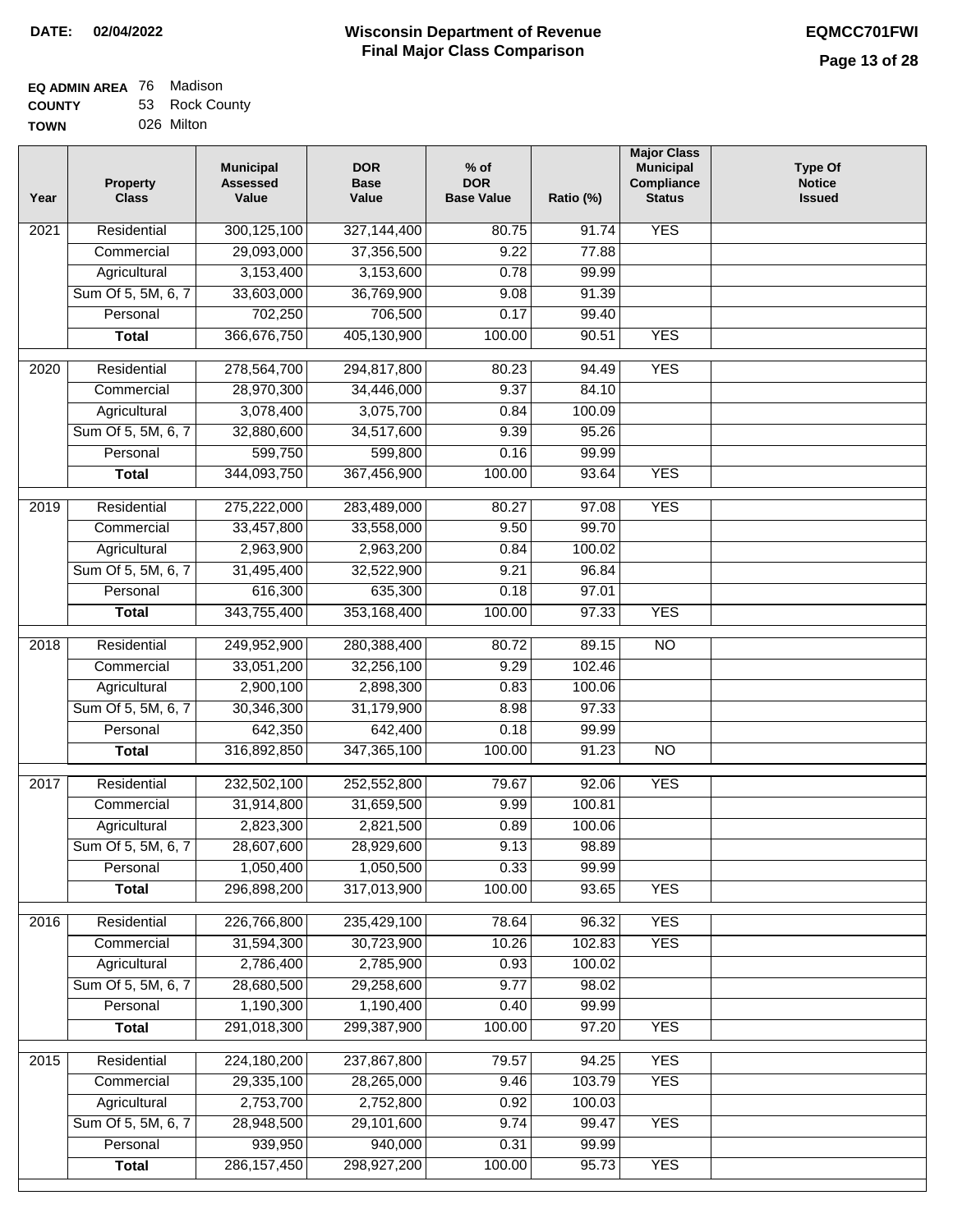| EQ ADMIN AREA 76 | Madison        |
|------------------|----------------|
| <b>COUNTY</b>    | 53 Rock County |
| <b>TOWN</b>      | 028 Newark     |

028 Newark

| Year              | <b>Property</b><br><b>Class</b> | <b>Municipal</b><br><b>Assessed</b><br>Value | <b>DOR</b><br><b>Base</b><br>Value | $%$ of<br><b>DOR</b><br><b>Base Value</b> | Ratio (%) | <b>Major Class</b><br><b>Municipal</b><br>Compliance<br><b>Status</b> | <b>Type Of</b><br><b>Notice</b><br><b>Issued</b> |
|-------------------|---------------------------------|----------------------------------------------|------------------------------------|-------------------------------------------|-----------|-----------------------------------------------------------------------|--------------------------------------------------|
| $\overline{202}1$ | Residential                     | 94,541,000                                   | 112,543,500                        | 70.78                                     | 84.00     | N <sub>O</sub>                                                        |                                                  |
|                   | Commercial                      | 1,672,300                                    | 1,920,700                          | 1.21                                      | 87.07     |                                                                       |                                                  |
|                   | Agricultural                    | 3,919,000                                    | 3,918,400                          | 2.46                                      | 100.02    |                                                                       |                                                  |
|                   | Sum Of 5, 5M, 6, 7              | 37,269,900                                   | 40,411,600                         | 25.41                                     | 92.23     | <b>YES</b>                                                            |                                                  |
|                   | Personal                        | 212,250                                      | 220,300                            | 0.14                                      | 96.35     |                                                                       |                                                  |
|                   | <b>Total</b>                    | 137,614,450                                  | 159,014,500                        | 100.00                                    | 86.54     | $\overline{NO}$                                                       |                                                  |
| $\overline{2020}$ | Residential                     | 93,045,600                                   | 99,137,200                         | 69.68                                     | 93.86     | <b>YES</b>                                                            |                                                  |
|                   | Commercial                      | 1,662,400                                    | 1,768,900                          | 1.24                                      | 93.98     |                                                                       |                                                  |
|                   | Agricultural                    | 3,766,900                                    | 3,766,200                          | 2.65                                      | 100.02    |                                                                       |                                                  |
|                   | Sum Of 5, 5M, 6, 7              | 36,373,100                                   | 37,508,700                         | 26.36                                     | 96.97     | <b>YES</b>                                                            |                                                  |
|                   | Personal                        | 86,700                                       | 86,700                             | 0.06                                      | 100.00    |                                                                       |                                                  |
|                   | <b>Total</b>                    | 134,934,700                                  | 142,267,700                        | 100.00                                    | 94.85     | <b>YES</b>                                                            |                                                  |
| 2019              | Residential                     | 80,454,400                                   | 90,918,400                         | 68.43                                     | 88.49     | $\overline{NO}$                                                       |                                                  |
|                   | Commercial                      | 1,640,000                                    | 1,697,900                          | 1.28                                      | 96.59     |                                                                       |                                                  |
|                   | Agricultural                    | 3,628,400                                    | 3,627,400                          | 2.73                                      | 100.03    |                                                                       |                                                  |
|                   | Sum Of 5, 5M, 6, 7              | 35,909,000                                   | 36,511,700                         | 27.48                                     | 98.35     | <b>YES</b>                                                            |                                                  |
|                   | Personal                        | 95,350                                       | 104,800                            | 0.08                                      | 90.98     |                                                                       |                                                  |
|                   | <b>Total</b>                    | 121,727,150                                  | 132,860,200                        | 100.00                                    | 91.62     | $\overline{NO}$                                                       |                                                  |
|                   |                                 |                                              |                                    |                                           |           |                                                                       |                                                  |
| 2018              | Residential                     | 79,523,700                                   | 86,675,800                         | 67.84                                     | 91.75     | <b>YES</b>                                                            |                                                  |
|                   | Commercial                      | 1,738,300                                    | 1,797,700                          | 1.41                                      | 96.70     |                                                                       |                                                  |
|                   | Agricultural                    | 3,526,000                                    | 3,526,100                          | 2.76                                      | 100.00    |                                                                       |                                                  |
|                   | Sum Of 5, 5M, 6, 7              | 35,523,900                                   | 35,669,700                         | 27.92                                     | 99.59     | <b>YES</b>                                                            |                                                  |
|                   | Personal                        | 97,800                                       | 97,900                             | 0.08                                      | 99.90     |                                                                       |                                                  |
|                   | <b>Total</b>                    | 120,409,700                                  | 127,767,200                        | 100.00                                    | 94.24     | <b>YES</b>                                                            |                                                  |
| 2017              | Residential                     | 70,974,800                                   | 80,076,200                         | 66.73                                     | 88.63     | $\overline{NO}$                                                       |                                                  |
|                   | Commercial                      | 1,550,700                                    | 1,762,300                          | 1.47                                      | 87.99     |                                                                       |                                                  |
|                   | Agricultural                    | 3,452,700                                    | 3,446,400                          | 2.87                                      | 100.18    |                                                                       |                                                  |
|                   | Sum Of 5, 5M, 6, 7              | 34,895,300                                   | 34,431,100                         | 28.69                                     | 101.35    | <b>YES</b>                                                            |                                                  |
|                   | Personal                        | 278,050                                      | 278,100                            | 0.23                                      | 99.98     |                                                                       |                                                  |
|                   | <b>Total</b>                    | 111, 151, 550                                | 119,994,100                        | 100.00                                    | 92.63     | <b>NO</b>                                                             |                                                  |
| 2016              | Residential                     | 70,027,900                                   | 76,430,500                         | 65.20                                     | 91.62     | <b>YES</b>                                                            |                                                  |
|                   | Commercial                      | 1,353,500                                    | 1,718,000                          | 1.47                                      | 78.78     |                                                                       |                                                  |
|                   | Agricultural                    | 3,394,000                                    | 3,391,700                          | 2.89                                      | 100.07    |                                                                       |                                                  |
|                   | Sum Of 5, 5M, 6, 7              | 34,818,600                                   | 35,418,400                         | 30.21                                     | 98.31     | <b>YES</b>                                                            |                                                  |
|                   | Personal                        | 266,650                                      | 266,700                            | 0.23                                      | 99.98     |                                                                       |                                                  |
|                   | <b>Total</b>                    | 109,860,650                                  | 117,225,300                        | 100.00                                    | 93.72     | <b>YES</b>                                                            |                                                  |
| 2015              | Residential                     | 70,095,400                                   | 72,404,400                         | 64.19                                     | 96.81     | <b>YES</b>                                                            |                                                  |
|                   | Commercial                      | 1,349,100                                    | 1,718,000                          | 1.52                                      | 78.53     |                                                                       |                                                  |
|                   | Agricultural                    | 3,358,000                                    | 3,356,000                          | 2.98                                      | 100.06    |                                                                       |                                                  |
|                   | Sum Of 5, 5M, 6, 7              | 34,315,300                                   | 35,021,400                         | 31.05                                     | 97.98     | <b>YES</b>                                                            |                                                  |
|                   | Personal                        | 301,550                                      | 301,700                            | 0.27                                      | 99.95     |                                                                       |                                                  |
|                   | <b>Total</b>                    | 109,419,350                                  | 112,801,500                        | 100.00                                    | 97.00     | <b>YES</b>                                                            |                                                  |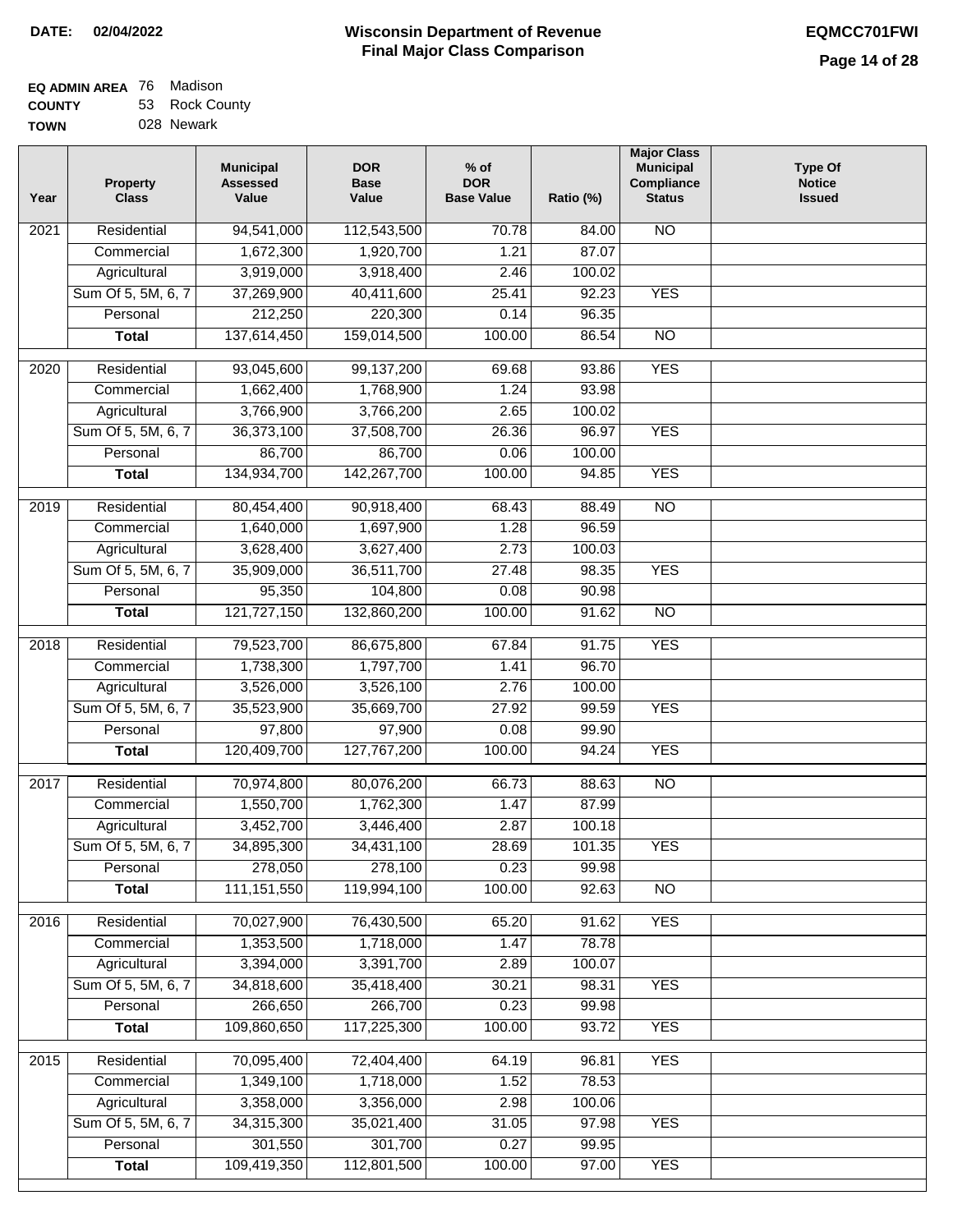| EQ ADMIN AREA 76 Madison |                |
|--------------------------|----------------|
| <b>COUNTY</b>            | 53 Rock County |

**TOWN** 030 Plymouth

| Year              | <b>Property</b><br><b>Class</b> | <b>Municipal</b><br><b>Assessed</b><br>Value | <b>DOR</b><br><b>Base</b><br>Value | $%$ of<br><b>DOR</b><br><b>Base Value</b> | Ratio (%) | <b>Major Class</b><br><b>Municipal</b><br>Compliance<br><b>Status</b> | <b>Type Of</b><br><b>Notice</b><br><b>Issued</b> |
|-------------------|---------------------------------|----------------------------------------------|------------------------------------|-------------------------------------------|-----------|-----------------------------------------------------------------------|--------------------------------------------------|
| $\overline{202}1$ | Residential                     | 78,751,400                                   | 96,354,600                         | 77.71                                     | 81.73     | N <sub>O</sub>                                                        |                                                  |
|                   | Commercial                      | 1,395,700                                    | 1,883,300                          | 1.52                                      | 74.11     |                                                                       |                                                  |
|                   | Agricultural                    | 4,298,100                                    | 4,939,700                          | 3.98                                      | 87.01     |                                                                       |                                                  |
|                   | Sum Of 5, 5M, 6, 7              | 18,605,700                                   | 20,659,000                         | 16.66                                     | 90.06     | <b>YES</b>                                                            |                                                  |
|                   | Personal                        | 142,500                                      | 163,800                            | 0.13                                      | 87.00     |                                                                       |                                                  |
|                   | <b>Total</b>                    | 103,193,400                                  | 124,000,400                        | 100.00                                    | 83.22     | $\overline{NO}$                                                       |                                                  |
| $\overline{2020}$ | Residential                     | 78,215,700                                   | 85,526,400                         | 76.58                                     | 91.45     | <b>YES</b>                                                            |                                                  |
|                   | Commercial                      | 1,412,300                                    | 1,743,800                          | 1.56                                      | 80.99     |                                                                       |                                                  |
|                   | Agricultural                    | 4,273,900                                    | 4,747,000                          | 4.25                                      | 90.03     |                                                                       |                                                  |
|                   | Sum Of 5, 5M, 6, 7              | 18,460,200                                   | 19,490,600                         | 17.45                                     | 94.71     | <b>YES</b>                                                            |                                                  |
|                   | Personal                        | 151,200                                      | 168,000                            | 0.15                                      | 90.00     |                                                                       |                                                  |
|                   | <b>Total</b>                    | 102,513,300                                  | 111,675,800                        | 100.00                                    | 91.80     | <b>YES</b>                                                            |                                                  |
| 2019              | Residential                     | 77,226,300                                   | 76,873,500                         | 75.24                                     | 100.46    | <b>YES</b>                                                            |                                                  |
|                   | Commercial                      | 1,418,400                                    | 1,693,000                          | 1.66                                      | 83.78     |                                                                       |                                                  |
|                   | Agricultural                    | 4,561,400                                    | 4,560,200                          | 4.46                                      | 100.03    |                                                                       |                                                  |
|                   | Sum Of 5, 5M, 6, 7              | 18,414,400                                   | 18,883,100                         | 18.48                                     | 97.52     | <b>YES</b>                                                            |                                                  |
|                   | Personal                        | 162,500                                      | 162,500                            | 0.16                                      | 100.00    |                                                                       |                                                  |
|                   | <b>Total</b>                    | 101,783,000                                  | 102,172,300                        | 100.00                                    | 99.62     | <b>YES</b>                                                            |                                                  |
| 2018              | Residential                     | 76,634,800                                   | 76,290,300                         | 75.43                                     | 100.45    | <b>YES</b>                                                            |                                                  |
|                   | Commercial                      | 1,418,400                                    | 1,693,000                          | 1.67                                      | 83.78     |                                                                       |                                                  |
|                   | Agricultural                    | 4,435,000                                    | 4,435,100                          | 4.38                                      | 100.00    |                                                                       |                                                  |
|                   | Sum Of 5, 5M, 6, 7              | 18,349,600                                   | 18,562,900                         | 18.35                                     | 98.85     | <b>YES</b>                                                            |                                                  |
|                   | Personal                        | 165,700                                      | 165,700                            | 0.16                                      | 100.00    |                                                                       |                                                  |
|                   | <b>Total</b>                    | 101,003,500                                  | 101,147,000                        | 100.00                                    | 99.86     | <b>YES</b>                                                            |                                                  |
| 2017              | Residential                     |                                              |                                    |                                           | 90.37     | <b>YES</b>                                                            |                                                  |
|                   | Commercial                      | 64,314,900<br>1,335,000                      | 71, 164, 700<br>1,659,800          | 74.46<br>1.74                             | 80.43     |                                                                       |                                                  |
|                   | Agricultural                    | 3,932,900                                    | 4,321,000                          | 4.52                                      | 91.02     |                                                                       |                                                  |
|                   | Sum Of 5, 5M, 6, 7              | 17,626,000                                   | 17,957,100                         | 18.79                                     | 98.16     | <b>YES</b>                                                            |                                                  |
|                   | Personal                        | 425,200                                      | 467,200                            | 0.49                                      | 91.01     |                                                                       |                                                  |
|                   | <b>Total</b>                    | 87,634,000                                   | 95,569,800                         | 100.00                                    | 91.70     | <b>YES</b>                                                            |                                                  |
|                   |                                 |                                              |                                    |                                           |           |                                                                       |                                                  |
| 2016              | Residential                     | 63,490,500                                   | 68,528,500                         | 73.72                                     | 92.65     | <b>YES</b>                                                            |                                                  |
|                   | Commercial                      | 1,359,400                                    | 1,684,600                          | 1.81                                      | 80.70     |                                                                       |                                                  |
|                   | Agricultural                    | 3,957,800                                    | 4,254,300                          | 4.58                                      | 93.03     |                                                                       |                                                  |
|                   | Sum Of 5, 5M, 6, 7              | 17,741,800                                   | 18,008,300                         | 19.37                                     | 98.52     | <b>YES</b>                                                            |                                                  |
|                   | Personal                        | 450,500                                      | 484,400                            | 0.52                                      | 93.00     |                                                                       |                                                  |
|                   | <b>Total</b>                    | 87,000,000                                   | 92,960,100                         | 100.00                                    | 93.59     | <b>YES</b>                                                            |                                                  |
| 2015              | Residential                     | 63,358,100                                   | 65,106,000                         | 72.41                                     | 97.32     | <b>YES</b>                                                            |                                                  |
|                   | Commercial                      | 1,347,500                                    | 1,673,000                          | 1.86                                      | 80.54     |                                                                       |                                                  |
|                   | Agricultural                    | 3,794,100                                    | 3,909,100                          | 4.35                                      | 97.06     |                                                                       |                                                  |
|                   | Sum Of 5, 5M, 6, 7              | 18,316,800                                   | 18,727,500                         | 20.83                                     | 97.81     | <b>YES</b>                                                            |                                                  |
|                   | Personal                        | 483,400                                      | 498,400                            | 0.55                                      | 96.99     |                                                                       |                                                  |
|                   | <b>Total</b>                    | 87,299,900                                   | 89,914,000                         | 100.00                                    | 97.09     | <b>YES</b>                                                            |                                                  |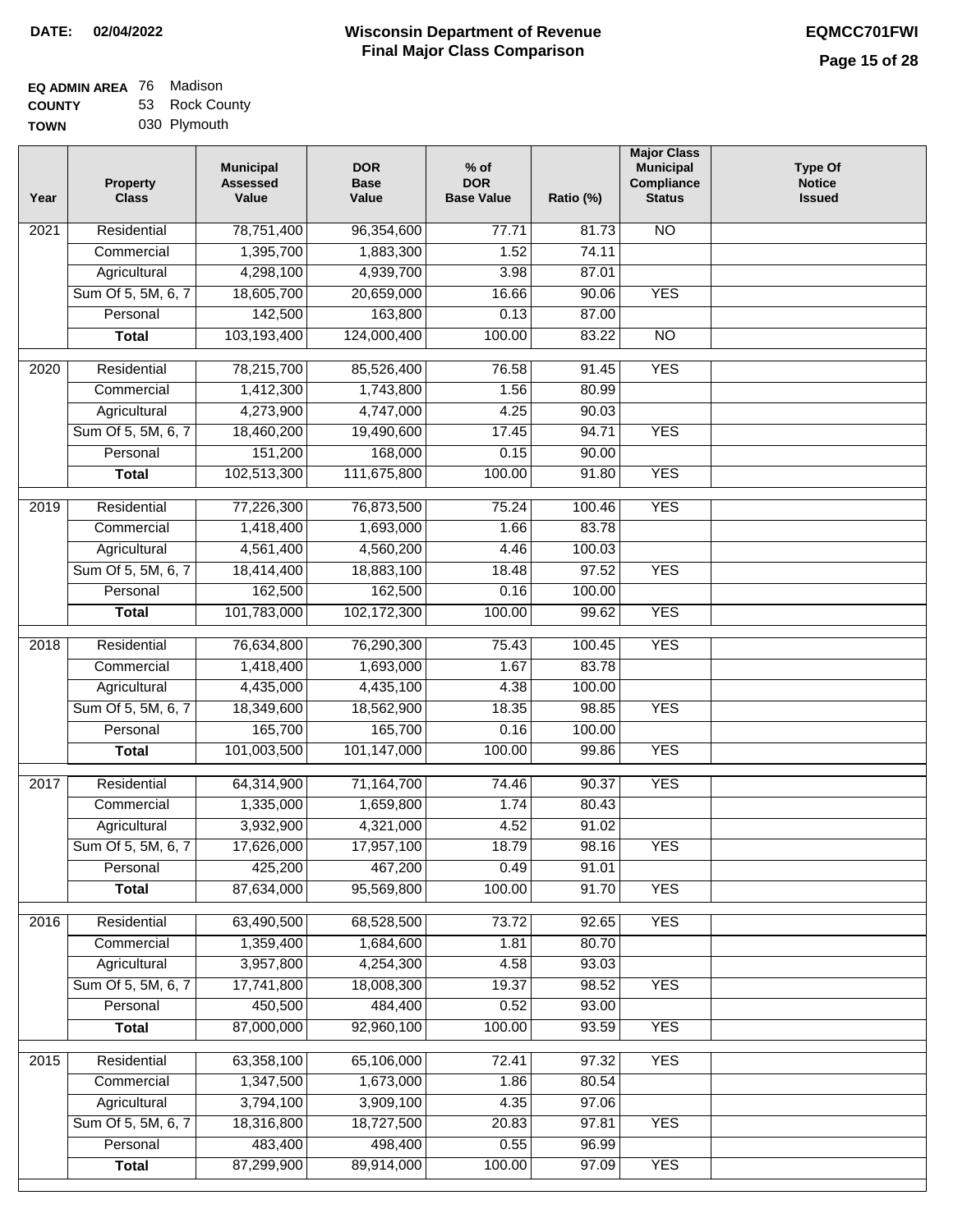| EQ ADMIN AREA 76 | Madison        |
|------------------|----------------|
| <b>COUNTY</b>    | 53 Rock County |
| <b>TOWN</b>      | 032 Porter     |

| 032 Porter | . |    |
|------------|---|----|
|            |   | 'N |

| Year             | <b>Property</b><br><b>Class</b> | <b>Municipal</b><br><b>Assessed</b><br>Value | <b>DOR</b><br><b>Base</b><br>Value | $%$ of<br><b>DOR</b><br><b>Base Value</b> | Ratio (%) | <b>Major Class</b><br><b>Municipal</b><br><b>Compliance</b><br><b>Status</b> | <b>Type Of</b><br><b>Notice</b><br><b>Issued</b> |
|------------------|---------------------------------|----------------------------------------------|------------------------------------|-------------------------------------------|-----------|------------------------------------------------------------------------------|--------------------------------------------------|
| 2021             | Residential                     | 69,834,800                                   | 96,363,800                         | 74.15                                     | 72.47     | <b>NO</b>                                                                    |                                                  |
|                  | Commercial                      | 4,582,300                                    | 6,032,500                          | 4.64                                      | 75.96     |                                                                              |                                                  |
|                  | Agricultural                    | 3,807,300                                    | 4,697,600                          | 3.61                                      | 81.05     |                                                                              |                                                  |
|                  | Sum Of 5, 5M, 6, 7              | 20,394,400                                   | 22,660,900                         | 17.44                                     | 90.00     | <b>YES</b>                                                                   |                                                  |
|                  | Personal                        | 169,000                                      | 208,600                            | 0.16                                      | 81.02     |                                                                              |                                                  |
|                  | <b>Total</b>                    | 98,787,800                                   | 129,963,400                        | 100.00                                    | 76.01     | $\overline{NO}$                                                              |                                                  |
| $\frac{1}{2020}$ | Residential                     | 69,659,800                                   | 86,626,300                         | 73.31                                     | 80.41     | $\overline{NO}$                                                              |                                                  |
|                  | Commercial                      | 4,582,300                                    | 5,585,700                          | 4.73                                      | 82.04     |                                                                              |                                                  |
|                  | Agricultural                    | 3,805,300                                    | 4,527,400                          | 3.83                                      | 84.05     |                                                                              |                                                  |
|                  | Sum Of 5, 5M, 6, 7              | 20,057,400                                   | 21,204,800                         | 17.95                                     | 94.59     | <b>YES</b>                                                                   |                                                  |
|                  | Personal                        | 184,500                                      | 219,600                            | 0.19                                      | 84.02     |                                                                              |                                                  |
|                  | <b>Total</b>                    | 98,289,300                                   | 118,163,800                        | 100.00                                    | 83.18     | <b>NO</b>                                                                    |                                                  |
|                  |                                 |                                              |                                    |                                           |           |                                                                              |                                                  |
| $\frac{1}{2019}$ | Residential                     | 69,086,100                                   | 80,422,800                         | 72.61                                     | 85.90     | $\overline{NO}$                                                              |                                                  |
|                  | Commercial                      | 4,564,700                                    | 5,402,600                          | 4.88                                      | 84.49     |                                                                              |                                                  |
|                  | Agricultural                    | 3,736,200                                    | 4,343,100                          | 3.92                                      | 86.03     |                                                                              |                                                  |
|                  | Sum Of 5, 5M, 6, 7              | 19,870,100                                   | 20,334,800                         | 18.36                                     | 97.71     | <b>YES</b>                                                                   |                                                  |
|                  | Personal                        | 224,300                                      | 260,800                            | 0.24                                      | 86.00     |                                                                              |                                                  |
|                  | <b>Total</b>                    | 97,481,400                                   | 110,764,100                        | 100.00                                    | 88.01     | $\overline{NO}$                                                              |                                                  |
| 2018             | Residential                     | 68,236,000                                   | 75,809,500                         | 73.09                                     | 90.01     | <b>YES</b>                                                                   |                                                  |
|                  | Commercial                      | 3,023,600                                    | 3,539,800                          | 3.41                                      | 85.42     |                                                                              |                                                  |
|                  | Agricultural                    | 3,803,700                                    | 4,224,300                          | 4.07                                      | 90.04     |                                                                              |                                                  |
|                  | Sum Of 5, 5M, 6, 7              | 19,960,200                                   | 20,044,600                         | 19.33                                     | 99.58     | <b>YES</b>                                                                   |                                                  |
|                  | Personal                        | 93,900                                       | 104,300                            | 0.10                                      | 90.03     |                                                                              |                                                  |
|                  | <b>Total</b>                    | 95,117,400                                   | 103,722,500                        | 100.00                                    | 91.70     | <b>YES</b>                                                                   |                                                  |
| 2017             | Residential                     | 66,816,800                                   | 70,885,500                         | 72.44                                     | 94.26     | <b>YES</b>                                                                   |                                                  |
|                  | Commercial                      | 2,416,600                                    | 2,809,200                          | 2.87                                      | 86.02     |                                                                              |                                                  |
|                  | Agricultural                    | 3,852,000                                    | 4,140,000                          | 4.23                                      | 93.04     |                                                                              |                                                  |
|                  | Sum Of 5, 5M, 6, 7              | 19,999,400                                   | 19,476,700                         | 19.90                                     | 102.68    | <b>YES</b>                                                                   |                                                  |
|                  | Personal                        | 506,500                                      | 544,700                            | 0.56                                      | 92.99     |                                                                              |                                                  |
|                  | <b>Total</b>                    | 93,591,300                                   | 97,856,100                         | 100.00                                    | 95.64     | <b>YES</b>                                                                   |                                                  |
|                  |                                 |                                              |                                    |                                           |           |                                                                              |                                                  |
| 2016             | Residential                     | 66,034,200                                   | 69,526,800                         | 71.98                                     | 94.98     | <b>YES</b>                                                                   |                                                  |
|                  | Commercial                      | 2,413,200                                    | 2,860,500                          | 2.96                                      | 84.36     |                                                                              |                                                  |
|                  | Agricultural                    | 3,821,400                                    | 4,064,700                          | 4.21                                      | 94.01     |                                                                              |                                                  |
|                  | Sum Of 5, 5M, 6, 7              | 19,898,200                                   | 19,734,300                         | 20.43                                     | 100.83    | <b>YES</b>                                                                   |                                                  |
|                  | Personal                        | 385,200                                      | 409,800                            | 0.42                                      | 94.00     |                                                                              |                                                  |
|                  | <b>Total</b>                    | 92,552,200                                   | 96,596,100                         | 100.00                                    | 95.81     | <b>YES</b>                                                                   |                                                  |
| 2015             | Residential                     | 65,390,000                                   | 70,216,700                         | 72.74                                     | 93.13     | <b>YES</b>                                                                   |                                                  |
|                  | Commercial                      | 2,413,200                                    | 2,860,500                          | 2.96                                      | 84.36     |                                                                              |                                                  |
|                  | Agricultural                    | 3,696,500                                    | 4,017,700                          | 4.16                                      | 92.01     |                                                                              |                                                  |
|                  | Sum Of 5, 5M, 6, 7              | 19,339,100                                   | 19,016,900                         | 19.70                                     | 101.69    | <b>YES</b>                                                                   |                                                  |
|                  | Personal                        | 387,000                                      | 420,700                            | 0.44                                      | 91.99     |                                                                              |                                                  |
|                  | <b>Total</b>                    | 91,225,800                                   | 96,532,500                         | 100.00                                    | 94.50     | <b>YES</b>                                                                   |                                                  |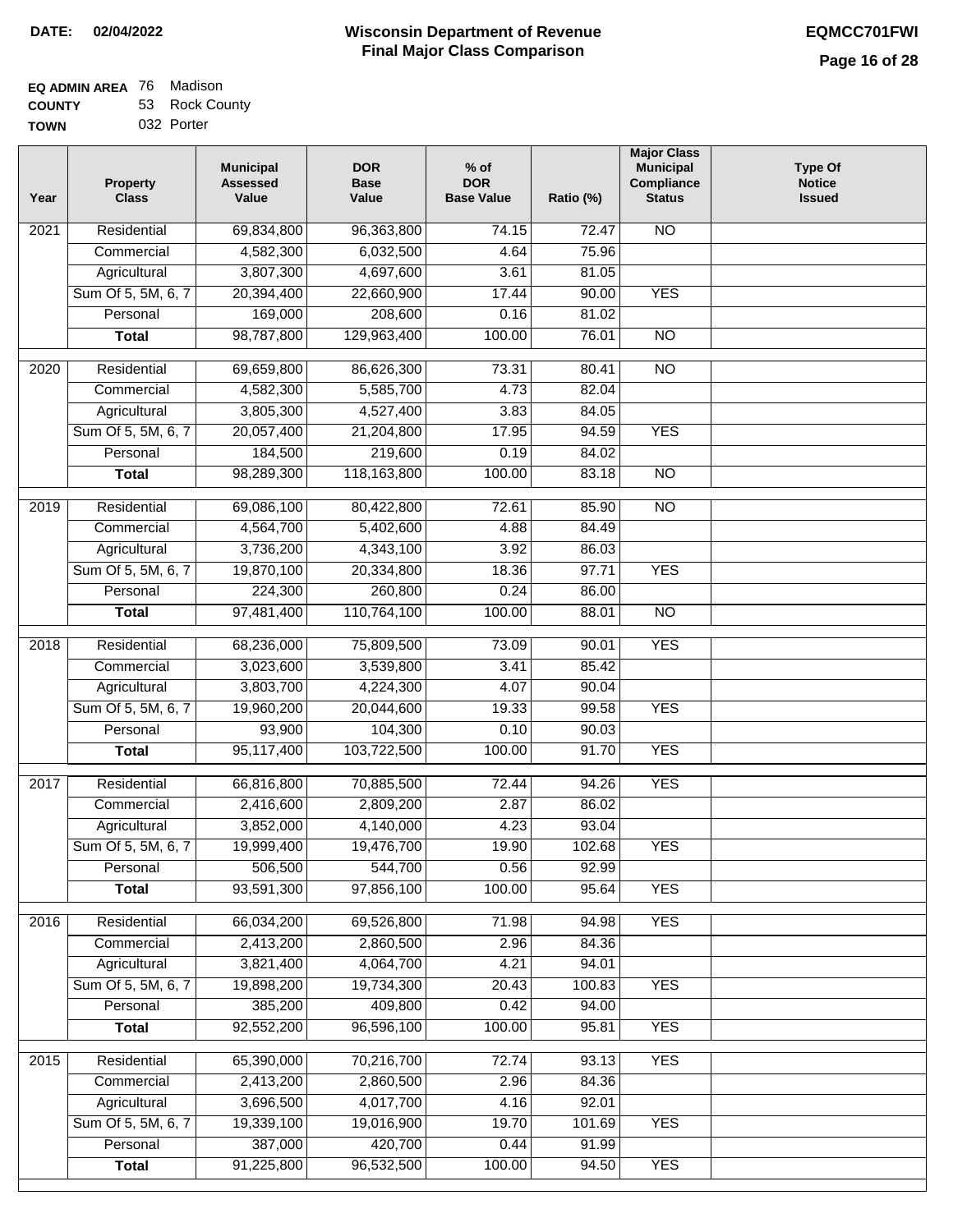| EQ ADMIN AREA 76 Madison |                |
|--------------------------|----------------|
| <b>COUNTY</b>            | 53 Rock County |
| <b>TOWN</b>              | 034 Rock       |

| 156,517,500<br>172,000,600<br><b>YES</b><br>Residential<br>76.84<br>91.00<br>2021<br><b>YES</b><br>37,710,400<br>92.69<br>Commercial<br>34,952,600<br>16.85<br>2,775,700<br>2,890,300<br>1.29<br>96.04<br>Agricultural<br>Sum Of 5, 5M, 6, 7<br>9,070,600<br>10,221,900<br>4.57<br>88.74<br>947,244<br>1,007,700<br>Personal<br>0.45<br>94.00<br>204, 263, 644<br>223,830,900<br>100.00<br>91.26<br><b>YES</b><br><b>Total</b><br><b>YES</b><br>Residential<br>153,831,700<br>76.98<br>95.55<br>2020<br>160,989,600<br>34,917,500<br>101.01<br><b>YES</b><br>Commercial<br>34,569,600<br>16.53<br>2,792,100<br>2,790,100<br>Agricultural<br>1.33<br>100.07<br>9,055,900<br>Sum Of 5, 5M, 6, 7<br>9,653,000<br>93.81<br>4.62<br>1,133,517<br>1,133,500<br>0.54<br>100.00<br>Personal<br>201,730,717<br><b>YES</b><br><b>Total</b><br>209,135,800<br>100.00<br>96.46<br><b>YES</b><br>2019<br>Residential<br>153,449,300<br>155,888,200<br>79.52<br>98.44<br>105.30<br><b>YES</b><br>Commercial<br>28,251,500<br>26,830,400<br>13.69<br>2,692,200<br>2,691,200<br>1.37<br>100.04<br>Agricultural<br>Sum Of 5, 5M, 6, 7<br>9,057,700<br>9,295,200<br>97.44<br>4.74<br>Personal<br>1,339,288<br>1,339,300<br>0.68<br>100.00<br>100.00<br><b>YES</b><br>194,789,988<br>196,044,300<br>99.36<br><b>Total</b><br>122,434,550<br>$\overline{NO}$<br>2018<br>Residential<br>147,036,900<br>78.55<br>83.27<br><b>YES</b><br>Commercial<br>24,029,350<br>24,268,500<br>12.97<br>99.01<br>2,335,300<br>2,564,300<br>1.37<br>91.07<br>Agricultural<br>Sum Of 5, 5M, 6, 7<br>10,325,000<br>12,107,700<br>6.47<br>85.28<br>1,120,459<br>93.29<br>1,201,000<br>0.64<br>Personal<br>160,244,659<br>187, 178, 400<br>100.00<br>85.61<br>$\overline{NO}$<br><b>Total</b><br>$\overline{NO}$<br>Residential<br>121,985,300<br>140,922,900<br>77.98<br>86.56<br>2017<br>12.77<br><b>YES</b><br>23,999,350<br>23,082,100<br>103.97<br>Commercial<br>2,335,100<br>2,504,600<br>1.39<br>93.23<br>Agricultural<br>Sum Of 5, 5M, 6, 7<br>10,270,200<br>12,113,600<br>6.70<br>84.78<br>1,913,400<br>2,102,600<br>Personal<br>1.16<br>91.00<br>160,503,350<br>180,725,800<br>100.00<br>88.81<br>$\overline{NO}$<br><b>Total</b><br><b>YES</b><br>2016<br>Residential<br>120,387,100<br>132,597,800<br>74.99<br>90.79<br><b>YES</b><br>29,132,450<br>15.19<br>108.49<br>Commercial<br>26,852,800<br>Agricultural<br>2,410,200<br>2,470,400<br>97.56<br>1.40<br>Sum Of 5, 5M, 6, 7<br>10,435,150<br>12,073,400<br>6.83<br>86.43<br>2,647,800<br>2,816,900<br>Personal<br>1.59<br>94.00<br>165,012,700<br>176,811,300<br><b>YES</b><br>100.00<br>93.33<br><b>Total</b><br><b>YES</b><br>119,386,400<br>124,093,500<br>2015<br>Residential<br>74.09<br>96.21<br>29,116,150<br>108.54<br><b>YES</b><br>Commercial<br>26,825,500<br>16.02<br>2,437,400<br>Agricultural<br>2,438,600<br>99.95<br>1.46<br>Sum Of 5, 5M, 6, 7<br>10,443,850<br>11,886,600<br>7.10<br>87.86<br><b>NO</b><br>2,235,300<br>2,188,400<br>97.90<br>Personal<br>1.33<br>163,572,200<br>167,479,500<br>100.00<br>97.67<br>$\overline{NO}$<br><b>Total</b> | Year | <b>Property</b><br><b>Class</b> | <b>Municipal</b><br><b>Assessed</b><br>Value | <b>DOR</b><br><b>Base</b><br>Value | $%$ of<br><b>DOR</b><br><b>Base Value</b> | Ratio (%) | <b>Major Class</b><br><b>Municipal</b><br>Compliance<br><b>Status</b> | <b>Type Of</b><br><b>Notice</b><br><b>Issued</b> |
|-----------------------------------------------------------------------------------------------------------------------------------------------------------------------------------------------------------------------------------------------------------------------------------------------------------------------------------------------------------------------------------------------------------------------------------------------------------------------------------------------------------------------------------------------------------------------------------------------------------------------------------------------------------------------------------------------------------------------------------------------------------------------------------------------------------------------------------------------------------------------------------------------------------------------------------------------------------------------------------------------------------------------------------------------------------------------------------------------------------------------------------------------------------------------------------------------------------------------------------------------------------------------------------------------------------------------------------------------------------------------------------------------------------------------------------------------------------------------------------------------------------------------------------------------------------------------------------------------------------------------------------------------------------------------------------------------------------------------------------------------------------------------------------------------------------------------------------------------------------------------------------------------------------------------------------------------------------------------------------------------------------------------------------------------------------------------------------------------------------------------------------------------------------------------------------------------------------------------------------------------------------------------------------------------------------------------------------------------------------------------------------------------------------------------------------------------------------------------------------------------------------------------------------------------------------------------------------------------------------------------------------------------------------------------------------------------------------------------------------------------------------------------------------------------------------------------------------------------------------------------------------------------------------------------------------------------------------------------------------------------------------------------------------------------------------------------------------------------|------|---------------------------------|----------------------------------------------|------------------------------------|-------------------------------------------|-----------|-----------------------------------------------------------------------|--------------------------------------------------|
|                                                                                                                                                                                                                                                                                                                                                                                                                                                                                                                                                                                                                                                                                                                                                                                                                                                                                                                                                                                                                                                                                                                                                                                                                                                                                                                                                                                                                                                                                                                                                                                                                                                                                                                                                                                                                                                                                                                                                                                                                                                                                                                                                                                                                                                                                                                                                                                                                                                                                                                                                                                                                                                                                                                                                                                                                                                                                                                                                                                                                                                                                               |      |                                 |                                              |                                    |                                           |           |                                                                       |                                                  |
|                                                                                                                                                                                                                                                                                                                                                                                                                                                                                                                                                                                                                                                                                                                                                                                                                                                                                                                                                                                                                                                                                                                                                                                                                                                                                                                                                                                                                                                                                                                                                                                                                                                                                                                                                                                                                                                                                                                                                                                                                                                                                                                                                                                                                                                                                                                                                                                                                                                                                                                                                                                                                                                                                                                                                                                                                                                                                                                                                                                                                                                                                               |      |                                 |                                              |                                    |                                           |           |                                                                       |                                                  |
|                                                                                                                                                                                                                                                                                                                                                                                                                                                                                                                                                                                                                                                                                                                                                                                                                                                                                                                                                                                                                                                                                                                                                                                                                                                                                                                                                                                                                                                                                                                                                                                                                                                                                                                                                                                                                                                                                                                                                                                                                                                                                                                                                                                                                                                                                                                                                                                                                                                                                                                                                                                                                                                                                                                                                                                                                                                                                                                                                                                                                                                                                               |      |                                 |                                              |                                    |                                           |           |                                                                       |                                                  |
|                                                                                                                                                                                                                                                                                                                                                                                                                                                                                                                                                                                                                                                                                                                                                                                                                                                                                                                                                                                                                                                                                                                                                                                                                                                                                                                                                                                                                                                                                                                                                                                                                                                                                                                                                                                                                                                                                                                                                                                                                                                                                                                                                                                                                                                                                                                                                                                                                                                                                                                                                                                                                                                                                                                                                                                                                                                                                                                                                                                                                                                                                               |      |                                 |                                              |                                    |                                           |           |                                                                       |                                                  |
|                                                                                                                                                                                                                                                                                                                                                                                                                                                                                                                                                                                                                                                                                                                                                                                                                                                                                                                                                                                                                                                                                                                                                                                                                                                                                                                                                                                                                                                                                                                                                                                                                                                                                                                                                                                                                                                                                                                                                                                                                                                                                                                                                                                                                                                                                                                                                                                                                                                                                                                                                                                                                                                                                                                                                                                                                                                                                                                                                                                                                                                                                               |      |                                 |                                              |                                    |                                           |           |                                                                       |                                                  |
|                                                                                                                                                                                                                                                                                                                                                                                                                                                                                                                                                                                                                                                                                                                                                                                                                                                                                                                                                                                                                                                                                                                                                                                                                                                                                                                                                                                                                                                                                                                                                                                                                                                                                                                                                                                                                                                                                                                                                                                                                                                                                                                                                                                                                                                                                                                                                                                                                                                                                                                                                                                                                                                                                                                                                                                                                                                                                                                                                                                                                                                                                               |      |                                 |                                              |                                    |                                           |           |                                                                       |                                                  |
|                                                                                                                                                                                                                                                                                                                                                                                                                                                                                                                                                                                                                                                                                                                                                                                                                                                                                                                                                                                                                                                                                                                                                                                                                                                                                                                                                                                                                                                                                                                                                                                                                                                                                                                                                                                                                                                                                                                                                                                                                                                                                                                                                                                                                                                                                                                                                                                                                                                                                                                                                                                                                                                                                                                                                                                                                                                                                                                                                                                                                                                                                               |      |                                 |                                              |                                    |                                           |           |                                                                       |                                                  |
|                                                                                                                                                                                                                                                                                                                                                                                                                                                                                                                                                                                                                                                                                                                                                                                                                                                                                                                                                                                                                                                                                                                                                                                                                                                                                                                                                                                                                                                                                                                                                                                                                                                                                                                                                                                                                                                                                                                                                                                                                                                                                                                                                                                                                                                                                                                                                                                                                                                                                                                                                                                                                                                                                                                                                                                                                                                                                                                                                                                                                                                                                               |      |                                 |                                              |                                    |                                           |           |                                                                       |                                                  |
|                                                                                                                                                                                                                                                                                                                                                                                                                                                                                                                                                                                                                                                                                                                                                                                                                                                                                                                                                                                                                                                                                                                                                                                                                                                                                                                                                                                                                                                                                                                                                                                                                                                                                                                                                                                                                                                                                                                                                                                                                                                                                                                                                                                                                                                                                                                                                                                                                                                                                                                                                                                                                                                                                                                                                                                                                                                                                                                                                                                                                                                                                               |      |                                 |                                              |                                    |                                           |           |                                                                       |                                                  |
|                                                                                                                                                                                                                                                                                                                                                                                                                                                                                                                                                                                                                                                                                                                                                                                                                                                                                                                                                                                                                                                                                                                                                                                                                                                                                                                                                                                                                                                                                                                                                                                                                                                                                                                                                                                                                                                                                                                                                                                                                                                                                                                                                                                                                                                                                                                                                                                                                                                                                                                                                                                                                                                                                                                                                                                                                                                                                                                                                                                                                                                                                               |      |                                 |                                              |                                    |                                           |           |                                                                       |                                                  |
|                                                                                                                                                                                                                                                                                                                                                                                                                                                                                                                                                                                                                                                                                                                                                                                                                                                                                                                                                                                                                                                                                                                                                                                                                                                                                                                                                                                                                                                                                                                                                                                                                                                                                                                                                                                                                                                                                                                                                                                                                                                                                                                                                                                                                                                                                                                                                                                                                                                                                                                                                                                                                                                                                                                                                                                                                                                                                                                                                                                                                                                                                               |      |                                 |                                              |                                    |                                           |           |                                                                       |                                                  |
|                                                                                                                                                                                                                                                                                                                                                                                                                                                                                                                                                                                                                                                                                                                                                                                                                                                                                                                                                                                                                                                                                                                                                                                                                                                                                                                                                                                                                                                                                                                                                                                                                                                                                                                                                                                                                                                                                                                                                                                                                                                                                                                                                                                                                                                                                                                                                                                                                                                                                                                                                                                                                                                                                                                                                                                                                                                                                                                                                                                                                                                                                               |      |                                 |                                              |                                    |                                           |           |                                                                       |                                                  |
|                                                                                                                                                                                                                                                                                                                                                                                                                                                                                                                                                                                                                                                                                                                                                                                                                                                                                                                                                                                                                                                                                                                                                                                                                                                                                                                                                                                                                                                                                                                                                                                                                                                                                                                                                                                                                                                                                                                                                                                                                                                                                                                                                                                                                                                                                                                                                                                                                                                                                                                                                                                                                                                                                                                                                                                                                                                                                                                                                                                                                                                                                               |      |                                 |                                              |                                    |                                           |           |                                                                       |                                                  |
|                                                                                                                                                                                                                                                                                                                                                                                                                                                                                                                                                                                                                                                                                                                                                                                                                                                                                                                                                                                                                                                                                                                                                                                                                                                                                                                                                                                                                                                                                                                                                                                                                                                                                                                                                                                                                                                                                                                                                                                                                                                                                                                                                                                                                                                                                                                                                                                                                                                                                                                                                                                                                                                                                                                                                                                                                                                                                                                                                                                                                                                                                               |      |                                 |                                              |                                    |                                           |           |                                                                       |                                                  |
|                                                                                                                                                                                                                                                                                                                                                                                                                                                                                                                                                                                                                                                                                                                                                                                                                                                                                                                                                                                                                                                                                                                                                                                                                                                                                                                                                                                                                                                                                                                                                                                                                                                                                                                                                                                                                                                                                                                                                                                                                                                                                                                                                                                                                                                                                                                                                                                                                                                                                                                                                                                                                                                                                                                                                                                                                                                                                                                                                                                                                                                                                               |      |                                 |                                              |                                    |                                           |           |                                                                       |                                                  |
|                                                                                                                                                                                                                                                                                                                                                                                                                                                                                                                                                                                                                                                                                                                                                                                                                                                                                                                                                                                                                                                                                                                                                                                                                                                                                                                                                                                                                                                                                                                                                                                                                                                                                                                                                                                                                                                                                                                                                                                                                                                                                                                                                                                                                                                                                                                                                                                                                                                                                                                                                                                                                                                                                                                                                                                                                                                                                                                                                                                                                                                                                               |      |                                 |                                              |                                    |                                           |           |                                                                       |                                                  |
|                                                                                                                                                                                                                                                                                                                                                                                                                                                                                                                                                                                                                                                                                                                                                                                                                                                                                                                                                                                                                                                                                                                                                                                                                                                                                                                                                                                                                                                                                                                                                                                                                                                                                                                                                                                                                                                                                                                                                                                                                                                                                                                                                                                                                                                                                                                                                                                                                                                                                                                                                                                                                                                                                                                                                                                                                                                                                                                                                                                                                                                                                               |      |                                 |                                              |                                    |                                           |           |                                                                       |                                                  |
|                                                                                                                                                                                                                                                                                                                                                                                                                                                                                                                                                                                                                                                                                                                                                                                                                                                                                                                                                                                                                                                                                                                                                                                                                                                                                                                                                                                                                                                                                                                                                                                                                                                                                                                                                                                                                                                                                                                                                                                                                                                                                                                                                                                                                                                                                                                                                                                                                                                                                                                                                                                                                                                                                                                                                                                                                                                                                                                                                                                                                                                                                               |      |                                 |                                              |                                    |                                           |           |                                                                       |                                                  |
|                                                                                                                                                                                                                                                                                                                                                                                                                                                                                                                                                                                                                                                                                                                                                                                                                                                                                                                                                                                                                                                                                                                                                                                                                                                                                                                                                                                                                                                                                                                                                                                                                                                                                                                                                                                                                                                                                                                                                                                                                                                                                                                                                                                                                                                                                                                                                                                                                                                                                                                                                                                                                                                                                                                                                                                                                                                                                                                                                                                                                                                                                               |      |                                 |                                              |                                    |                                           |           |                                                                       |                                                  |
|                                                                                                                                                                                                                                                                                                                                                                                                                                                                                                                                                                                                                                                                                                                                                                                                                                                                                                                                                                                                                                                                                                                                                                                                                                                                                                                                                                                                                                                                                                                                                                                                                                                                                                                                                                                                                                                                                                                                                                                                                                                                                                                                                                                                                                                                                                                                                                                                                                                                                                                                                                                                                                                                                                                                                                                                                                                                                                                                                                                                                                                                                               |      |                                 |                                              |                                    |                                           |           |                                                                       |                                                  |
|                                                                                                                                                                                                                                                                                                                                                                                                                                                                                                                                                                                                                                                                                                                                                                                                                                                                                                                                                                                                                                                                                                                                                                                                                                                                                                                                                                                                                                                                                                                                                                                                                                                                                                                                                                                                                                                                                                                                                                                                                                                                                                                                                                                                                                                                                                                                                                                                                                                                                                                                                                                                                                                                                                                                                                                                                                                                                                                                                                                                                                                                                               |      |                                 |                                              |                                    |                                           |           |                                                                       |                                                  |
|                                                                                                                                                                                                                                                                                                                                                                                                                                                                                                                                                                                                                                                                                                                                                                                                                                                                                                                                                                                                                                                                                                                                                                                                                                                                                                                                                                                                                                                                                                                                                                                                                                                                                                                                                                                                                                                                                                                                                                                                                                                                                                                                                                                                                                                                                                                                                                                                                                                                                                                                                                                                                                                                                                                                                                                                                                                                                                                                                                                                                                                                                               |      |                                 |                                              |                                    |                                           |           |                                                                       |                                                  |
|                                                                                                                                                                                                                                                                                                                                                                                                                                                                                                                                                                                                                                                                                                                                                                                                                                                                                                                                                                                                                                                                                                                                                                                                                                                                                                                                                                                                                                                                                                                                                                                                                                                                                                                                                                                                                                                                                                                                                                                                                                                                                                                                                                                                                                                                                                                                                                                                                                                                                                                                                                                                                                                                                                                                                                                                                                                                                                                                                                                                                                                                                               |      |                                 |                                              |                                    |                                           |           |                                                                       |                                                  |
|                                                                                                                                                                                                                                                                                                                                                                                                                                                                                                                                                                                                                                                                                                                                                                                                                                                                                                                                                                                                                                                                                                                                                                                                                                                                                                                                                                                                                                                                                                                                                                                                                                                                                                                                                                                                                                                                                                                                                                                                                                                                                                                                                                                                                                                                                                                                                                                                                                                                                                                                                                                                                                                                                                                                                                                                                                                                                                                                                                                                                                                                                               |      |                                 |                                              |                                    |                                           |           |                                                                       |                                                  |
|                                                                                                                                                                                                                                                                                                                                                                                                                                                                                                                                                                                                                                                                                                                                                                                                                                                                                                                                                                                                                                                                                                                                                                                                                                                                                                                                                                                                                                                                                                                                                                                                                                                                                                                                                                                                                                                                                                                                                                                                                                                                                                                                                                                                                                                                                                                                                                                                                                                                                                                                                                                                                                                                                                                                                                                                                                                                                                                                                                                                                                                                                               |      |                                 |                                              |                                    |                                           |           |                                                                       |                                                  |
|                                                                                                                                                                                                                                                                                                                                                                                                                                                                                                                                                                                                                                                                                                                                                                                                                                                                                                                                                                                                                                                                                                                                                                                                                                                                                                                                                                                                                                                                                                                                                                                                                                                                                                                                                                                                                                                                                                                                                                                                                                                                                                                                                                                                                                                                                                                                                                                                                                                                                                                                                                                                                                                                                                                                                                                                                                                                                                                                                                                                                                                                                               |      |                                 |                                              |                                    |                                           |           |                                                                       |                                                  |
|                                                                                                                                                                                                                                                                                                                                                                                                                                                                                                                                                                                                                                                                                                                                                                                                                                                                                                                                                                                                                                                                                                                                                                                                                                                                                                                                                                                                                                                                                                                                                                                                                                                                                                                                                                                                                                                                                                                                                                                                                                                                                                                                                                                                                                                                                                                                                                                                                                                                                                                                                                                                                                                                                                                                                                                                                                                                                                                                                                                                                                                                                               |      |                                 |                                              |                                    |                                           |           |                                                                       |                                                  |
|                                                                                                                                                                                                                                                                                                                                                                                                                                                                                                                                                                                                                                                                                                                                                                                                                                                                                                                                                                                                                                                                                                                                                                                                                                                                                                                                                                                                                                                                                                                                                                                                                                                                                                                                                                                                                                                                                                                                                                                                                                                                                                                                                                                                                                                                                                                                                                                                                                                                                                                                                                                                                                                                                                                                                                                                                                                                                                                                                                                                                                                                                               |      |                                 |                                              |                                    |                                           |           |                                                                       |                                                  |
|                                                                                                                                                                                                                                                                                                                                                                                                                                                                                                                                                                                                                                                                                                                                                                                                                                                                                                                                                                                                                                                                                                                                                                                                                                                                                                                                                                                                                                                                                                                                                                                                                                                                                                                                                                                                                                                                                                                                                                                                                                                                                                                                                                                                                                                                                                                                                                                                                                                                                                                                                                                                                                                                                                                                                                                                                                                                                                                                                                                                                                                                                               |      |                                 |                                              |                                    |                                           |           |                                                                       |                                                  |
|                                                                                                                                                                                                                                                                                                                                                                                                                                                                                                                                                                                                                                                                                                                                                                                                                                                                                                                                                                                                                                                                                                                                                                                                                                                                                                                                                                                                                                                                                                                                                                                                                                                                                                                                                                                                                                                                                                                                                                                                                                                                                                                                                                                                                                                                                                                                                                                                                                                                                                                                                                                                                                                                                                                                                                                                                                                                                                                                                                                                                                                                                               |      |                                 |                                              |                                    |                                           |           |                                                                       |                                                  |
|                                                                                                                                                                                                                                                                                                                                                                                                                                                                                                                                                                                                                                                                                                                                                                                                                                                                                                                                                                                                                                                                                                                                                                                                                                                                                                                                                                                                                                                                                                                                                                                                                                                                                                                                                                                                                                                                                                                                                                                                                                                                                                                                                                                                                                                                                                                                                                                                                                                                                                                                                                                                                                                                                                                                                                                                                                                                                                                                                                                                                                                                                               |      |                                 |                                              |                                    |                                           |           |                                                                       |                                                  |
|                                                                                                                                                                                                                                                                                                                                                                                                                                                                                                                                                                                                                                                                                                                                                                                                                                                                                                                                                                                                                                                                                                                                                                                                                                                                                                                                                                                                                                                                                                                                                                                                                                                                                                                                                                                                                                                                                                                                                                                                                                                                                                                                                                                                                                                                                                                                                                                                                                                                                                                                                                                                                                                                                                                                                                                                                                                                                                                                                                                                                                                                                               |      |                                 |                                              |                                    |                                           |           |                                                                       |                                                  |
|                                                                                                                                                                                                                                                                                                                                                                                                                                                                                                                                                                                                                                                                                                                                                                                                                                                                                                                                                                                                                                                                                                                                                                                                                                                                                                                                                                                                                                                                                                                                                                                                                                                                                                                                                                                                                                                                                                                                                                                                                                                                                                                                                                                                                                                                                                                                                                                                                                                                                                                                                                                                                                                                                                                                                                                                                                                                                                                                                                                                                                                                                               |      |                                 |                                              |                                    |                                           |           |                                                                       |                                                  |
|                                                                                                                                                                                                                                                                                                                                                                                                                                                                                                                                                                                                                                                                                                                                                                                                                                                                                                                                                                                                                                                                                                                                                                                                                                                                                                                                                                                                                                                                                                                                                                                                                                                                                                                                                                                                                                                                                                                                                                                                                                                                                                                                                                                                                                                                                                                                                                                                                                                                                                                                                                                                                                                                                                                                                                                                                                                                                                                                                                                                                                                                                               |      |                                 |                                              |                                    |                                           |           |                                                                       |                                                  |
|                                                                                                                                                                                                                                                                                                                                                                                                                                                                                                                                                                                                                                                                                                                                                                                                                                                                                                                                                                                                                                                                                                                                                                                                                                                                                                                                                                                                                                                                                                                                                                                                                                                                                                                                                                                                                                                                                                                                                                                                                                                                                                                                                                                                                                                                                                                                                                                                                                                                                                                                                                                                                                                                                                                                                                                                                                                                                                                                                                                                                                                                                               |      |                                 |                                              |                                    |                                           |           |                                                                       |                                                  |
|                                                                                                                                                                                                                                                                                                                                                                                                                                                                                                                                                                                                                                                                                                                                                                                                                                                                                                                                                                                                                                                                                                                                                                                                                                                                                                                                                                                                                                                                                                                                                                                                                                                                                                                                                                                                                                                                                                                                                                                                                                                                                                                                                                                                                                                                                                                                                                                                                                                                                                                                                                                                                                                                                                                                                                                                                                                                                                                                                                                                                                                                                               |      |                                 |                                              |                                    |                                           |           |                                                                       |                                                  |
|                                                                                                                                                                                                                                                                                                                                                                                                                                                                                                                                                                                                                                                                                                                                                                                                                                                                                                                                                                                                                                                                                                                                                                                                                                                                                                                                                                                                                                                                                                                                                                                                                                                                                                                                                                                                                                                                                                                                                                                                                                                                                                                                                                                                                                                                                                                                                                                                                                                                                                                                                                                                                                                                                                                                                                                                                                                                                                                                                                                                                                                                                               |      |                                 |                                              |                                    |                                           |           |                                                                       |                                                  |
|                                                                                                                                                                                                                                                                                                                                                                                                                                                                                                                                                                                                                                                                                                                                                                                                                                                                                                                                                                                                                                                                                                                                                                                                                                                                                                                                                                                                                                                                                                                                                                                                                                                                                                                                                                                                                                                                                                                                                                                                                                                                                                                                                                                                                                                                                                                                                                                                                                                                                                                                                                                                                                                                                                                                                                                                                                                                                                                                                                                                                                                                                               |      |                                 |                                              |                                    |                                           |           |                                                                       |                                                  |
|                                                                                                                                                                                                                                                                                                                                                                                                                                                                                                                                                                                                                                                                                                                                                                                                                                                                                                                                                                                                                                                                                                                                                                                                                                                                                                                                                                                                                                                                                                                                                                                                                                                                                                                                                                                                                                                                                                                                                                                                                                                                                                                                                                                                                                                                                                                                                                                                                                                                                                                                                                                                                                                                                                                                                                                                                                                                                                                                                                                                                                                                                               |      |                                 |                                              |                                    |                                           |           |                                                                       |                                                  |
|                                                                                                                                                                                                                                                                                                                                                                                                                                                                                                                                                                                                                                                                                                                                                                                                                                                                                                                                                                                                                                                                                                                                                                                                                                                                                                                                                                                                                                                                                                                                                                                                                                                                                                                                                                                                                                                                                                                                                                                                                                                                                                                                                                                                                                                                                                                                                                                                                                                                                                                                                                                                                                                                                                                                                                                                                                                                                                                                                                                                                                                                                               |      |                                 |                                              |                                    |                                           |           |                                                                       |                                                  |
|                                                                                                                                                                                                                                                                                                                                                                                                                                                                                                                                                                                                                                                                                                                                                                                                                                                                                                                                                                                                                                                                                                                                                                                                                                                                                                                                                                                                                                                                                                                                                                                                                                                                                                                                                                                                                                                                                                                                                                                                                                                                                                                                                                                                                                                                                                                                                                                                                                                                                                                                                                                                                                                                                                                                                                                                                                                                                                                                                                                                                                                                                               |      |                                 |                                              |                                    |                                           |           |                                                                       |                                                  |
|                                                                                                                                                                                                                                                                                                                                                                                                                                                                                                                                                                                                                                                                                                                                                                                                                                                                                                                                                                                                                                                                                                                                                                                                                                                                                                                                                                                                                                                                                                                                                                                                                                                                                                                                                                                                                                                                                                                                                                                                                                                                                                                                                                                                                                                                                                                                                                                                                                                                                                                                                                                                                                                                                                                                                                                                                                                                                                                                                                                                                                                                                               |      |                                 |                                              |                                    |                                           |           |                                                                       |                                                  |
|                                                                                                                                                                                                                                                                                                                                                                                                                                                                                                                                                                                                                                                                                                                                                                                                                                                                                                                                                                                                                                                                                                                                                                                                                                                                                                                                                                                                                                                                                                                                                                                                                                                                                                                                                                                                                                                                                                                                                                                                                                                                                                                                                                                                                                                                                                                                                                                                                                                                                                                                                                                                                                                                                                                                                                                                                                                                                                                                                                                                                                                                                               |      |                                 |                                              |                                    |                                           |           |                                                                       |                                                  |
|                                                                                                                                                                                                                                                                                                                                                                                                                                                                                                                                                                                                                                                                                                                                                                                                                                                                                                                                                                                                                                                                                                                                                                                                                                                                                                                                                                                                                                                                                                                                                                                                                                                                                                                                                                                                                                                                                                                                                                                                                                                                                                                                                                                                                                                                                                                                                                                                                                                                                                                                                                                                                                                                                                                                                                                                                                                                                                                                                                                                                                                                                               |      |                                 |                                              |                                    |                                           |           |                                                                       |                                                  |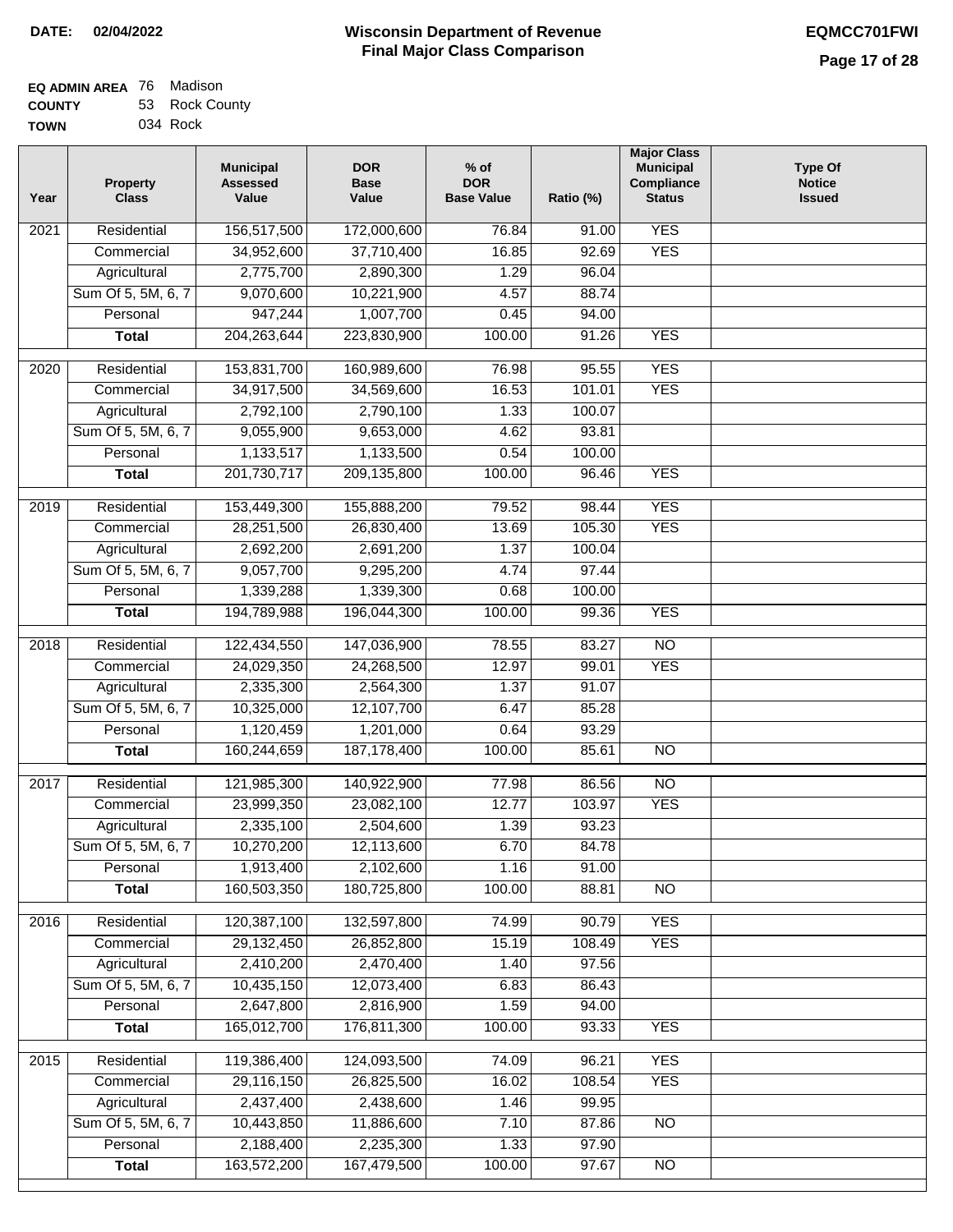| EQ ADMIN AREA 76 | Madison           |
|------------------|-------------------|
| <b>COUNTY</b>    | 53 Rock County    |
| <b>TOWN</b>      | 036 Spring Valley |

| Year              | <b>Property</b><br><b>Class</b> | <b>Municipal</b><br><b>Assessed</b><br>Value | <b>DOR</b><br><b>Base</b><br>Value | $%$ of<br><b>DOR</b><br><b>Base Value</b> | Ratio (%)        | <b>Major Class</b><br><b>Municipal</b><br>Compliance<br><b>Status</b> | Type Of<br><b>Notice</b><br><b>Issued</b> |
|-------------------|---------------------------------|----------------------------------------------|------------------------------------|-------------------------------------------|------------------|-----------------------------------------------------------------------|-------------------------------------------|
| $\overline{202}1$ | Residential                     | 48,261,800                                   | 57,827,700                         | 67.19                                     | 83.46            | $\overline{NO}$                                                       |                                           |
|                   | Commercial                      | 4,666,000                                    | 5,243,200                          | 6.09                                      | 88.99            |                                                                       |                                           |
|                   | Agricultural                    | 3,947,800                                    | 4,154,500                          | 4.83                                      | 95.02            |                                                                       |                                           |
|                   | Sum Of 5, 5M, 6, 7              | 17,204,000                                   | 18,719,400                         | 21.75                                     | 91.90            | <b>YES</b>                                                            |                                           |
|                   | Personal                        | 109,580                                      | 117,900                            | 0.14                                      | 92.94            |                                                                       |                                           |
|                   | <b>Total</b>                    | 74,189,180                                   | 86,062,700                         | 100.00                                    | 86.20            | $\overline{NO}$                                                       |                                           |
| $\overline{2020}$ | Residential                     | 47,939,600                                   | 51,329,100                         | 65.85                                     | 93.40            | <b>YES</b>                                                            |                                           |
|                   | Commercial                      | 4,643,700                                    | 4,832,600                          | 6.20                                      | 96.09            |                                                                       |                                           |
|                   | Agricultural                    | 3,993,600                                    | 3,992,300                          | 5.12                                      | 100.03           |                                                                       |                                           |
|                   | Sum Of 5, 5M, 6, 7              | 17,138,400                                   | 17,666,400                         | 22.66                                     | 97.01            | <b>YES</b>                                                            |                                           |
|                   | Personal                        | 131,140                                      | 131,200                            | 0.17                                      | 99.95            |                                                                       |                                           |
|                   | <b>Total</b>                    | 73,846,440                                   | 77,951,600                         | 100.00                                    | 94.73            | <b>YES</b>                                                            |                                           |
| 2019              | Residential                     | 47,759,900                                   | 46,501,400                         | 64.47                                     | 102.71           | <b>YES</b>                                                            |                                           |
|                   | Commercial                      | 4,643,700                                    | 4,691,800                          | 6.51                                      | 98.97            |                                                                       |                                           |
|                   | Agricultural                    | 3,837,900                                    | 3,836,100                          | 5.32                                      | 100.05           |                                                                       |                                           |
|                   | Sum Of 5, 5M, 6, 7              | 17,072,800                                   | 16,949,300                         | 23.50                                     | 100.73           | <b>YES</b>                                                            |                                           |
|                   | Personal                        | 145,840                                      | 145,800                            | 0.20                                      | 100.03           |                                                                       |                                           |
|                   | <b>Total</b>                    | 73,460,140                                   | 72,124,400                         | 100.00                                    | 101.85           | <b>YES</b>                                                            |                                           |
|                   | Residential                     | 41,200,700                                   | 44,038,100                         |                                           | 93.56            | <b>YES</b>                                                            |                                           |
| 2018              | Commercial                      | 4,377,400                                    | 4,478,200                          | 63.86<br>6.49                             | 97.75            |                                                                       |                                           |
|                   | Agricultural                    | 3,581,600                                    | 3,726,900                          | 5.40                                      | 96.10            |                                                                       |                                           |
|                   | Sum Of 5, 5M, 6, 7              | 16,486,200                                   | 16,531,800                         | 23.97                                     | 99.72            | <b>YES</b>                                                            |                                           |
|                   | Personal                        | 188,420                                      | 188,500                            | 0.27                                      | 99.96            |                                                                       |                                           |
|                   | <b>Total</b>                    | 65,834,320                                   | 68,963,500                         | 100.00                                    | 95.46            | <b>YES</b>                                                            |                                           |
|                   |                                 |                                              |                                    |                                           |                  |                                                                       |                                           |
| 2017              | Residential                     | 40,661,000                                   | 40,659,300                         | 63.04                                     | 100.00           | <b>YES</b>                                                            |                                           |
|                   | Commercial                      | 4,242,400                                    | 4,258,100                          | 6.60                                      | 99.63            |                                                                       |                                           |
|                   | Agricultural                    | 3,582,900                                    | 3,639,200                          | 5.64                                      | 98.45            |                                                                       |                                           |
|                   | Sum Of 5, 5M, 6, 7              | 15,948,300                                   | 15,629,200                         | 24.23                                     | 102.04           | <b>YES</b>                                                            |                                           |
|                   | Personal<br><b>Total</b>        | 309,820<br>64,744,420                        | 309,800<br>64,495,600              | 0.48<br>100.00                            | 100.01<br>100.39 | <b>YES</b>                                                            |                                           |
|                   |                                 |                                              |                                    |                                           |                  |                                                                       |                                           |
| 2016              | Residential                     | 40,351,900                                   | 39,950,500                         | 62.74                                     | 101.00           | <b>YES</b>                                                            |                                           |
|                   | Commercial                      | 4,241,800                                    | 4,215,400                          | 6.62                                      | 100.63           |                                                                       |                                           |
|                   | Agricultural                    | 3,582,400                                    | 3,581,600                          | 5.62                                      | 100.02           |                                                                       |                                           |
|                   | Sum Of 5, 5M, 6, 7              | 15,417,300                                   | 15,688,700                         | 24.64                                     | 98.27            | <b>YES</b>                                                            |                                           |
|                   | Personal                        | 239,100                                      | 239,100                            | 0.38                                      | 100.00           |                                                                       |                                           |
|                   | <b>Total</b>                    | 63,832,500                                   | 63,675,300                         | 100.00                                    | 100.25           | <b>YES</b>                                                            |                                           |
| 2015              | Residential                     | 28,206,300                                   | 28,816,800                         | 43.82                                     | 97.88            | <b>YES</b>                                                            |                                           |
|                   | Commercial                      | 4,817,400                                    | 4,427,000                          | 6.73                                      | 108.82           | <b>YES</b>                                                            |                                           |
|                   | Agricultural                    | 3,480,300                                    | 3,480,300                          | 5.29                                      | 100.00           |                                                                       |                                           |
|                   | Sum Of 5, 5M, 6, 7              | 25,618,000                                   | 28,830,400                         | 43.84                                     | 88.86            | <b>NO</b>                                                             |                                           |
|                   | Personal                        | 200,050                                      | 208,000                            | 0.32                                      | 96.18            |                                                                       |                                           |
|                   | <b>Total</b>                    | 62,322,050                                   | 65,762,500                         | 100.00                                    | 94.77            | NO                                                                    |                                           |
|                   |                                 |                                              |                                    |                                           |                  |                                                                       |                                           |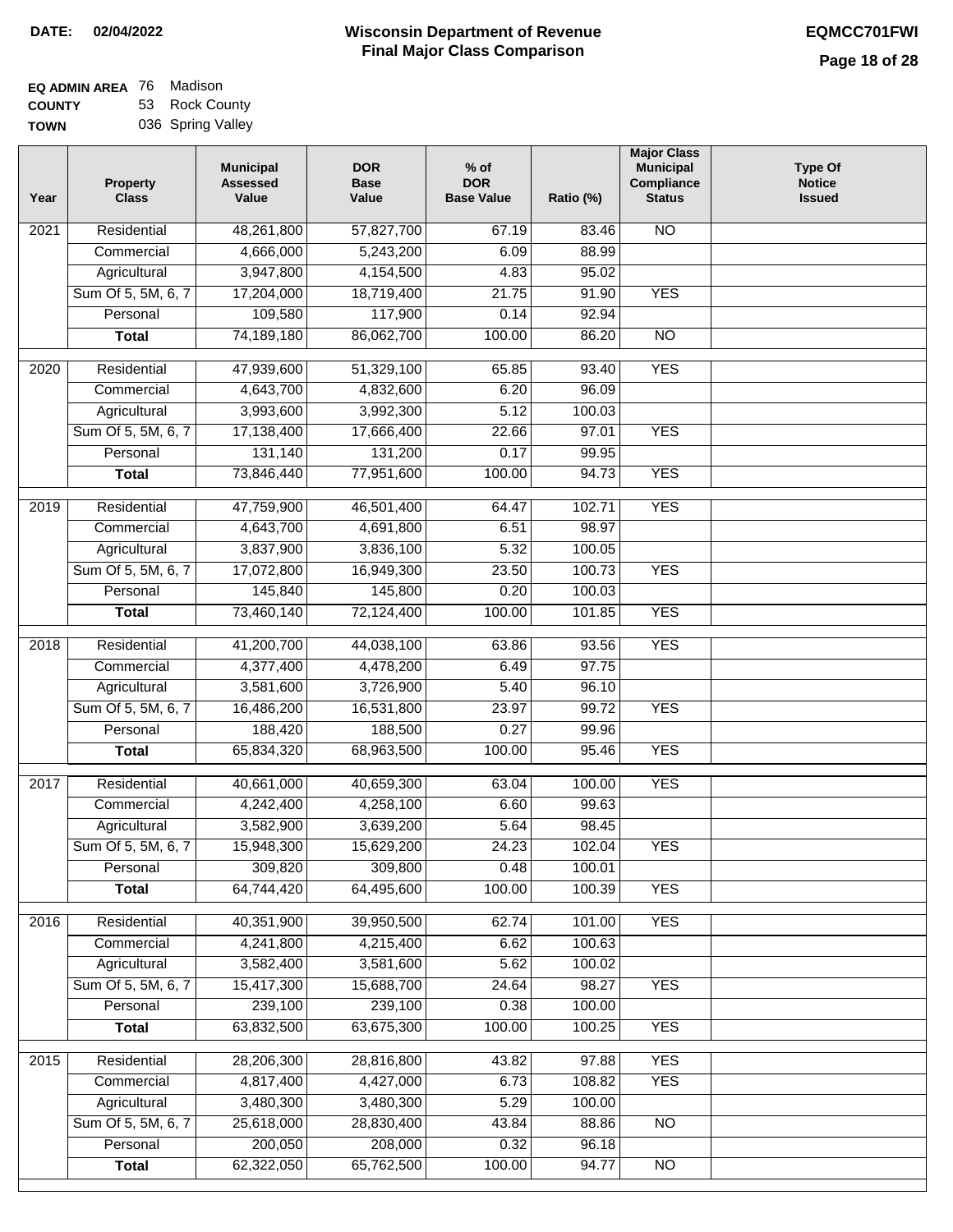| <b>EQ ADMIN AREA</b> 76 Madison |                |
|---------------------------------|----------------|
| <b>COUNTY</b>                   | 53 Rock County |

**TOWN** 038 Turtle

| Year              | <b>Property</b><br><b>Class</b>    | <b>Municipal</b><br><b>Assessed</b><br>Value | <b>DOR</b><br><b>Base</b><br>Value | $%$ of<br><b>DOR</b><br><b>Base Value</b> | Ratio (%)        | <b>Major Class</b><br><b>Municipal</b><br>Compliance<br><b>Status</b> | <b>Type Of</b><br><b>Notice</b><br><b>Issued</b> |
|-------------------|------------------------------------|----------------------------------------------|------------------------------------|-------------------------------------------|------------------|-----------------------------------------------------------------------|--------------------------------------------------|
| $\overline{202}1$ | Residential                        | 169,109,700                                  | 217,386,000                        | 89.15                                     | 77.79            | <b>NO</b>                                                             |                                                  |
|                   | Commercial                         | 8,350,800                                    | 9,532,500                          | 3.91                                      | 87.60            |                                                                       |                                                  |
|                   | Agricultural                       | 2,684,200                                    | 3,273,400                          | 1.34                                      | 82.00            |                                                                       |                                                  |
|                   | Sum Of 5, 5M, 6, 7                 | 13,511,200                                   | 13,384,200                         | 5.49                                      | 100.95           |                                                                       |                                                  |
|                   | Personal                           | 214,100                                      | 261,100                            | 0.11                                      | 82.00            |                                                                       |                                                  |
|                   | <b>Total</b>                       | 193,870,000                                  | 243,837,200                        | 100.00                                    | 79.51            | <b>NO</b>                                                             |                                                  |
| $\overline{2020}$ | Residential                        | 166,225,300                                  | 189,803,200                        | 88.78                                     | 87.58            | $\overline{10}$                                                       |                                                  |
|                   | Commercial                         | 8,246,100                                    | 8,672,600                          | 4.06                                      | 95.08            |                                                                       |                                                  |
|                   | Agricultural                       | 2,929,300                                    | 3,150,700                          | 1.47                                      | 92.97            |                                                                       |                                                  |
|                   | Sum Of 5, 5M, 6, 7                 | 12,817,800                                   | 11,919,500                         | 5.58                                      | 107.54           |                                                                       |                                                  |
|                   | Personal                           | 220,200                                      | 236,800                            | 0.11                                      | 92.99            |                                                                       |                                                  |
|                   | <b>Total</b>                       | 190,438,700                                  | 213,782,800                        | 100.00                                    | 89.08            | $\overline{NO}$                                                       |                                                  |
|                   |                                    |                                              |                                    |                                           |                  |                                                                       |                                                  |
| 2019              | Residential<br>Commercial          | 164,540,500<br>8,399,400                     | 172,760,400<br>8,178,700           | 88.18<br>4.17                             | 95.24<br>102.70  | <b>YES</b>                                                            |                                                  |
|                   |                                    | 2,821,900                                    | 3,035,100                          | 1.55                                      | 92.98            |                                                                       |                                                  |
|                   | Agricultural<br>Sum Of 5, 5M, 6, 7 | 13,021,500                                   | 11,690,200                         | 5.97                                      | 111.39           |                                                                       |                                                  |
|                   | Personal                           | 234,100                                      | 251,700                            | 0.13                                      | 93.01            |                                                                       |                                                  |
|                   | <b>Total</b>                       | 189,017,400                                  | 195,916,100                        | 100.00                                    | 96.48            | <b>YES</b>                                                            |                                                  |
|                   |                                    |                                              |                                    |                                           |                  |                                                                       |                                                  |
| 2018              | Residential                        | 163,252,500                                  | 163,218,400                        | 87.75                                     | 100.02           | <b>YES</b>                                                            |                                                  |
|                   | Commercial                         | 8,416,900                                    | 8,035,900                          | 4.32                                      | 104.74           |                                                                       |                                                  |
|                   | Agricultural                       | 2,948,100                                    | 2,948,300                          | 1.59                                      | 99.99            |                                                                       |                                                  |
|                   | Sum Of 5, 5M, 6, 7                 | 13,035,200                                   | 11,546,600                         | 6.21                                      | 112.89           |                                                                       |                                                  |
|                   | Personal                           | 249,200                                      | 249,200                            | 0.13                                      | 100.00           |                                                                       |                                                  |
|                   | <b>Total</b>                       | 187,901,900                                  | 185,998,400                        | 100.00                                    | 101.02           | <b>YES</b>                                                            |                                                  |
| 2017              | Residential                        | 162,671,200                                  | 157,814,000                        | 87.38                                     | 103.08           | <b>YES</b>                                                            |                                                  |
|                   | Commercial                         | 8,250,300                                    | 7,754,200                          | 4.29                                      | 106.40           |                                                                       |                                                  |
|                   | Agricultural                       | 2,965,300                                    | 2,878,500                          | 1.59                                      | 103.02           |                                                                       |                                                  |
|                   | Sum Of 5, 5M, 6, 7                 | 13,023,200                                   | 11,503,600                         | 6.37                                      | 113.21           |                                                                       |                                                  |
|                   | Personal                           | 681,500                                      | 661,700                            | 0.37                                      | 102.99           |                                                                       |                                                  |
|                   | <b>Total</b>                       | 187,591,500                                  | 180,612,000                        | 100.00                                    | 103.86           | <b>YES</b>                                                            |                                                  |
| 2016              | Residential                        | 162,450,700                                  | 147,283,000                        | 86.49                                     | 110.30           | $\overline{NO}$                                                       |                                                  |
|                   | Commercial                         | 8,190,000                                    | 7,618,300                          | 4.47                                      | 107.50           |                                                                       |                                                  |
|                   | Agricultural                       | 3,150,200                                    | 2,837,600                          | 1.67                                      | 111.02           |                                                                       |                                                  |
|                   | Sum Of 5, 5M, 6, 7                 | 12,965,500                                   | 11,763,700                         | 6.91                                      | 110.22           |                                                                       |                                                  |
|                   | Personal                           | 879,000                                      | 791,900                            | 0.47                                      | 111.00           |                                                                       |                                                  |
|                   | <b>Total</b>                       | 187,635,400                                  | 170,294,500                        | 100.00                                    | 110.18           | $\overline{NO}$                                                       |                                                  |
|                   |                                    |                                              |                                    |                                           |                  |                                                                       |                                                  |
| 2015              | Residential                        | 161,553,300                                  | 149,745,400                        | 86.83                                     | 107.89           | <b>YES</b>                                                            |                                                  |
|                   | Commercial                         | 8,197,200                                    | 7,616,900                          | 4.42                                      | 107.62           |                                                                       |                                                  |
|                   | Agricultural                       | 3,012,000                                    | 2,814,600                          | 1.63                                      | 107.01           |                                                                       |                                                  |
|                   | Sum Of 5, 5M, 6, 7<br>Personal     | 12,561,700<br>899,100                        | 11,436,800<br>840,300              | 6.63<br>0.49                              | 109.84<br>107.00 | <b>YES</b>                                                            |                                                  |
|                   | <b>Total</b>                       | 186,223,300                                  | 172,454,000                        | 100.00                                    | 107.98           | <b>YES</b>                                                            |                                                  |
|                   |                                    |                                              |                                    |                                           |                  |                                                                       |                                                  |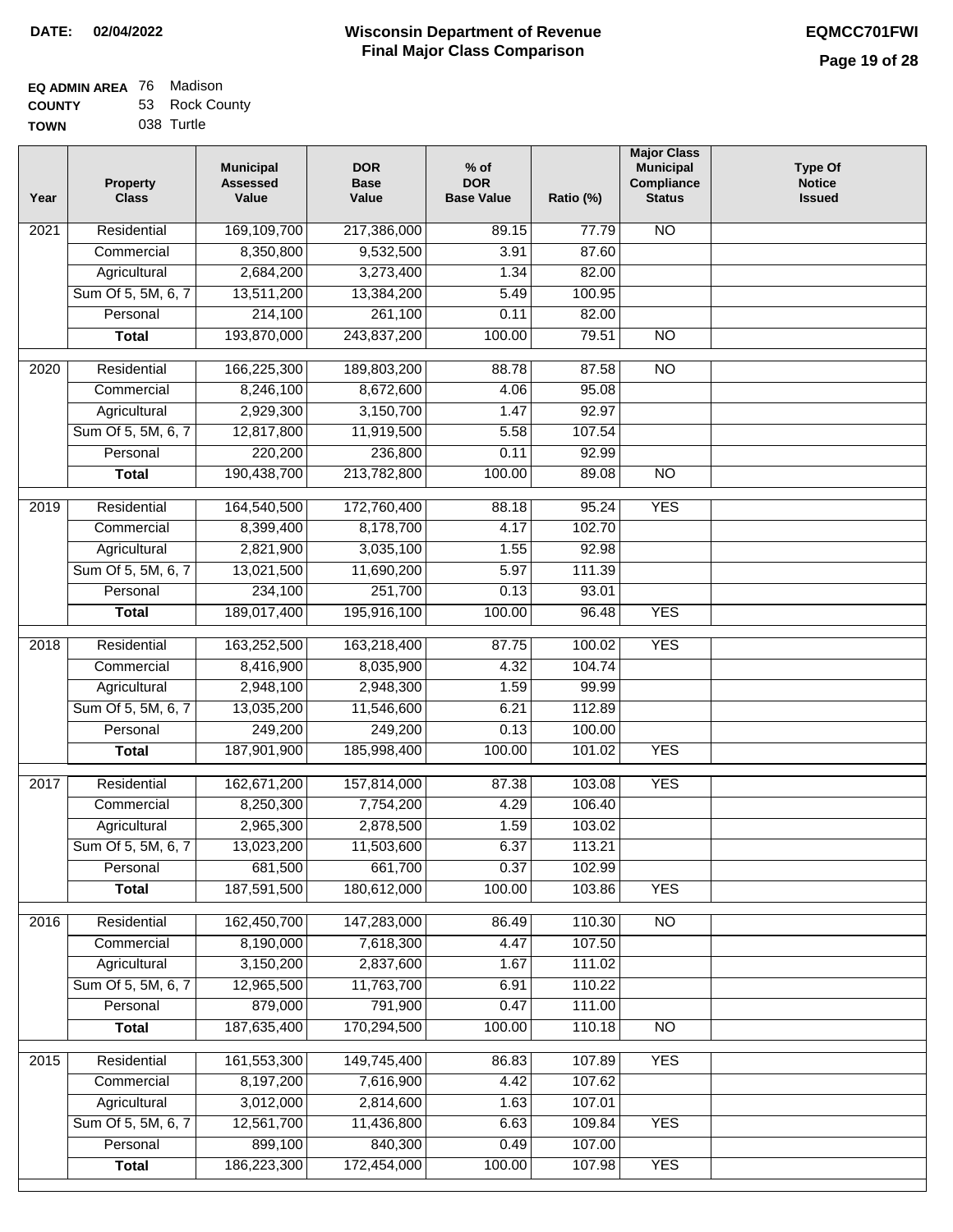| EQ ADMIN AREA 76 | Madison        |
|------------------|----------------|
| <b>COUNTY</b>    | 53 Rock County |
| <b>TOWN</b>      | 040 Union      |

040 Union

| Year              | <b>Property</b><br><b>Class</b> | <b>Municipal</b><br><b>Assessed</b><br>Value | <b>DOR</b><br><b>Base</b><br>Value | $%$ of<br><b>DOR</b><br><b>Base Value</b> | Ratio (%) | <b>Major Class</b><br><b>Municipal</b><br>Compliance<br><b>Status</b> | <b>Type Of</b><br><b>Notice</b><br><b>Issued</b> |
|-------------------|---------------------------------|----------------------------------------------|------------------------------------|-------------------------------------------|-----------|-----------------------------------------------------------------------|--------------------------------------------------|
| $\overline{202}1$ | Residential                     | 138,956,370                                  | 198,821,600                        | 84.96                                     | 69.89     | $\overline{NO}$                                                       |                                                  |
|                   | Commercial                      | 8,542,400                                    | 9,846,900                          | 4.21                                      | 86.75     |                                                                       |                                                  |
|                   | Agricultural                    | 3,494,400                                    | 4,658,100                          | 1.99                                      | 75.02     |                                                                       |                                                  |
|                   | Sum Of 5, 5M, 6, 7              | 18,563,160                                   | 20,360,500                         | 8.70                                      | 91.17     |                                                                       |                                                  |
|                   | Personal                        | 249,800                                      | 333,100                            | 0.14                                      | 74.99     |                                                                       |                                                  |
|                   | <b>Total</b>                    | 169,806,130                                  | 234,020,200                        | 100.00                                    | 72.56     | <b>NO</b>                                                             | 1st Notice of Non-Compliance                     |
| 2020              | Residential                     | 138,359,170                                  | 178,423,300                        | 84.35                                     | 77.55     | NO                                                                    |                                                  |
|                   | Commercial                      | 7,900,100                                    | 8,221,200                          | 3.89                                      | 96.09     |                                                                       |                                                  |
|                   | Agricultural                    | 3,585,600                                    | 4,494,000                          | 2.12                                      | 79.79     |                                                                       |                                                  |
|                   | Sum Of 5, 5M, 6, 7              | 19,206,560                                   | 20,082,200                         | 9.49                                      | 95.64     |                                                                       |                                                  |
|                   | Personal                        | 245,800                                      | 307,200                            | 0.15                                      | 80.01     |                                                                       |                                                  |
|                   | <b>Total</b>                    | 169,297,230                                  | 211,527,900                        | 100.00                                    | 80.04     | $\overline{NO}$                                                       |                                                  |
| 2019              | Residential                     | 136,502,270                                  | 160,723,700                        | 84.00                                     | 84.93     | $\overline{NO}$                                                       |                                                  |
|                   | Commercial                      | 7,410,300                                    | 7,376,100                          | 3.86                                      | 100.46    |                                                                       |                                                  |
|                   | Agricultural                    | 3,621,100                                    | 4,315,600                          | 2.26                                      | 83.91     |                                                                       |                                                  |
|                   | Sum Of 5, 5M, 6, 7              | 18,919,360                                   | 18,662,400                         | 9.75                                      | 101.38    |                                                                       |                                                  |
|                   | Personal                        | 217,700                                      | 259,200                            | 0.14                                      | 83.99     |                                                                       |                                                  |
|                   | <b>Total</b>                    | 166,670,730                                  | 191,337,000                        | 100.00                                    | 87.11     | $\overline{NO}$                                                       |                                                  |
| 2018              | Residential                     | 135,898,070                                  | 155,238,100                        | 83.82                                     | 87.54     | $\overline{NO}$                                                       |                                                  |
|                   | Commercial                      | 7,408,600                                    | 7,231,500                          | 3.90                                      | 102.45    |                                                                       |                                                  |
|                   | Agricultural                    | 3,903,400                                    | 4,196,400                          | 2.27                                      | 93.02     |                                                                       |                                                  |
|                   | Sum Of 5, 5M, 6, 7              | 18,786,660                                   | 18,269,800                         | 9.86                                      | 102.83    |                                                                       |                                                  |
|                   | Personal                        | 243,400                                      | 276,600                            | 0.15                                      | 88.00     |                                                                       |                                                  |
|                   | <b>Total</b>                    | 166,240,130                                  | 185,212,400                        | 100.00                                    | 89.76     | <b>NO</b>                                                             |                                                  |
| $\overline{2017}$ | Residential                     | 134,617,970                                  | 139,854,600                        | 82.33                                     | 96.26     | <b>YES</b>                                                            |                                                  |
|                   | Commercial                      | 7,396,900                                    | 7,076,600                          | 4.17                                      | 104.53    |                                                                       |                                                  |
|                   | Agricultural                    | 4,083,700                                    | 4,083,800                          | 2.40                                      | 100.00    |                                                                       |                                                  |
|                   | Sum Of 5, 5M, 6, 7              | 18,344,960                                   | 17,327,600                         | 10.20                                     | 105.87    | <b>YES</b>                                                            |                                                  |
|                   | Personal                        | 1,521,900                                    | 1,537,300                          | 0.90                                      | 99.00     |                                                                       |                                                  |
|                   | <b>Total</b>                    | 165,965,430                                  | 169,879,900                        | 100.00                                    | 97.70     | <b>YES</b>                                                            |                                                  |
| 2016              | Residential                     | 133,389,670                                  | 132,025,700                        | 81.52                                     | 101.03    | <b>YES</b>                                                            |                                                  |
|                   | Commercial                      | 7,384,300                                    | 7,063,900                          | 4.36                                      | 104.54    |                                                                       |                                                  |
|                   | Agricultural                    | 4,028,100                                    | 4,029,200                          | 2.49                                      | 99.97     |                                                                       |                                                  |
|                   | Sum Of 5, 5M, 6, 7              | 17,988,660                                   | 17,541,600                         | 10.83                                     | 102.55    | <b>YES</b>                                                            |                                                  |
|                   | Personal                        | 1,303,200                                    | 1,303,200                          | 0.80                                      | 100.00    |                                                                       |                                                  |
|                   | <b>Total</b>                    | 164,093,930                                  | 161,963,600                        | 100.00                                    | 101.32    | <b>YES</b>                                                            |                                                  |
| 2015              | Residential                     | 132,725,770                                  | 127,544,500                        | 81.13                                     | 104.06    | <b>YES</b>                                                            |                                                  |
|                   | Commercial                      | 7,371,700                                    | 7,051,300                          | 4.49                                      | 104.54    |                                                                       |                                                  |
|                   | Agricultural                    | 3,983,200                                    | 3,984,100                          | 2.53                                      | 99.98     |                                                                       |                                                  |
|                   | Sum Of 5, 5M, 6, 7              | 17,941,260                                   | 17,446,700                         | 11.10                                     | 102.83    | <b>YES</b>                                                            |                                                  |
|                   | Personal                        | 1,225,700                                    | 1,192,300                          | 0.76                                      | 102.80    |                                                                       |                                                  |
|                   | <b>Total</b>                    | 163,247,630                                  | 157,218,900                        | 100.00                                    | 103.83    | <b>YES</b>                                                            |                                                  |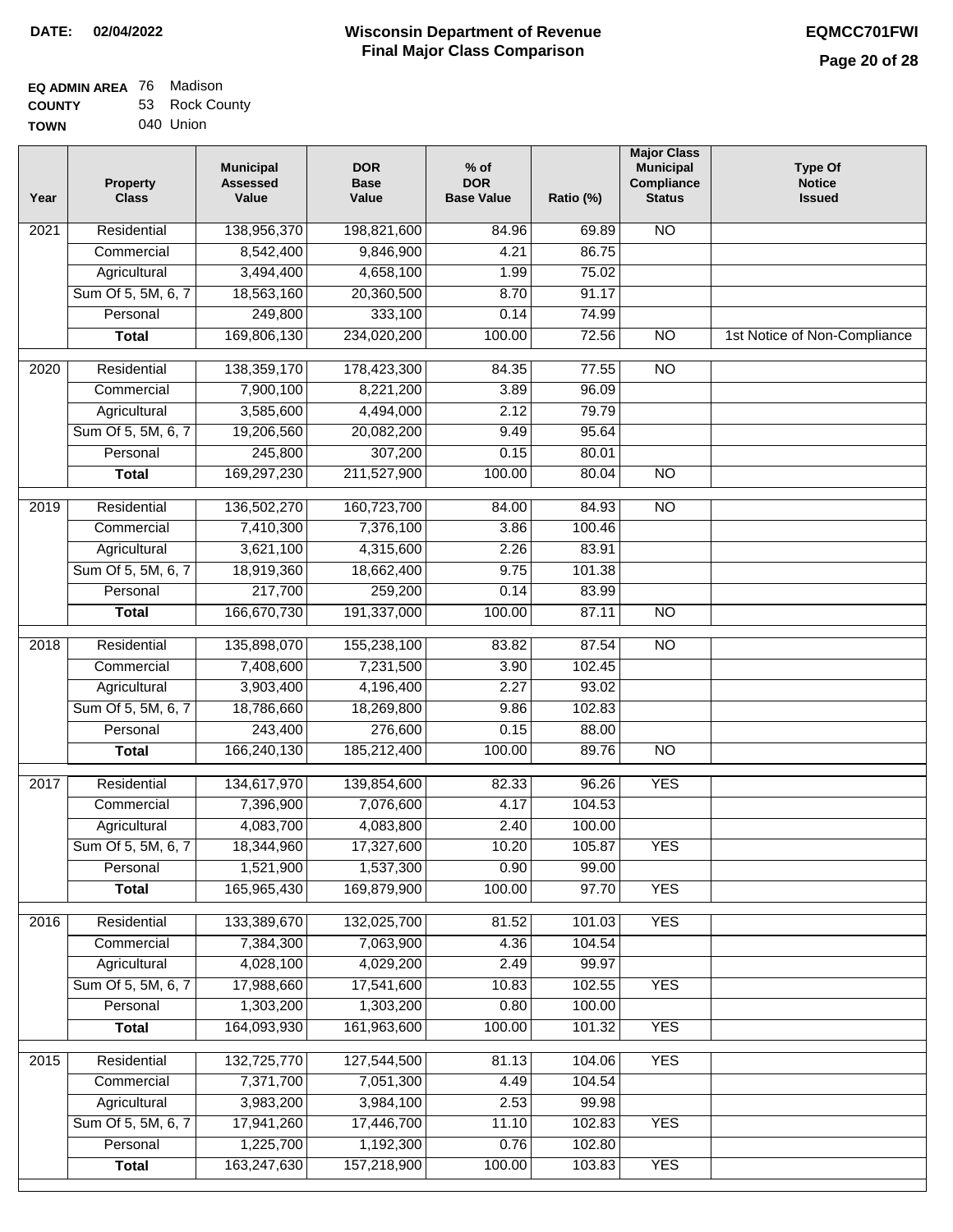#### **Wisconsin Department of Revenue Final Major Class Comparison DATE: 02/04/2022 EQMCC701FWI**

٦

#### **EQ ADMIN AREA** 76 Madison **COUNTY** 53 Rock County

**VILLAGE** 111 Clinton

| Year             | <b>Property</b><br><b>Class</b> | <b>Municipal</b><br><b>Assessed</b><br>Value | <b>DOR</b><br><b>Base</b><br>Value | $%$ of<br><b>DOR</b><br><b>Base Value</b> | Ratio (%) | <b>Major Class</b><br><b>Municipal</b><br>Compliance<br><b>Status</b> | <b>Type Of</b><br><b>Notice</b><br><b>Issued</b> |
|------------------|---------------------------------|----------------------------------------------|------------------------------------|-------------------------------------------|-----------|-----------------------------------------------------------------------|--------------------------------------------------|
| 2021             | Residential                     | 79,032,800                                   | 104,009,000                        | 69.90                                     | 75.99     | <b>NO</b>                                                             |                                                  |
|                  | Commercial                      | 37,709,800                                   | 43,045,500                         | 28.93                                     | 87.60     | $\overline{NO}$                                                       |                                                  |
|                  | Agricultural                    | 47,000                                       | 53,900                             | 0.04                                      | 87.20     |                                                                       |                                                  |
|                  | Sum Of 5, 5M, 6, 7              | 3,000                                        | 2,000                              | 0.00                                      | 150.00    |                                                                       |                                                  |
|                  | Personal                        | 1,410,600                                    | 1,679,300                          | 1.13                                      | 84.00     |                                                                       |                                                  |
|                  | <b>Total</b>                    | 118,203,200                                  | 148,789,700                        | 100.00                                    | 79.44     | $\overline{NO}$                                                       |                                                  |
| 2020             | Residential                     | 78,767,900                                   | 89,513,700                         | 68.60                                     | 88.00     | $\overline{10}$                                                       |                                                  |
|                  | Commercial                      | 37,210,400                                   | 39,369,000                         | 30.17                                     | 94.52     | <b>YES</b>                                                            |                                                  |
|                  | Agricultural                    | 49,400                                       | 51,700                             | 0.04                                      | 95.55     |                                                                       |                                                  |
|                  | Sum Of 5, 5M, 6, 7              | 3,000                                        | 1,800                              | 0.00                                      | 166.67    |                                                                       |                                                  |
|                  | Personal                        | 1,430,200                                    | 1,554,600                          | 1.19                                      | 92.00     |                                                                       |                                                  |
|                  | <b>Total</b>                    | 117,460,900                                  | 130,490,800                        | 100.00                                    | 90.01     | <b>NO</b>                                                             |                                                  |
|                  |                                 |                                              |                                    |                                           |           |                                                                       |                                                  |
| $\frac{1}{2019}$ | Residential                     | 78,009,400                                   | 82,129,400                         | 67.34                                     | 94.98     | <b>YES</b>                                                            |                                                  |
|                  | Commercial                      | 38,301,200                                   | 38,216,400                         | 31.34                                     | 100.22    | <b>YES</b>                                                            |                                                  |
|                  | Agricultural                    | 48,300                                       | 49,700                             | 0.04                                      | 97.18     |                                                                       |                                                  |
|                  | Sum Of 5, 5M, 6, 7              | 3,000                                        | 1,700                              | 0.00                                      | 176.47    |                                                                       |                                                  |
|                  | Personal                        | 1,468,900                                    | 1,562,700                          | 1.28                                      | 94.00     |                                                                       |                                                  |
|                  | <b>Total</b>                    | 117,830,800                                  | 121,959,900                        | 100.00                                    | 96.61     | <b>YES</b>                                                            |                                                  |
| 2018             | Residential                     | 78,041,800                                   | 78,249,600                         | 67.59                                     | 99.73     | <b>YES</b>                                                            |                                                  |
|                  | Commercial                      | 37,527,700                                   | 35,916,100                         | 31.02                                     | 104.49    | <b>YES</b>                                                            |                                                  |
|                  | Agricultural                    | 51,200                                       | 48,200                             | 0.04                                      | 106.22    |                                                                       |                                                  |
|                  | Sum Of 5, 5M, 6, 7              | 3,000                                        | 1,700                              | 0.00                                      | 176.47    |                                                                       |                                                  |
|                  | Personal                        | 1,600,700                                    | 1,554,100                          | 1.34                                      | 103.00    |                                                                       |                                                  |
|                  | <b>Total</b>                    | 117,224,400                                  | 115,769,700                        | 100.00                                    | 101.26    | <b>YES</b>                                                            |                                                  |
| 2017             | Residential                     | 78,180,400                                   | 73,206,700                         | 66.58                                     | 106.79    | <b>YES</b>                                                            |                                                  |
|                  | Commercial                      | 37,289,000                                   | 33,598,200                         | 30.56                                     | 110.99    | <b>NO</b>                                                             |                                                  |
|                  | Agricultural                    | 52,700                                       | 48,400                             | 0.04                                      | 108.88    |                                                                       |                                                  |
|                  | Sum Of 5, 5M, 6, 7              | 3,000                                        | 1,500                              | 0.00                                      | 200.00    |                                                                       |                                                  |
|                  | Personal                        | 3,283,800                                    | 3,097,800                          | 2.82                                      | 106.00    |                                                                       |                                                  |
|                  | <b>Total</b>                    | 118,808,900                                  | 109,952,600                        | 100.00                                    | 108.05    | $\overline{NO}$                                                       |                                                  |
|                  |                                 |                                              |                                    |                                           |           |                                                                       |                                                  |
| 2016             | Residential                     | 77,889,000                                   | 70,899,800                         | 64.24                                     | 109.86    | <b>YES</b>                                                            |                                                  |
|                  | Commercial                      | 36,907,500                                   | 34,595,200                         | 31.34                                     | 106.68    | <b>YES</b>                                                            |                                                  |
|                  | Agricultural                    | 53,300                                       | 47,500                             | 0.04                                      | 112.21    |                                                                       |                                                  |
|                  | Sum Of 5, 5M, 6, 7              | 3,000                                        | 1,500                              | 0.00                                      | 200.00    |                                                                       |                                                  |
|                  | Personal                        | 5,265,700                                    | 4,830,900                          | 4.38                                      | 109.00    |                                                                       |                                                  |
|                  | <b>Total</b>                    | 120,118,500                                  | 110,374,900                        | 100.00                                    | 108.83    | <b>YES</b>                                                            |                                                  |
| 2015             | Residential                     | 77,732,700                                   | 70,734,400                         | 64.67                                     | 109.89    | <b>YES</b>                                                            |                                                  |
|                  | Commercial                      | 35,973,400                                   | 33,557,200                         | 30.68                                     | 107.20    | <b>YES</b>                                                            |                                                  |
|                  | Agricultural                    | 52,700                                       | 45,900                             | 0.04                                      | 114.81    |                                                                       |                                                  |
|                  | Sum Of 5, 5M, 6, 7              | 3,000                                        | 1,500                              | 0.00                                      | 200.00    |                                                                       |                                                  |
|                  | Personal                        | 5,594,200                                    | 5,039,800                          | 4.61                                      | 111.00    |                                                                       |                                                  |
|                  | <b>Total</b>                    | 119,356,000                                  | 109,378,800                        | 100.00                                    | 109.12    | <b>YES</b>                                                            |                                                  |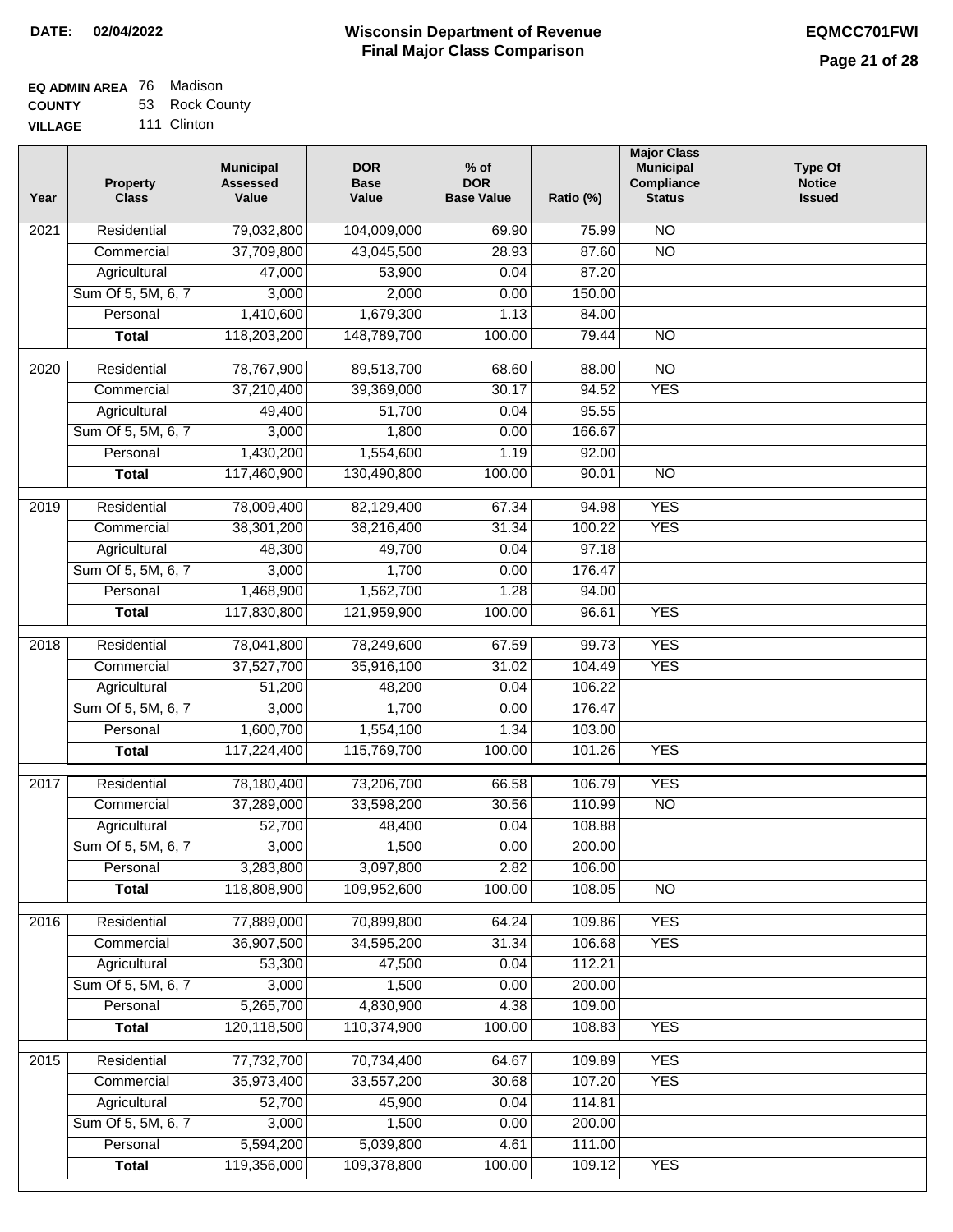#### **EQ ADMIN AREA** 76 Madison **COUNTY** 53 Rock County

**VILLAGE** 126 Footville

| Year              | <b>Property</b><br><b>Class</b> | <b>Municipal</b><br><b>Assessed</b><br>Value | <b>DOR</b><br><b>Base</b><br>Value | % of<br><b>DOR</b><br><b>Base Value</b> | Ratio (%) | <b>Major Class</b><br><b>Municipal</b><br>Compliance<br><b>Status</b> | <b>Type Of</b><br><b>Notice</b><br><b>Issued</b> |
|-------------------|---------------------------------|----------------------------------------------|------------------------------------|-----------------------------------------|-----------|-----------------------------------------------------------------------|--------------------------------------------------|
| $\overline{202}1$ | Residential                     | 42,368,100                                   | 42,099,500                         | 78.13                                   | 100.64    | <b>YES</b>                                                            |                                                  |
|                   | Commercial                      | 10,659,700                                   | 11,015,300                         | 20.44                                   | 96.77     | <b>YES</b>                                                            |                                                  |
|                   | Agricultural                    | 111,500                                      | 111,400                            | 0.21                                    | 100.09    |                                                                       |                                                  |
|                   | Sum Of 5, 5M, 6, 7              | 579,200                                      | 522,500                            | 0.97                                    | 110.85    |                                                                       |                                                  |
|                   | Personal                        | 135,200                                      | 135,200                            | 0.25                                    | 100.00    |                                                                       |                                                  |
|                   | <b>Total</b>                    | 53,853,700                                   | 53,883,900                         | 100.00                                  | 99.94     | <b>YES</b>                                                            |                                                  |
| $\overline{2020}$ | Residential                     | 30,035,700                                   | 38,412,500                         | 78.28                                   | 78.19     | $\overline{NO}$                                                       |                                                  |
|                   | Commercial                      | 9,100,100                                    | 9,936,300                          | 20.25                                   | 91.58     | <b>YES</b>                                                            |                                                  |
|                   | Agricultural                    | 87,800                                       | 107,200                            | 0.22                                    | 81.90     |                                                                       |                                                  |
|                   | Sum Of 5, 5M, 6, 7              | 434,700                                      | 494,100                            | 1.01                                    | 87.98     |                                                                       |                                                  |
|                   | Personal                        | 96,800                                       | 118,000                            | 0.24                                    | 82.03     |                                                                       |                                                  |
|                   | <b>Total</b>                    | 39,755,100                                   | 49,068,100                         | 100.00                                  | 81.02     | $\overline{NO}$                                                       |                                                  |
| 2019              | Residential                     | 29,361,900                                   | 34,170,500                         | 77.27                                   | 85.93     | $\overline{10}$                                                       |                                                  |
|                   | Commercial                      | 8,829,300                                    | 9,355,400                          | 21.16                                   | 94.38     | <b>YES</b>                                                            |                                                  |
|                   | Agricultural                    | 86,200                                       | 102,700                            | 0.23                                    | 83.93     |                                                                       |                                                  |
|                   | Sum Of 5, 5M, 6, 7              | 434,700                                      | 478,000                            | 1.08                                    | 90.94     |                                                                       |                                                  |
|                   | Personal                        | 96,600                                       | 115,000                            | 0.26                                    | 84.00     |                                                                       |                                                  |
|                   | <b>Total</b>                    | 38,808,700                                   | 44,221,600                         | 100.00                                  | 87.76     | $\overline{NO}$                                                       |                                                  |
|                   |                                 |                                              |                                    |                                         |           |                                                                       |                                                  |
| 2018              | Residential                     | 28,294,000                                   | 32,577,400                         | 76.80                                   | 86.85     | $\overline{NO}$                                                       |                                                  |
|                   | Commercial                      | 8,536,200                                    | 9,152,900                          | 21.58                                   | 93.26     | <b>YES</b>                                                            |                                                  |
|                   | Agricultural                    | 87,800                                       | 99,900                             | 0.24                                    | 87.89     |                                                                       |                                                  |
|                   | Sum Of 5, 5M, 6, 7              | 434,700                                      | 465,600                            | 1.10                                    | 93.36     |                                                                       |                                                  |
|                   | Personal                        | 106,500                                      | 121,100                            | 0.29                                    | 87.94     |                                                                       |                                                  |
|                   | <b>Total</b>                    | 37,459,200                                   | 42,416,900                         | 100.00                                  | 88.31     | <b>NO</b>                                                             |                                                  |
| 2017              | Residential                     | 27,331,700                                   | 29,705,900                         | 77.34                                   | 92.01     | <b>YES</b>                                                            |                                                  |
|                   | Commercial                      | 7,504,600                                    | 7,703,800                          | 20.06                                   | 97.41     | <b>YES</b>                                                            |                                                  |
|                   | Agricultural                    | 71,100                                       | 79,000                             | 0.21                                    | 90.00     |                                                                       |                                                  |
|                   | Sum Of 5, 5M, 6, 7              | 560,200                                      | 597,200                            | 1.55                                    | 93.80     |                                                                       |                                                  |
|                   | Personal                        | 298,200                                      | 324,200                            | 0.84                                    | 91.98     |                                                                       |                                                  |
|                   | <b>Total</b>                    | 35,765,800                                   | 38,410,100                         | 100.00                                  | 93.12     | <b>YES</b>                                                            |                                                  |
| 2016              | Residential                     | 27,265,300                                   | 28,494,100                         | 77.46                                   | 95.69     | <b>YES</b>                                                            |                                                  |
|                   | Commercial                      | 7,222,700                                    | 7,392,100                          | 20.09                                   | 97.71     | <b>YES</b>                                                            |                                                  |
|                   | Agricultural                    | 88,500                                       | 90,300                             | 0.25                                    | 98.01     |                                                                       |                                                  |
|                   | Sum Of 5, 5M, 6, 7              | 450,400                                      | 521,800                            | 1.42                                    | 86.32     |                                                                       |                                                  |
|                   | Personal                        | 302,200                                      | 287,800                            | 0.78                                    | 105.00    |                                                                       |                                                  |
|                   | <b>Total</b>                    | 35,329,100                                   | 36,786,100                         | 100.00                                  | 96.04     | <b>YES</b>                                                            |                                                  |
| 2015              | Residential                     | 26,937,400                                   | 26,587,000                         | 76.56                                   | 101.32    | <b>YES</b>                                                            |                                                  |
|                   | Commercial                      | 7,216,500                                    | 7,250,400                          | 20.88                                   | 99.53     | <b>YES</b>                                                            |                                                  |
|                   | Agricultural                    | 98,600                                       | 98,400                             | 0.28                                    | 100.20    |                                                                       |                                                  |
|                   | Sum Of 5, 5M, 6, 7              | 485,000                                      | 501,800                            | 1.44                                    | 96.65     |                                                                       |                                                  |
|                   | Personal                        | 305,090                                      | 290,200                            | 0.84                                    | 105.13    |                                                                       |                                                  |
|                   | <b>Total</b>                    | 35,042,590                                   | 34,727,800                         | 100.00                                  | 100.91    | <b>YES</b>                                                            |                                                  |
|                   |                                 |                                              |                                    |                                         |           |                                                                       |                                                  |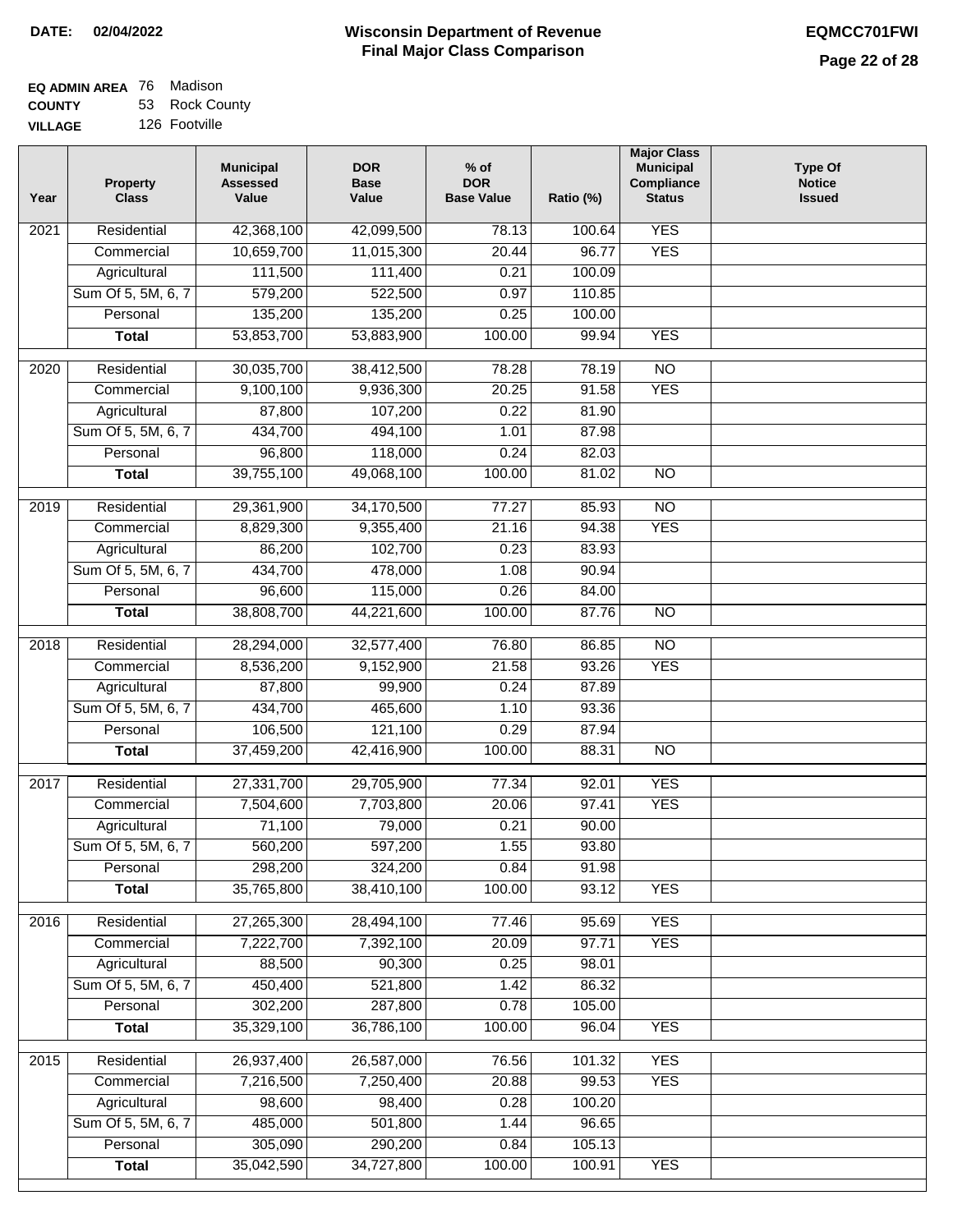| <b>EQ ADMIN AREA 76 Madison</b> |                |
|---------------------------------|----------------|
| <b>COUNTY</b>                   | 53 Rock County |
|                                 |                |

**VILLAGE** 165 Orfordville

| Year             | <b>Property</b><br><b>Class</b> | <b>Municipal</b><br><b>Assessed</b><br>Value | <b>DOR</b><br><b>Base</b><br>Value | $%$ of<br><b>DOR</b><br><b>Base Value</b> | Ratio (%) | <b>Major Class</b><br><b>Municipal</b><br>Compliance<br><b>Status</b> | <b>Type Of</b><br><b>Notice</b><br><b>Issued</b> |
|------------------|---------------------------------|----------------------------------------------|------------------------------------|-------------------------------------------|-----------|-----------------------------------------------------------------------|--------------------------------------------------|
| 2021             | Residential                     | 58,305,000                                   | 77,921,500                         | 81.89                                     | 74.83     | <b>NO</b>                                                             |                                                  |
|                  | Commercial                      | 14,246,300                                   | 16,717,900                         | 17.57                                     | 85.22     | $\overline{NO}$                                                       |                                                  |
|                  | Agricultural                    | 62,400                                       | 76,800                             | 0.08                                      | 81.25     |                                                                       |                                                  |
|                  | Sum Of 5, 5M, 6, 7              | 5,500                                        | 7,600                              | 0.01                                      | 72.37     |                                                                       |                                                  |
|                  | Personal                        | 343,800                                      | 424,500                            | 0.45                                      | 80.99     |                                                                       |                                                  |
|                  | <b>Total</b>                    | 72,963,000                                   | 95,148,300                         | 100.00                                    | 76.68     | $\overline{NO}$                                                       |                                                  |
| 2020             | Residential                     | 57,723,500                                   | 70,192,900                         | 81.49                                     | 82.24     | $\overline{10}$                                                       |                                                  |
|                  | Commercial                      | 14,191,300                                   | 15,425,300                         | 17.91                                     | 92.00     | <b>YES</b>                                                            |                                                  |
|                  | Agricultural                    | 63,700                                       | 73,900                             | 0.09                                      | 86.20     |                                                                       |                                                  |
|                  | Sum Of 5, 5M, 6, 7              | 5,500                                        | 6,500                              | 0.01                                      | 84.62     |                                                                       |                                                  |
|                  | Personal                        | 380,500                                      | 442,400                            | 0.51                                      | 86.01     |                                                                       |                                                  |
|                  | <b>Total</b>                    | 72,364,500                                   | 86,141,000                         | 100.00                                    | 84.01     | <b>NO</b>                                                             |                                                  |
| $\frac{1}{2019}$ | Residential                     | 56,839,500                                   | 64,101,000                         | 80.95                                     | 88.67     | $\overline{NO}$                                                       |                                                  |
|                  | Commercial                      | 14,152,100                                   | 14,508,300                         | 18.32                                     | 97.54     | <b>YES</b>                                                            |                                                  |
|                  | Agricultural                    | 63,500                                       | 71,100                             | 0.09                                      | 89.31     |                                                                       |                                                  |
|                  | Sum Of 5, 5M, 6, 7              | 5,500                                        | 6,000                              | 0.01                                      | 91.67     |                                                                       |                                                  |
|                  | Personal                        | 448,900                                      | 504,400                            | 0.64                                      | 89.00     |                                                                       |                                                  |
|                  | <b>Total</b>                    | 71,509,500                                   | 79,190,800                         | 100.00                                    | 90.30     | $\overline{NO}$                                                       |                                                  |
|                  |                                 |                                              |                                    |                                           |           |                                                                       |                                                  |
| 2018             | Residential                     | 55,686,500                                   | 61,560,300                         | 80.41                                     | 90.46     | <b>YES</b>                                                            |                                                  |
|                  | Commercial                      | 14,067,300                                   | 14,410,800                         | 18.82                                     | 97.62     | <b>YES</b>                                                            |                                                  |
|                  | Agricultural                    | 63,700                                       | 69,200                             | 0.09                                      | 92.05     |                                                                       |                                                  |
|                  | Sum Of 5, 5M, 6, 7              | 5,500                                        | 6,900                              | 0.01                                      | 79.71     |                                                                       |                                                  |
|                  | Personal                        | 468,800                                      | 509,600                            | 0.67                                      | 91.99     |                                                                       |                                                  |
|                  | <b>Total</b>                    | 70,291,800                                   | 76,556,800                         | 100.00                                    | 91.82     | <b>YES</b>                                                            |                                                  |
| 2017             | Residential                     | 55,638,000                                   | 56,616,000                         | 80.66                                     | 98.27     | <b>YES</b>                                                            |                                                  |
|                  | Commercial                      | 13,092,800                                   | 12,729,900                         | 18.14                                     | 102.85    | <b>YES</b>                                                            |                                                  |
|                  | Agricultural                    | 67,600                                       | 67,400                             | 0.10                                      | 100.30    |                                                                       |                                                  |
|                  | Sum Of 5, 5M, 6, 7              | 5,500                                        | 6,500                              | 0.01                                      | 84.62     |                                                                       |                                                  |
|                  | Personal                        | 770,100                                      | 770,100                            | 1.10                                      | 100.00    |                                                                       |                                                  |
|                  | <b>Total</b>                    | 69,574,000                                   | 70,189,900                         | 100.00                                    | 99.12     | <b>YES</b>                                                            |                                                  |
| 2016             | Residential                     | 55,594,000                                   | 54,912,900                         | 80.83                                     | 101.24    | <b>YES</b>                                                            |                                                  |
|                  | Commercial                      | 12,739,700                                   | 12,113,000                         | 17.83                                     | 105.17    | <b>YES</b>                                                            |                                                  |
|                  | Agricultural                    | 66,500                                       | 66,300                             | 0.10                                      | 100.30    |                                                                       |                                                  |
|                  | Sum Of 5, 5M, 6, 7              | 11,800                                       | 13,500                             | 0.02                                      | 87.41     |                                                                       |                                                  |
|                  | Personal                        | 833,400                                      | 833,400                            | 1.23                                      | 100.00    |                                                                       |                                                  |
|                  | <b>Total</b>                    | 69,245,400                                   | 67,939,100                         | 100.00                                    | 101.92    | <b>YES</b>                                                            |                                                  |
| 2015             | Residential                     | 62,936,800                                   | 53,050,000                         | 81.69                                     | 118.64    | <b>NO</b>                                                             |                                                  |
|                  | Commercial                      | 11,980,300                                   | 10,701,600                         | 16.48                                     | 111.95    | $\overline{NO}$                                                       |                                                  |
|                  | Agricultural                    | 30,200                                       | 26,400                             | 0.04                                      | 114.39    |                                                                       |                                                  |
|                  | Sum Of 5, 5M, 6, 7              | 344,900                                      | 306,500                            | 0.47                                      | 112.53    |                                                                       |                                                  |
|                  | Personal                        | 976,600                                      | 856,700                            | 1.32                                      | 114.00    |                                                                       |                                                  |
|                  | <b>Total</b>                    | 76,268,800                                   | 64,941,200                         | 100.00                                    | 117.44    | $\overline{NO}$                                                       | Non-Compliance Notice                            |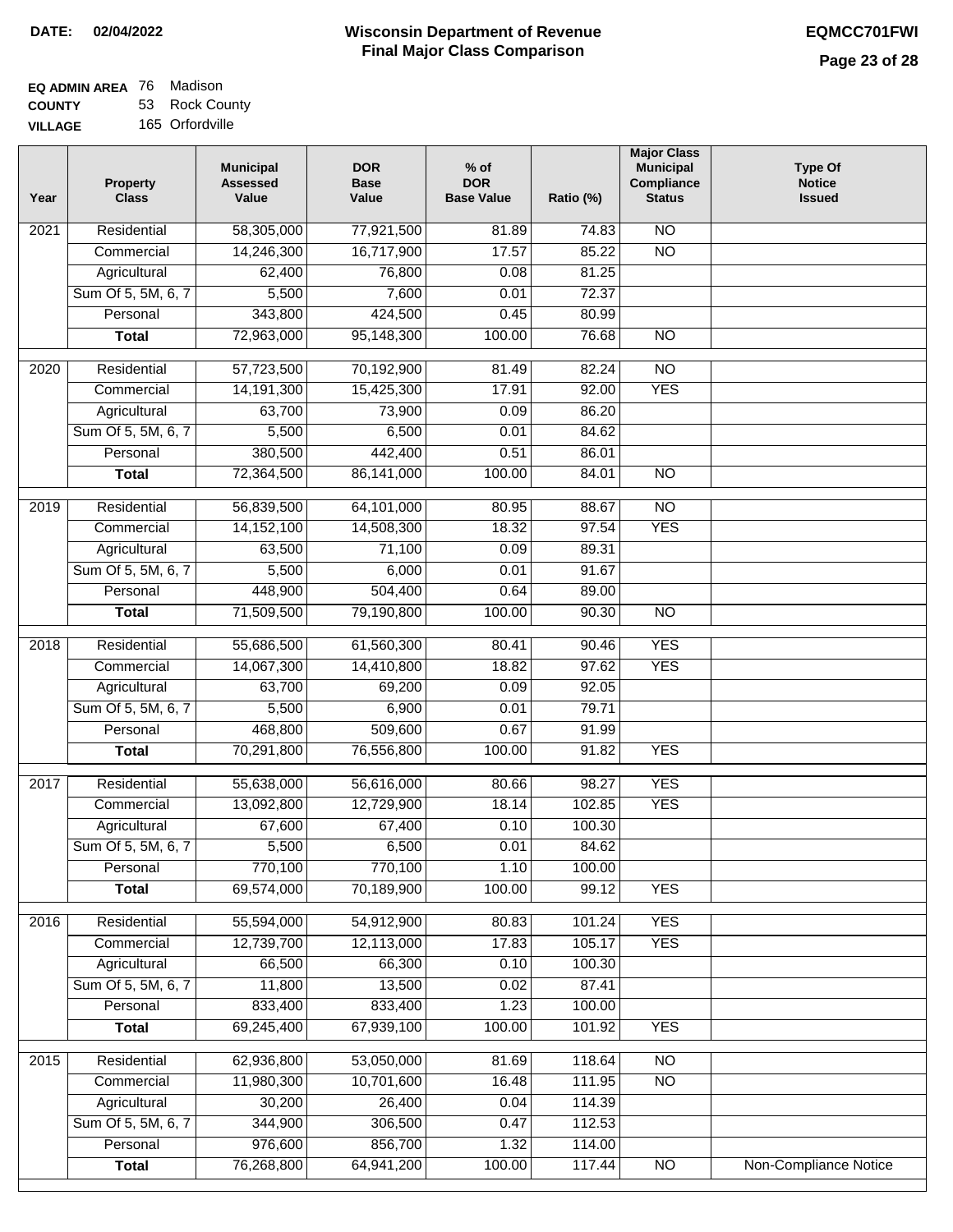| <b>EQ ADMIN AREA 76 Madison</b> |                |
|---------------------------------|----------------|
| <b>COUNTY</b>                   | 53 Rock County |

**CITY** 206 Beloit

| Year              | <b>Property</b><br><b>Class</b> | <b>Municipal</b><br><b>Assessed</b><br>Value | <b>DOR</b><br><b>Base</b><br>Value | $%$ of<br><b>DOR</b><br><b>Base Value</b> | Ratio (%) | <b>Major Class</b><br><b>Municipal</b><br>Compliance<br><b>Status</b> | <b>Type Of</b><br><b>Notice</b><br><b>Issued</b> |
|-------------------|---------------------------------|----------------------------------------------|------------------------------------|-------------------------------------------|-----------|-----------------------------------------------------------------------|--------------------------------------------------|
| $\overline{202}1$ | Residential                     | 914,833,700                                  | 1,306,997,200                      | 61.47                                     | 70.00     | N <sub>O</sub>                                                        |                                                  |
|                   | Commercial                      | 606,210,300                                  | 748,428,200                        | 35.20                                     | 81.00     | $\overline{NO}$                                                       |                                                  |
|                   | Agricultural                    | 443,500                                      | 553,900                            | 0.03                                      | 80.07     |                                                                       |                                                  |
|                   | Sum Of 5, 5M, 6, 7              | 4,500                                        | 15,000                             | 0.00                                      | 30.00     |                                                                       |                                                  |
|                   | Personal                        | 56,904,200                                   | 70,252,100                         | 3.30                                      | 81.00     |                                                                       |                                                  |
|                   | <b>Total</b>                    | 1,578,396,200                                | 2,126,246,400                      | 100.00                                    | 74.23     | $\overline{NO}$                                                       |                                                  |
| $\overline{2020}$ | Residential                     | 907,396,840                                  | 1,109,633,500                      | 65.91                                     | 81.77     | $\overline{NO}$                                                       |                                                  |
|                   | Commercial                      | 465,284,600                                  | 525,945,800                        | 31.24                                     | 88.47     | $\overline{NO}$                                                       |                                                  |
|                   | Agricultural                    | 532,100                                      | 549,100                            | 0.03                                      | 96.90     |                                                                       |                                                  |
|                   | Sum Of 5, 5M, 6, 7              | 400                                          | 1,300                              | 0.00                                      | 30.77     |                                                                       |                                                  |
|                   | Personal                        | 42, 131, 550                                 | 47,338,800                         | 2.81                                      | 89.00     |                                                                       |                                                  |
|                   | <b>Total</b>                    | 1,415,345,490                                | 1,683,468,500                      | 100.00                                    | 84.07     | $\overline{NO}$                                                       |                                                  |
| 2019              | Residential                     | 907,040,900                                  | 1,023,861,000                      | 66.47                                     | 88.59     | $\overline{10}$                                                       |                                                  |
|                   | Commercial                      | 444,963,300                                  | 472,973,000                        | 30.71                                     | 94.08     | <b>YES</b>                                                            |                                                  |
|                   | Agricultural                    | 532,100                                      | 527,500                            | 0.03                                      | 100.87    |                                                                       |                                                  |
|                   | Sum Of 5, 5M, 6, 7              | 400                                          | 1,200                              | 0.00                                      | 33.33     |                                                                       |                                                  |
|                   | Personal                        | 39,900,000                                   | 42,903,200                         | 2.79                                      | 93.00     |                                                                       |                                                  |
|                   | <b>Total</b>                    | 1,392,436,700                                | 1,540,265,900                      | 100.00                                    | 90.40     | $\overline{NO}$                                                       |                                                  |
|                   |                                 |                                              |                                    |                                           |           |                                                                       |                                                  |
| 2018              | Residential                     | 896,333,000                                  | 932,569,500                        | 65.85                                     | 96.11     | <b>YES</b>                                                            |                                                  |
|                   | Commercial                      | 441,798,280                                  | 445,055,100                        | 31.43                                     | 99.27     | <b>YES</b>                                                            |                                                  |
|                   | Agricultural                    | 540,100                                      | 524,000                            | 0.04                                      | 103.07    |                                                                       |                                                  |
|                   | Sum Of 5, 5M, 6, 7              | 400                                          | 1,200                              | 0.00                                      | 33.33     |                                                                       |                                                  |
|                   | Personal                        | 36,949,100                                   | 38,091,800                         | 2.69                                      | 97.00     |                                                                       |                                                  |
|                   | <b>Total</b>                    | 1,375,620,880                                | 1,416,241,600                      | 100.00                                    | 97.13     | <b>YES</b>                                                            |                                                  |
| 2017              | Residential                     | 887, 557, 400                                | 884,697,500                        | 63.44                                     | 100.32    | <b>YES</b>                                                            |                                                  |
|                   | Commercial                      | 439,840,500                                  | 454,270,600                        | 32.57                                     | 96.82     | <b>YES</b>                                                            |                                                  |
|                   | Agricultural                    | 549,300                                      | 510,700                            | 0.04                                      | 107.56    |                                                                       |                                                  |
|                   | Sum Of 5, 5M, 6, 7              | 200                                          | $\overline{0}$                     | 0.00                                      | 0.00      |                                                                       |                                                  |
|                   | Personal                        | 54,517,630                                   | 55,068,400                         | 3.95                                      | 99.00     |                                                                       |                                                  |
|                   | <b>Total</b>                    | 1,382,465,030                                | 1,394,547,200                      | 100.00                                    | 99.13     | <b>YES</b>                                                            |                                                  |
| 2016              | Residential                     | 883,276,700                                  | 876,884,100                        | 62.48                                     | 100.73    | <b>YES</b>                                                            |                                                  |
|                   | Commercial                      | 471,910,400                                  | 469,482,700                        | 33.45                                     | 100.52    | <b>YES</b>                                                            |                                                  |
|                   | Agricultural                    | 546,700                                      | 515,300                            | 0.04                                      | 106.09    |                                                                       |                                                  |
|                   | Sum Of 5, 5M, 6, 7              | 200                                          | 600                                | 0.00                                      | 33.33     |                                                                       |                                                  |
|                   | Personal                        | 56,515,990                                   | 56,516,000                         | 4.03                                      | 100.00    |                                                                       |                                                  |
|                   | <b>Total</b>                    | 1,412,249,990                                | 1,403,398,700                      | 100.00                                    | 100.63    | <b>YES</b>                                                            |                                                  |
|                   |                                 |                                              |                                    |                                           |           |                                                                       |                                                  |
| 2015              | Residential                     | 883,032,900                                  | 848, 387, 300                      | 63.41                                     | 104.08    | <b>YES</b>                                                            |                                                  |
|                   | Commercial                      | 439,131,000                                  | 436,356,400                        | 32.62                                     | 100.64    | <b>YES</b>                                                            |                                                  |
|                   | Agricultural                    | 549,800                                      | 510,100                            | 0.04                                      | 107.78    |                                                                       |                                                  |
|                   | Sum Of 5, 5M, 6, 7              | 200                                          | 0                                  | 0.00                                      | 0.00      |                                                                       |                                                  |
|                   | Personal                        | 54, 182, 500                                 | 52,604,500                         | 3.93                                      | 103.00    |                                                                       |                                                  |
|                   | <b>Total</b>                    | 1,376,896,400                                | 1,337,858,300                      | 100.00                                    | 102.92    | <b>YES</b>                                                            |                                                  |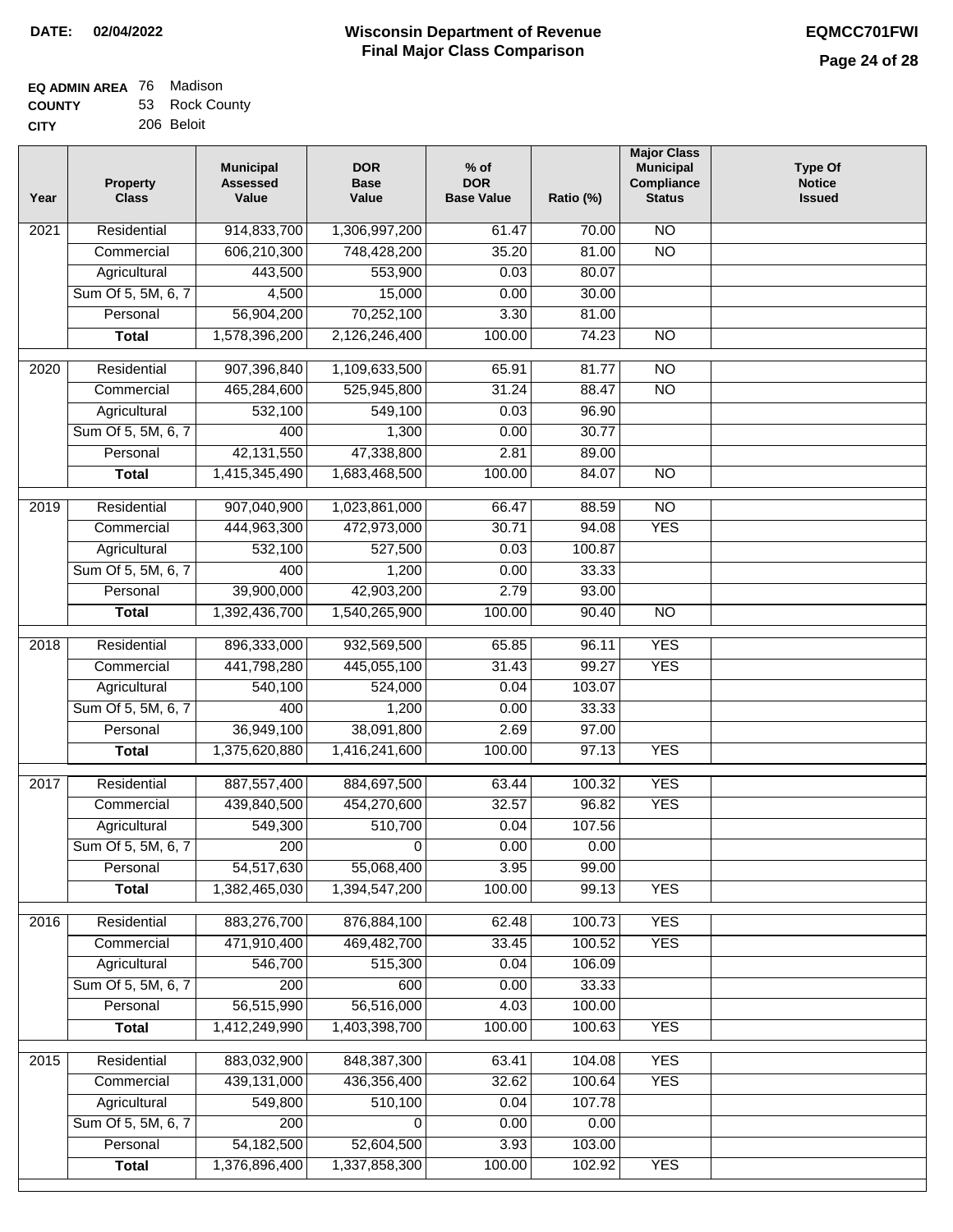# **Page 25 of 28**

| <b>EQ ADMIN AREA</b> 76 Madison |                | 76 Madison   |
|---------------------------------|----------------|--------------|
| <b>COUNTY</b>                   | 53 Rock County | 13 Dane Co   |
| <b>CITY</b>                     | 221 Edgerton   | 221 Edgerton |

| Madison |  |
|---------|--|
|         |  |

13 Dane County

| Year              | <b>Property</b><br><b>Class</b> | <b>Municipal</b><br><b>Assessed</b><br>Value | <b>DOR</b><br><b>Base</b><br>Value | $%$ of<br><b>DOR</b><br><b>Base Value</b> | Ratio (%) | <b>Major Class</b><br><b>Municipal</b><br>Compliance<br><b>Status</b> | <b>Type Of</b><br><b>Notice</b><br><b>Issued</b> |
|-------------------|---------------------------------|----------------------------------------------|------------------------------------|-------------------------------------------|-----------|-----------------------------------------------------------------------|--------------------------------------------------|
| $\overline{202}1$ | Residential                     | 393,474,363                                  | 392,655,600                        | 81.86                                     | 100.21    | <b>YES</b>                                                            |                                                  |
|                   | Commercial                      | 72,879,300                                   | 81,927,600                         | 17.08                                     | 88.96     | $\overline{NO}$                                                       |                                                  |
|                   | Agricultural                    | 119,700                                      | 123,800                            | 0.03                                      | 96.69     |                                                                       |                                                  |
|                   | Sum Of 5, 5M, 6, 7              | 408,200                                      | 550,000                            | 0.11                                      | 74.22     |                                                                       |                                                  |
|                   | Personal                        | 4,428,900                                    | 4,428,900                          | 0.92                                      | 100.00    |                                                                       |                                                  |
|                   | <b>Total</b>                    | 471,310,463                                  | 479,685,900                        | 100.00                                    | 98.25     | $\overline{NO}$                                                       |                                                  |
| $\overline{2020}$ | Residential                     | 357,972,920                                  | 364,170,300                        | 81.31                                     | 98.30     | <b>YES</b>                                                            |                                                  |
|                   | Commercial                      | 73,368,400                                   | 78,457,900                         | 17.52                                     | 93.51     | <b>YES</b>                                                            |                                                  |
|                   | Agricultural                    | 127,200                                      | 120,300                            | 0.03                                      | 105.74    |                                                                       |                                                  |
|                   | Sum Of 5, 5M, 6, 7              | 413,200                                      | 543,900                            | 0.12                                      | 75.97     |                                                                       |                                                  |
|                   | Personal                        | 4,583,800                                    | 4,583,800                          | 1.02                                      | 100.00    |                                                                       |                                                  |
|                   | <b>Total</b>                    | 436,465,520                                  | 447,876,200                        | 100.00                                    | 97.45     | <b>YES</b>                                                            |                                                  |
| 2019              | Residential                     | 330,030,220                                  | 331,400,700                        | 80.64                                     | 99.59     | <b>YES</b>                                                            |                                                  |
|                   | Commercial                      | 73,310,300                                   | 74,493,700                         | 18.13                                     | 98.41     | <b>YES</b>                                                            |                                                  |
|                   | Agricultural                    | 114,600                                      | 115,700                            | 0.03                                      | 99.05     |                                                                       |                                                  |
|                   | Sum Of 5, 5M, 6, 7              | 413,200                                      | 497,000                            | 0.12                                      | 83.14     |                                                                       |                                                  |
|                   | Personal                        | 4,469,400                                    | 4,469,400                          | 1.09                                      | 100.00    |                                                                       |                                                  |
|                   | <b>Total</b>                    | 408,337,720                                  | 410,976,500                        | 100.00                                    | 99.36     | <b>YES</b>                                                            |                                                  |
|                   |                                 |                                              |                                    |                                           |           |                                                                       |                                                  |
| 2018              | Residential                     | 302, 153, 172                                | 310,128,700                        | 80.33                                     | 97.43     | <b>YES</b>                                                            |                                                  |
|                   | Commercial                      | 74,229,700                                   | 70,593,600                         | 18.29                                     | 105.15    | <b>YES</b>                                                            |                                                  |
|                   | Agricultural                    | 114,300                                      | 114,300                            | 0.03                                      | 100.00    |                                                                       |                                                  |
|                   | Sum Of 5, 5M, 6, 7              | 409,000                                      | 480,400                            | 0.12                                      | 85.14     |                                                                       |                                                  |
|                   | Personal                        | 4,729,400                                    | 4,729,400                          | 1.23                                      | 100.00    |                                                                       |                                                  |
|                   | <b>Total</b>                    | 381,635,572                                  | 386,046,400                        | 100.00                                    | 98.86     | <b>YES</b>                                                            |                                                  |
| 2017              | Residential                     | 275,504,072                                  | 280,621,500                        | 79.37                                     | 98.18     | <b>YES</b>                                                            |                                                  |
|                   | Commercial                      | 70,679,800                                   | 64,718,500                         | 18.30                                     | 109.21    | <b>YES</b>                                                            |                                                  |
|                   | Agricultural                    | 116,500                                      | 116,300                            | 0.03                                      | 100.17    |                                                                       |                                                  |
|                   | Sum Of 5, 5M, 6, 7              | 404,500                                      | 458,000                            | 0.13                                      | 88.32     |                                                                       |                                                  |
|                   | Personal                        | 7,645,000                                    | 7,645,000                          | 2.16                                      | 100.00    |                                                                       |                                                  |
|                   | <b>Total</b>                    | 354,349,872                                  | 353,559,300                        | 100.00                                    | 100.22    | <b>YES</b>                                                            |                                                  |
| 2016              | Residential                     | 265,491,772                                  | 259,190,000                        | 77.96                                     | 102.43    | <b>YES</b>                                                            |                                                  |
|                   | Commercial                      | 65,606,100                                   | 65,414,800                         | 19.68                                     | 100.29    | <b>YES</b>                                                            |                                                  |
|                   | Agricultural                    | 117,400                                      | 117,100                            | 0.04                                      | 100.26    |                                                                       |                                                  |
|                   | Sum Of 5, 5M, 6, 7              | 383,300                                      | 437,500                            | 0.13                                      | 87.61     |                                                                       |                                                  |
|                   | Personal                        | 7,304,000                                    | 7,304,000                          | 2.20                                      | 100.00    |                                                                       |                                                  |
|                   | <b>Total</b>                    | 338,902,572                                  | 332,463,400                        | 100.00                                    | 101.94    | <b>YES</b>                                                            |                                                  |
| 2015              | Residential                     | 256,875,072                                  | 255,489,000                        | 77.60                                     | 100.54    | <b>YES</b>                                                            |                                                  |
|                   | Commercial                      | 65,945,800                                   | 66, 163, 200                       | 20.10                                     | 99.67     | <b>YES</b>                                                            |                                                  |
|                   | Agricultural                    | 125,700                                      | 124,600                            | 0.04                                      | 100.88    |                                                                       |                                                  |
|                   | Sum Of 5, 5M, 6, 7              | 208,600                                      | 208,500                            | 0.06                                      | 100.05    |                                                                       |                                                  |
|                   | Personal                        | 7,236,700                                    | 7,236,700                          | 2.20                                      | 100.00    |                                                                       |                                                  |
|                   | <b>Total</b>                    | 330, 391, 872                                | 329,222,000                        | 100.00                                    | 100.36    | <b>YES</b>                                                            |                                                  |
|                   |                                 |                                              |                                    |                                           |           |                                                                       |                                                  |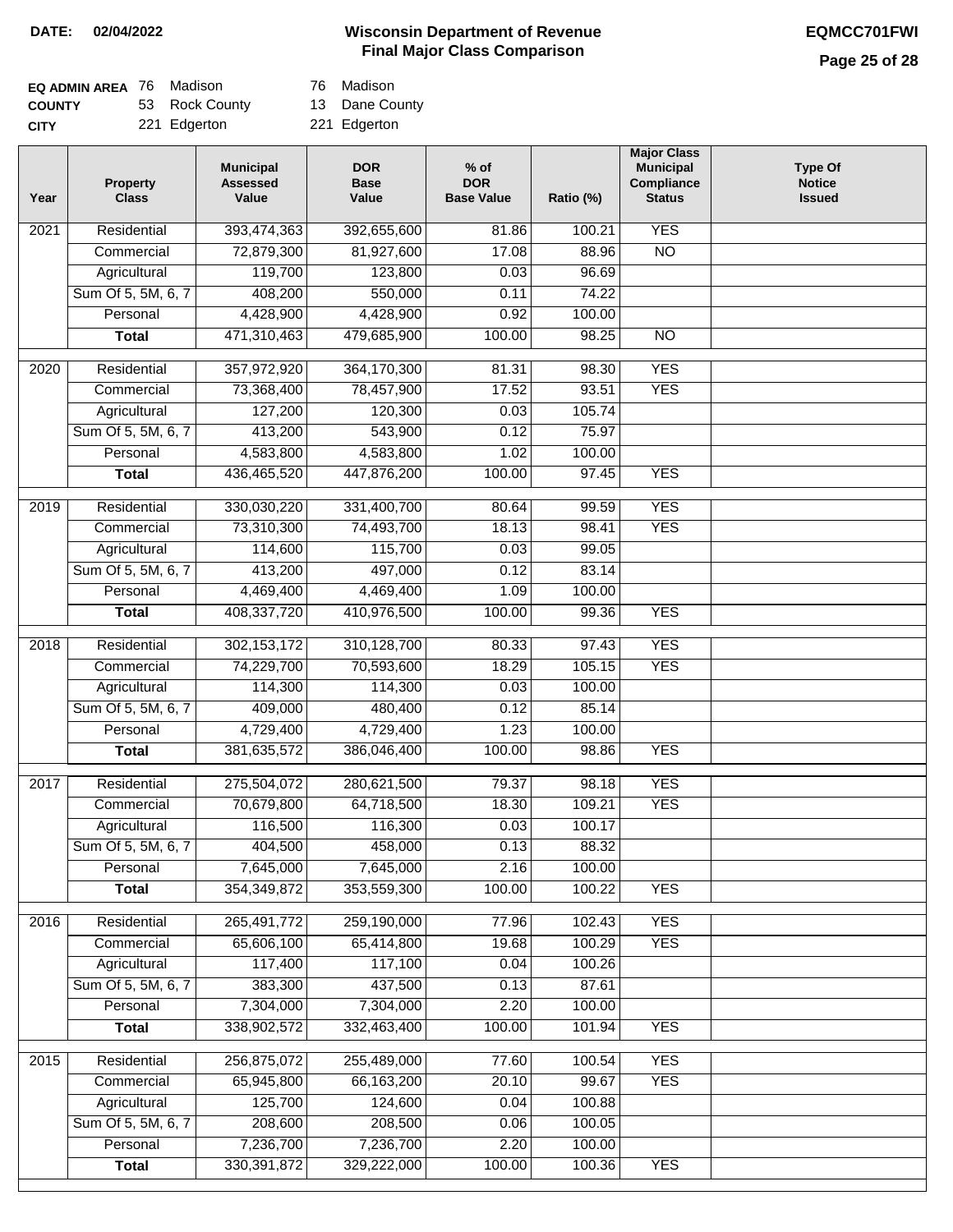| <b>EQ ADMIN AREA 76 Madison</b> |                |
|---------------------------------|----------------|
| <b>COUNTY</b>                   | 53 Rock County |

**CITY** 222 Evansville

| 309,216,400<br>423,158,800<br>N <sub>O</sub><br>Residential<br>2021<br>83.13<br>73.07<br>66,938,300<br>82,711,500<br>16.25<br>$\overline{NO}$<br>Commercial<br>80.93<br>100,700<br>Agricultural<br>78,200<br>0.02<br>77.66<br>24,500<br>Sum Of 5, 5M, 6, 7<br>22,000<br>0.00<br>111.36<br>2,267,800<br>3,023,800<br>Personal<br>0.59<br>75.00<br>378,525,200<br>509,016,800<br>100.00<br>$\overline{NO}$<br>74.36<br>1st Notice of Non-Compliance<br><b>Total</b><br>$\overline{NO}$<br>Residential<br>301,606,100<br>389,991,600<br>84.21<br>77.34<br>2020<br>60,693,300<br>70,174,400<br>$\overline{NO}$<br>Commercial<br>15.15<br>86.49<br>0.02<br>81.53<br>Agricultural<br>81,200<br>99,600<br>20,000<br>Sum Of 5, 5M, 6, 7<br>20,200<br>0.00<br>99.01<br>2,809,700<br>Personal<br>2,191,600<br>0.61<br>78.00<br>364,592,200<br>463,095,500<br>100.00<br>78.73<br>$\overline{NO}$<br><b>Total</b><br>$\overline{NO}$<br>Residential<br>295,282,600<br>358,930,500<br>82.27<br>2019<br>84.41<br><b>YES</b><br>Commercial<br>58,548,800<br>63,297,800<br>14.89<br>92.50<br>Agricultural<br>85,300<br>98,800<br>0.02<br>86.34<br>Sum Of 5, 5M, 6, 7<br>26,800<br>25,000<br>107.20<br>0.01<br>2,377,400<br>Personal<br>2,864,300<br>0.67<br>83.00<br>356,320,900<br>425,216,400<br>100.00<br>83.80<br>$\overline{N}$<br><b>Total</b><br>$\overline{NO}$<br>2018<br>Residential<br>289,534,800<br>334,622,700<br>84.38<br>86.53<br>97.21<br>57,225,100<br>14.84<br><b>YES</b><br>Commercial<br>58,865,200<br>Agricultural<br>86,200<br>96,800<br>0.02<br>89.05<br>Sum Of 5, 5M, 6, 7<br>26,800<br>24,500<br>0.01<br>109.39<br>2,552,300<br>2,967,800<br>0.75<br>86.00<br>Personal<br>349,425,200<br>396,577,000<br>100.00<br>88.11<br>$\overline{10}$<br><b>Total</b><br><b>YES</b><br>2017<br>Residential<br>282,368,500<br>299,266,100<br>82.81<br>94.35<br>56,895,500<br>15.55<br><b>YES</b><br>56,207,100<br>101.22<br>Commercial<br>104,100<br>0.03<br>106,900<br>97.38<br>Agricultural<br>Sum Of 5, 5M, 6, 7<br>27,000<br>21,400<br>0.01<br>126.17<br>5,456,300<br>5,804,500<br>Personal<br>1.61<br>94.00<br>344,851,400<br>361,406,000<br>100.00<br>95.42<br><b>YES</b><br><b>Total</b><br>Residential<br>275,302,000<br>278,204,800<br>98.96<br><b>YES</b><br>2016<br>81.49<br><b>YES</b><br>57,134,600<br>57,019,800<br>16.70<br>100.20<br>Commercial<br>107,500<br>106,400<br>0.03<br>101.03<br>Agricultural<br>27,000<br>Sum Of 5, 5M, 6, 7<br>20,200<br>0.01<br>133.66<br>Personal<br>5,933,900<br>6,055,000<br>1.77<br>98.00<br>338,505,000<br>100.00<br>99.15<br><b>YES</b><br>341,406,200<br><b>Total</b><br>269,528,300<br><b>YES</b><br>$\overline{2015}$<br>Residential<br>262,074,500<br>80.81<br>102.84<br>Commercial<br>56,846,200<br>56,378,000<br>17.38<br>100.83<br><b>YES</b><br>106.10<br>Agricultural<br>113,100<br>106,600<br>0.03<br>Sum Of 5, 5M, 6, 7<br>27,000<br>18,700<br>144.39<br>0.01<br>Personal<br>5,915,500<br>5,743,300<br>1.77<br>103.00<br>332,430,100<br>324,321,100<br><b>YES</b><br><b>Total</b><br>100.00<br>102.50 | Year | <b>Property</b><br><b>Class</b> | <b>Municipal</b><br><b>Assessed</b><br>Value | <b>DOR</b><br><b>Base</b><br>Value | % of<br><b>DOR</b><br><b>Base Value</b> | Ratio (%) | <b>Major Class</b><br><b>Municipal</b><br>Compliance<br><b>Status</b> | <b>Type Of</b><br><b>Notice</b><br><b>Issued</b> |
|-------------------------------------------------------------------------------------------------------------------------------------------------------------------------------------------------------------------------------------------------------------------------------------------------------------------------------------------------------------------------------------------------------------------------------------------------------------------------------------------------------------------------------------------------------------------------------------------------------------------------------------------------------------------------------------------------------------------------------------------------------------------------------------------------------------------------------------------------------------------------------------------------------------------------------------------------------------------------------------------------------------------------------------------------------------------------------------------------------------------------------------------------------------------------------------------------------------------------------------------------------------------------------------------------------------------------------------------------------------------------------------------------------------------------------------------------------------------------------------------------------------------------------------------------------------------------------------------------------------------------------------------------------------------------------------------------------------------------------------------------------------------------------------------------------------------------------------------------------------------------------------------------------------------------------------------------------------------------------------------------------------------------------------------------------------------------------------------------------------------------------------------------------------------------------------------------------------------------------------------------------------------------------------------------------------------------------------------------------------------------------------------------------------------------------------------------------------------------------------------------------------------------------------------------------------------------------------------------------------------------------------------------------------------------------------------------------------------------------------------------------------------------------------------------------------------------------------------------------------------------------------------------------------------------------------------------------------------------------------------------------------------------------------------------------------------|------|---------------------------------|----------------------------------------------|------------------------------------|-----------------------------------------|-----------|-----------------------------------------------------------------------|--------------------------------------------------|
|                                                                                                                                                                                                                                                                                                                                                                                                                                                                                                                                                                                                                                                                                                                                                                                                                                                                                                                                                                                                                                                                                                                                                                                                                                                                                                                                                                                                                                                                                                                                                                                                                                                                                                                                                                                                                                                                                                                                                                                                                                                                                                                                                                                                                                                                                                                                                                                                                                                                                                                                                                                                                                                                                                                                                                                                                                                                                                                                                                                                                                                                   |      |                                 |                                              |                                    |                                         |           |                                                                       |                                                  |
|                                                                                                                                                                                                                                                                                                                                                                                                                                                                                                                                                                                                                                                                                                                                                                                                                                                                                                                                                                                                                                                                                                                                                                                                                                                                                                                                                                                                                                                                                                                                                                                                                                                                                                                                                                                                                                                                                                                                                                                                                                                                                                                                                                                                                                                                                                                                                                                                                                                                                                                                                                                                                                                                                                                                                                                                                                                                                                                                                                                                                                                                   |      |                                 |                                              |                                    |                                         |           |                                                                       |                                                  |
|                                                                                                                                                                                                                                                                                                                                                                                                                                                                                                                                                                                                                                                                                                                                                                                                                                                                                                                                                                                                                                                                                                                                                                                                                                                                                                                                                                                                                                                                                                                                                                                                                                                                                                                                                                                                                                                                                                                                                                                                                                                                                                                                                                                                                                                                                                                                                                                                                                                                                                                                                                                                                                                                                                                                                                                                                                                                                                                                                                                                                                                                   |      |                                 |                                              |                                    |                                         |           |                                                                       |                                                  |
|                                                                                                                                                                                                                                                                                                                                                                                                                                                                                                                                                                                                                                                                                                                                                                                                                                                                                                                                                                                                                                                                                                                                                                                                                                                                                                                                                                                                                                                                                                                                                                                                                                                                                                                                                                                                                                                                                                                                                                                                                                                                                                                                                                                                                                                                                                                                                                                                                                                                                                                                                                                                                                                                                                                                                                                                                                                                                                                                                                                                                                                                   |      |                                 |                                              |                                    |                                         |           |                                                                       |                                                  |
|                                                                                                                                                                                                                                                                                                                                                                                                                                                                                                                                                                                                                                                                                                                                                                                                                                                                                                                                                                                                                                                                                                                                                                                                                                                                                                                                                                                                                                                                                                                                                                                                                                                                                                                                                                                                                                                                                                                                                                                                                                                                                                                                                                                                                                                                                                                                                                                                                                                                                                                                                                                                                                                                                                                                                                                                                                                                                                                                                                                                                                                                   |      |                                 |                                              |                                    |                                         |           |                                                                       |                                                  |
|                                                                                                                                                                                                                                                                                                                                                                                                                                                                                                                                                                                                                                                                                                                                                                                                                                                                                                                                                                                                                                                                                                                                                                                                                                                                                                                                                                                                                                                                                                                                                                                                                                                                                                                                                                                                                                                                                                                                                                                                                                                                                                                                                                                                                                                                                                                                                                                                                                                                                                                                                                                                                                                                                                                                                                                                                                                                                                                                                                                                                                                                   |      |                                 |                                              |                                    |                                         |           |                                                                       |                                                  |
|                                                                                                                                                                                                                                                                                                                                                                                                                                                                                                                                                                                                                                                                                                                                                                                                                                                                                                                                                                                                                                                                                                                                                                                                                                                                                                                                                                                                                                                                                                                                                                                                                                                                                                                                                                                                                                                                                                                                                                                                                                                                                                                                                                                                                                                                                                                                                                                                                                                                                                                                                                                                                                                                                                                                                                                                                                                                                                                                                                                                                                                                   |      |                                 |                                              |                                    |                                         |           |                                                                       |                                                  |
|                                                                                                                                                                                                                                                                                                                                                                                                                                                                                                                                                                                                                                                                                                                                                                                                                                                                                                                                                                                                                                                                                                                                                                                                                                                                                                                                                                                                                                                                                                                                                                                                                                                                                                                                                                                                                                                                                                                                                                                                                                                                                                                                                                                                                                                                                                                                                                                                                                                                                                                                                                                                                                                                                                                                                                                                                                                                                                                                                                                                                                                                   |      |                                 |                                              |                                    |                                         |           |                                                                       |                                                  |
|                                                                                                                                                                                                                                                                                                                                                                                                                                                                                                                                                                                                                                                                                                                                                                                                                                                                                                                                                                                                                                                                                                                                                                                                                                                                                                                                                                                                                                                                                                                                                                                                                                                                                                                                                                                                                                                                                                                                                                                                                                                                                                                                                                                                                                                                                                                                                                                                                                                                                                                                                                                                                                                                                                                                                                                                                                                                                                                                                                                                                                                                   |      |                                 |                                              |                                    |                                         |           |                                                                       |                                                  |
|                                                                                                                                                                                                                                                                                                                                                                                                                                                                                                                                                                                                                                                                                                                                                                                                                                                                                                                                                                                                                                                                                                                                                                                                                                                                                                                                                                                                                                                                                                                                                                                                                                                                                                                                                                                                                                                                                                                                                                                                                                                                                                                                                                                                                                                                                                                                                                                                                                                                                                                                                                                                                                                                                                                                                                                                                                                                                                                                                                                                                                                                   |      |                                 |                                              |                                    |                                         |           |                                                                       |                                                  |
|                                                                                                                                                                                                                                                                                                                                                                                                                                                                                                                                                                                                                                                                                                                                                                                                                                                                                                                                                                                                                                                                                                                                                                                                                                                                                                                                                                                                                                                                                                                                                                                                                                                                                                                                                                                                                                                                                                                                                                                                                                                                                                                                                                                                                                                                                                                                                                                                                                                                                                                                                                                                                                                                                                                                                                                                                                                                                                                                                                                                                                                                   |      |                                 |                                              |                                    |                                         |           |                                                                       |                                                  |
|                                                                                                                                                                                                                                                                                                                                                                                                                                                                                                                                                                                                                                                                                                                                                                                                                                                                                                                                                                                                                                                                                                                                                                                                                                                                                                                                                                                                                                                                                                                                                                                                                                                                                                                                                                                                                                                                                                                                                                                                                                                                                                                                                                                                                                                                                                                                                                                                                                                                                                                                                                                                                                                                                                                                                                                                                                                                                                                                                                                                                                                                   |      |                                 |                                              |                                    |                                         |           |                                                                       |                                                  |
|                                                                                                                                                                                                                                                                                                                                                                                                                                                                                                                                                                                                                                                                                                                                                                                                                                                                                                                                                                                                                                                                                                                                                                                                                                                                                                                                                                                                                                                                                                                                                                                                                                                                                                                                                                                                                                                                                                                                                                                                                                                                                                                                                                                                                                                                                                                                                                                                                                                                                                                                                                                                                                                                                                                                                                                                                                                                                                                                                                                                                                                                   |      |                                 |                                              |                                    |                                         |           |                                                                       |                                                  |
|                                                                                                                                                                                                                                                                                                                                                                                                                                                                                                                                                                                                                                                                                                                                                                                                                                                                                                                                                                                                                                                                                                                                                                                                                                                                                                                                                                                                                                                                                                                                                                                                                                                                                                                                                                                                                                                                                                                                                                                                                                                                                                                                                                                                                                                                                                                                                                                                                                                                                                                                                                                                                                                                                                                                                                                                                                                                                                                                                                                                                                                                   |      |                                 |                                              |                                    |                                         |           |                                                                       |                                                  |
|                                                                                                                                                                                                                                                                                                                                                                                                                                                                                                                                                                                                                                                                                                                                                                                                                                                                                                                                                                                                                                                                                                                                                                                                                                                                                                                                                                                                                                                                                                                                                                                                                                                                                                                                                                                                                                                                                                                                                                                                                                                                                                                                                                                                                                                                                                                                                                                                                                                                                                                                                                                                                                                                                                                                                                                                                                                                                                                                                                                                                                                                   |      |                                 |                                              |                                    |                                         |           |                                                                       |                                                  |
|                                                                                                                                                                                                                                                                                                                                                                                                                                                                                                                                                                                                                                                                                                                                                                                                                                                                                                                                                                                                                                                                                                                                                                                                                                                                                                                                                                                                                                                                                                                                                                                                                                                                                                                                                                                                                                                                                                                                                                                                                                                                                                                                                                                                                                                                                                                                                                                                                                                                                                                                                                                                                                                                                                                                                                                                                                                                                                                                                                                                                                                                   |      |                                 |                                              |                                    |                                         |           |                                                                       |                                                  |
|                                                                                                                                                                                                                                                                                                                                                                                                                                                                                                                                                                                                                                                                                                                                                                                                                                                                                                                                                                                                                                                                                                                                                                                                                                                                                                                                                                                                                                                                                                                                                                                                                                                                                                                                                                                                                                                                                                                                                                                                                                                                                                                                                                                                                                                                                                                                                                                                                                                                                                                                                                                                                                                                                                                                                                                                                                                                                                                                                                                                                                                                   |      |                                 |                                              |                                    |                                         |           |                                                                       |                                                  |
|                                                                                                                                                                                                                                                                                                                                                                                                                                                                                                                                                                                                                                                                                                                                                                                                                                                                                                                                                                                                                                                                                                                                                                                                                                                                                                                                                                                                                                                                                                                                                                                                                                                                                                                                                                                                                                                                                                                                                                                                                                                                                                                                                                                                                                                                                                                                                                                                                                                                                                                                                                                                                                                                                                                                                                                                                                                                                                                                                                                                                                                                   |      |                                 |                                              |                                    |                                         |           |                                                                       |                                                  |
|                                                                                                                                                                                                                                                                                                                                                                                                                                                                                                                                                                                                                                                                                                                                                                                                                                                                                                                                                                                                                                                                                                                                                                                                                                                                                                                                                                                                                                                                                                                                                                                                                                                                                                                                                                                                                                                                                                                                                                                                                                                                                                                                                                                                                                                                                                                                                                                                                                                                                                                                                                                                                                                                                                                                                                                                                                                                                                                                                                                                                                                                   |      |                                 |                                              |                                    |                                         |           |                                                                       |                                                  |
|                                                                                                                                                                                                                                                                                                                                                                                                                                                                                                                                                                                                                                                                                                                                                                                                                                                                                                                                                                                                                                                                                                                                                                                                                                                                                                                                                                                                                                                                                                                                                                                                                                                                                                                                                                                                                                                                                                                                                                                                                                                                                                                                                                                                                                                                                                                                                                                                                                                                                                                                                                                                                                                                                                                                                                                                                                                                                                                                                                                                                                                                   |      |                                 |                                              |                                    |                                         |           |                                                                       |                                                  |
|                                                                                                                                                                                                                                                                                                                                                                                                                                                                                                                                                                                                                                                                                                                                                                                                                                                                                                                                                                                                                                                                                                                                                                                                                                                                                                                                                                                                                                                                                                                                                                                                                                                                                                                                                                                                                                                                                                                                                                                                                                                                                                                                                                                                                                                                                                                                                                                                                                                                                                                                                                                                                                                                                                                                                                                                                                                                                                                                                                                                                                                                   |      |                                 |                                              |                                    |                                         |           |                                                                       |                                                  |
|                                                                                                                                                                                                                                                                                                                                                                                                                                                                                                                                                                                                                                                                                                                                                                                                                                                                                                                                                                                                                                                                                                                                                                                                                                                                                                                                                                                                                                                                                                                                                                                                                                                                                                                                                                                                                                                                                                                                                                                                                                                                                                                                                                                                                                                                                                                                                                                                                                                                                                                                                                                                                                                                                                                                                                                                                                                                                                                                                                                                                                                                   |      |                                 |                                              |                                    |                                         |           |                                                                       |                                                  |
|                                                                                                                                                                                                                                                                                                                                                                                                                                                                                                                                                                                                                                                                                                                                                                                                                                                                                                                                                                                                                                                                                                                                                                                                                                                                                                                                                                                                                                                                                                                                                                                                                                                                                                                                                                                                                                                                                                                                                                                                                                                                                                                                                                                                                                                                                                                                                                                                                                                                                                                                                                                                                                                                                                                                                                                                                                                                                                                                                                                                                                                                   |      |                                 |                                              |                                    |                                         |           |                                                                       |                                                  |
|                                                                                                                                                                                                                                                                                                                                                                                                                                                                                                                                                                                                                                                                                                                                                                                                                                                                                                                                                                                                                                                                                                                                                                                                                                                                                                                                                                                                                                                                                                                                                                                                                                                                                                                                                                                                                                                                                                                                                                                                                                                                                                                                                                                                                                                                                                                                                                                                                                                                                                                                                                                                                                                                                                                                                                                                                                                                                                                                                                                                                                                                   |      |                                 |                                              |                                    |                                         |           |                                                                       |                                                  |
|                                                                                                                                                                                                                                                                                                                                                                                                                                                                                                                                                                                                                                                                                                                                                                                                                                                                                                                                                                                                                                                                                                                                                                                                                                                                                                                                                                                                                                                                                                                                                                                                                                                                                                                                                                                                                                                                                                                                                                                                                                                                                                                                                                                                                                                                                                                                                                                                                                                                                                                                                                                                                                                                                                                                                                                                                                                                                                                                                                                                                                                                   |      |                                 |                                              |                                    |                                         |           |                                                                       |                                                  |
|                                                                                                                                                                                                                                                                                                                                                                                                                                                                                                                                                                                                                                                                                                                                                                                                                                                                                                                                                                                                                                                                                                                                                                                                                                                                                                                                                                                                                                                                                                                                                                                                                                                                                                                                                                                                                                                                                                                                                                                                                                                                                                                                                                                                                                                                                                                                                                                                                                                                                                                                                                                                                                                                                                                                                                                                                                                                                                                                                                                                                                                                   |      |                                 |                                              |                                    |                                         |           |                                                                       |                                                  |
|                                                                                                                                                                                                                                                                                                                                                                                                                                                                                                                                                                                                                                                                                                                                                                                                                                                                                                                                                                                                                                                                                                                                                                                                                                                                                                                                                                                                                                                                                                                                                                                                                                                                                                                                                                                                                                                                                                                                                                                                                                                                                                                                                                                                                                                                                                                                                                                                                                                                                                                                                                                                                                                                                                                                                                                                                                                                                                                                                                                                                                                                   |      |                                 |                                              |                                    |                                         |           |                                                                       |                                                  |
|                                                                                                                                                                                                                                                                                                                                                                                                                                                                                                                                                                                                                                                                                                                                                                                                                                                                                                                                                                                                                                                                                                                                                                                                                                                                                                                                                                                                                                                                                                                                                                                                                                                                                                                                                                                                                                                                                                                                                                                                                                                                                                                                                                                                                                                                                                                                                                                                                                                                                                                                                                                                                                                                                                                                                                                                                                                                                                                                                                                                                                                                   |      |                                 |                                              |                                    |                                         |           |                                                                       |                                                  |
|                                                                                                                                                                                                                                                                                                                                                                                                                                                                                                                                                                                                                                                                                                                                                                                                                                                                                                                                                                                                                                                                                                                                                                                                                                                                                                                                                                                                                                                                                                                                                                                                                                                                                                                                                                                                                                                                                                                                                                                                                                                                                                                                                                                                                                                                                                                                                                                                                                                                                                                                                                                                                                                                                                                                                                                                                                                                                                                                                                                                                                                                   |      |                                 |                                              |                                    |                                         |           |                                                                       |                                                  |
|                                                                                                                                                                                                                                                                                                                                                                                                                                                                                                                                                                                                                                                                                                                                                                                                                                                                                                                                                                                                                                                                                                                                                                                                                                                                                                                                                                                                                                                                                                                                                                                                                                                                                                                                                                                                                                                                                                                                                                                                                                                                                                                                                                                                                                                                                                                                                                                                                                                                                                                                                                                                                                                                                                                                                                                                                                                                                                                                                                                                                                                                   |      |                                 |                                              |                                    |                                         |           |                                                                       |                                                  |
|                                                                                                                                                                                                                                                                                                                                                                                                                                                                                                                                                                                                                                                                                                                                                                                                                                                                                                                                                                                                                                                                                                                                                                                                                                                                                                                                                                                                                                                                                                                                                                                                                                                                                                                                                                                                                                                                                                                                                                                                                                                                                                                                                                                                                                                                                                                                                                                                                                                                                                                                                                                                                                                                                                                                                                                                                                                                                                                                                                                                                                                                   |      |                                 |                                              |                                    |                                         |           |                                                                       |                                                  |
|                                                                                                                                                                                                                                                                                                                                                                                                                                                                                                                                                                                                                                                                                                                                                                                                                                                                                                                                                                                                                                                                                                                                                                                                                                                                                                                                                                                                                                                                                                                                                                                                                                                                                                                                                                                                                                                                                                                                                                                                                                                                                                                                                                                                                                                                                                                                                                                                                                                                                                                                                                                                                                                                                                                                                                                                                                                                                                                                                                                                                                                                   |      |                                 |                                              |                                    |                                         |           |                                                                       |                                                  |
|                                                                                                                                                                                                                                                                                                                                                                                                                                                                                                                                                                                                                                                                                                                                                                                                                                                                                                                                                                                                                                                                                                                                                                                                                                                                                                                                                                                                                                                                                                                                                                                                                                                                                                                                                                                                                                                                                                                                                                                                                                                                                                                                                                                                                                                                                                                                                                                                                                                                                                                                                                                                                                                                                                                                                                                                                                                                                                                                                                                                                                                                   |      |                                 |                                              |                                    |                                         |           |                                                                       |                                                  |
|                                                                                                                                                                                                                                                                                                                                                                                                                                                                                                                                                                                                                                                                                                                                                                                                                                                                                                                                                                                                                                                                                                                                                                                                                                                                                                                                                                                                                                                                                                                                                                                                                                                                                                                                                                                                                                                                                                                                                                                                                                                                                                                                                                                                                                                                                                                                                                                                                                                                                                                                                                                                                                                                                                                                                                                                                                                                                                                                                                                                                                                                   |      |                                 |                                              |                                    |                                         |           |                                                                       |                                                  |
|                                                                                                                                                                                                                                                                                                                                                                                                                                                                                                                                                                                                                                                                                                                                                                                                                                                                                                                                                                                                                                                                                                                                                                                                                                                                                                                                                                                                                                                                                                                                                                                                                                                                                                                                                                                                                                                                                                                                                                                                                                                                                                                                                                                                                                                                                                                                                                                                                                                                                                                                                                                                                                                                                                                                                                                                                                                                                                                                                                                                                                                                   |      |                                 |                                              |                                    |                                         |           |                                                                       |                                                  |
|                                                                                                                                                                                                                                                                                                                                                                                                                                                                                                                                                                                                                                                                                                                                                                                                                                                                                                                                                                                                                                                                                                                                                                                                                                                                                                                                                                                                                                                                                                                                                                                                                                                                                                                                                                                                                                                                                                                                                                                                                                                                                                                                                                                                                                                                                                                                                                                                                                                                                                                                                                                                                                                                                                                                                                                                                                                                                                                                                                                                                                                                   |      |                                 |                                              |                                    |                                         |           |                                                                       |                                                  |
|                                                                                                                                                                                                                                                                                                                                                                                                                                                                                                                                                                                                                                                                                                                                                                                                                                                                                                                                                                                                                                                                                                                                                                                                                                                                                                                                                                                                                                                                                                                                                                                                                                                                                                                                                                                                                                                                                                                                                                                                                                                                                                                                                                                                                                                                                                                                                                                                                                                                                                                                                                                                                                                                                                                                                                                                                                                                                                                                                                                                                                                                   |      |                                 |                                              |                                    |                                         |           |                                                                       |                                                  |
|                                                                                                                                                                                                                                                                                                                                                                                                                                                                                                                                                                                                                                                                                                                                                                                                                                                                                                                                                                                                                                                                                                                                                                                                                                                                                                                                                                                                                                                                                                                                                                                                                                                                                                                                                                                                                                                                                                                                                                                                                                                                                                                                                                                                                                                                                                                                                                                                                                                                                                                                                                                                                                                                                                                                                                                                                                                                                                                                                                                                                                                                   |      |                                 |                                              |                                    |                                         |           |                                                                       |                                                  |
|                                                                                                                                                                                                                                                                                                                                                                                                                                                                                                                                                                                                                                                                                                                                                                                                                                                                                                                                                                                                                                                                                                                                                                                                                                                                                                                                                                                                                                                                                                                                                                                                                                                                                                                                                                                                                                                                                                                                                                                                                                                                                                                                                                                                                                                                                                                                                                                                                                                                                                                                                                                                                                                                                                                                                                                                                                                                                                                                                                                                                                                                   |      |                                 |                                              |                                    |                                         |           |                                                                       |                                                  |
|                                                                                                                                                                                                                                                                                                                                                                                                                                                                                                                                                                                                                                                                                                                                                                                                                                                                                                                                                                                                                                                                                                                                                                                                                                                                                                                                                                                                                                                                                                                                                                                                                                                                                                                                                                                                                                                                                                                                                                                                                                                                                                                                                                                                                                                                                                                                                                                                                                                                                                                                                                                                                                                                                                                                                                                                                                                                                                                                                                                                                                                                   |      |                                 |                                              |                                    |                                         |           |                                                                       |                                                  |
|                                                                                                                                                                                                                                                                                                                                                                                                                                                                                                                                                                                                                                                                                                                                                                                                                                                                                                                                                                                                                                                                                                                                                                                                                                                                                                                                                                                                                                                                                                                                                                                                                                                                                                                                                                                                                                                                                                                                                                                                                                                                                                                                                                                                                                                                                                                                                                                                                                                                                                                                                                                                                                                                                                                                                                                                                                                                                                                                                                                                                                                                   |      |                                 |                                              |                                    |                                         |           |                                                                       |                                                  |
|                                                                                                                                                                                                                                                                                                                                                                                                                                                                                                                                                                                                                                                                                                                                                                                                                                                                                                                                                                                                                                                                                                                                                                                                                                                                                                                                                                                                                                                                                                                                                                                                                                                                                                                                                                                                                                                                                                                                                                                                                                                                                                                                                                                                                                                                                                                                                                                                                                                                                                                                                                                                                                                                                                                                                                                                                                                                                                                                                                                                                                                                   |      |                                 |                                              |                                    |                                         |           |                                                                       |                                                  |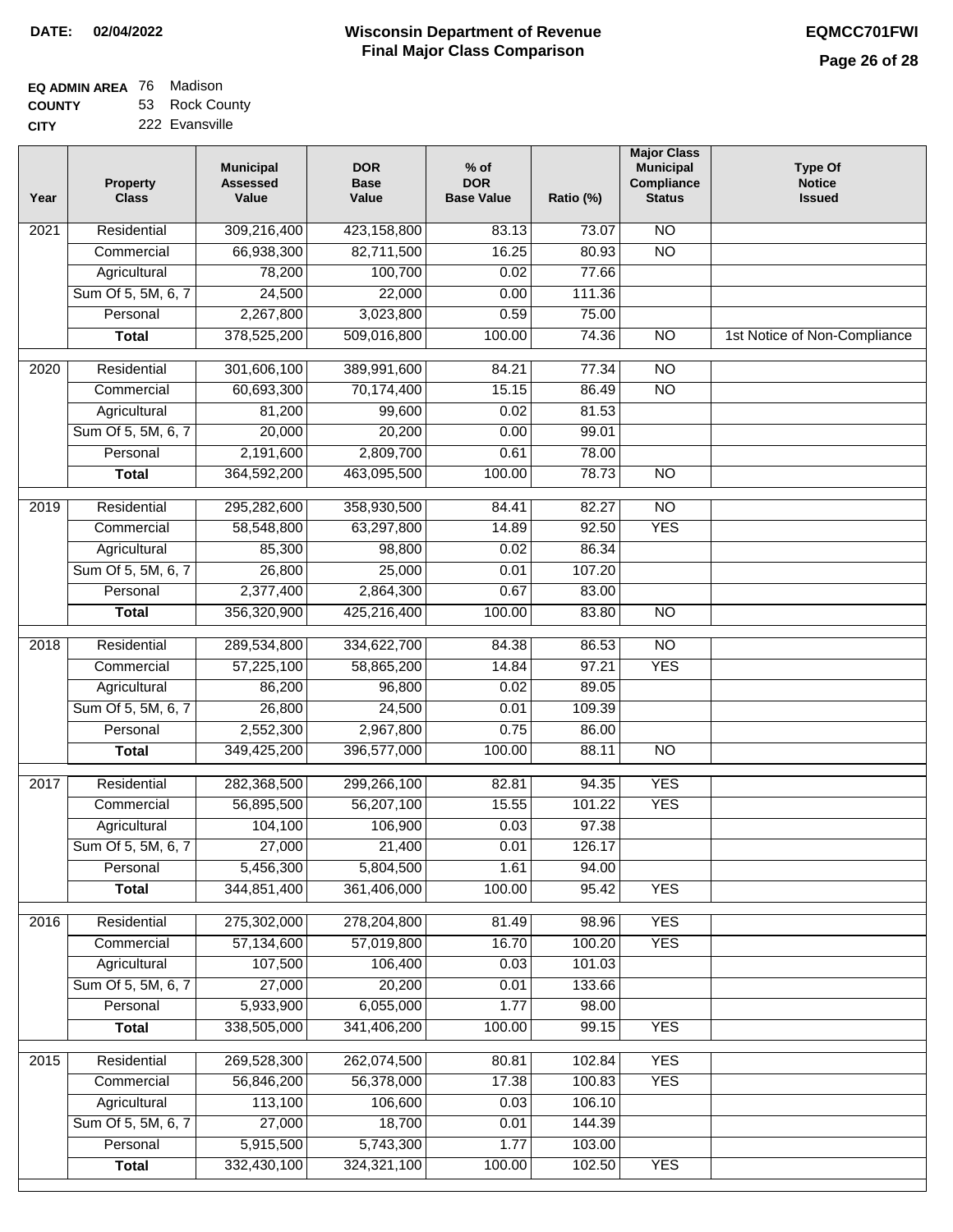| <b>EQ ADMIN AREA</b> 76 Madison |                |
|---------------------------------|----------------|
| <b>COUNTY</b>                   | 53 Rock County |

**COUNTY CITY** 241 Janesville

| Year              | <b>Property</b><br><b>Class</b> | <b>Municipal</b><br><b>Assessed</b><br>Value | <b>DOR</b><br><b>Base</b><br>Value | $%$ of<br><b>DOR</b><br><b>Base Value</b> | Ratio (%)      | <b>Major Class</b><br><b>Municipal</b><br>Compliance<br><b>Status</b> | <b>Type Of</b><br><b>Notice</b><br><b>Issued</b> |
|-------------------|---------------------------------|----------------------------------------------|------------------------------------|-------------------------------------------|----------------|-----------------------------------------------------------------------|--------------------------------------------------|
| 2021              | Residential                     | 3,533,580,800                                | 4,156,749,300                      | 71.38                                     | 85.01          | N <sub>O</sub>                                                        |                                                  |
|                   | Commercial                      | 1,328,396,000                                | 1,557,256,200                      | 26.74                                     | 85.30          | $\overline{NO}$                                                       |                                                  |
|                   | Agricultural                    | 461,000                                      | 547,700                            | 0.01                                      | 84.17          |                                                                       |                                                  |
|                   | Sum Of 5, 5M, 6, 7              | 1,064,700                                    | 745,600                            | 0.01                                      | 142.80         |                                                                       |                                                  |
|                   | Personal                        | 90,874,300                                   | 108,183,700                        | 1.86                                      | 84.00          |                                                                       |                                                  |
|                   | <b>Total</b>                    | 4,954,376,800                                | 5,823,482,500                      | 100.00                                    | 85.08          | $\overline{NO}$                                                       |                                                  |
| $\overline{2020}$ | Residential                     | 3,492,040,300                                | 3,841,758,000                      | 70.98                                     | 90.90          | <b>YES</b>                                                            |                                                  |
|                   | Commercial                      | 1,294,819,600                                | 1,460,287,300                      | 26.98                                     | 88.67          | $\overline{NO}$                                                       |                                                  |
|                   | Agricultural                    | 473,200                                      | 531,700                            | 0.01                                      | 89.00          |                                                                       |                                                  |
|                   | Sum Of 5, 5M, 6, 7              | 1,059,300                                    | 685,000                            | 0.01                                      | 154.64         |                                                                       |                                                  |
|                   | Personal                        | 97,222,600                                   | 109,238,900                        | 2.02                                      | 89.00          |                                                                       |                                                  |
|                   | <b>Total</b>                    | 4,885,615,000                                | 5,412,500,900                      | 100.00                                    | 90.27          | $\overline{NO}$                                                       |                                                  |
| 2019              | Residential                     | 3,457,026,500                                | 3,587,764,300                      | 71.19                                     | 96.36          | <b>YES</b>                                                            |                                                  |
|                   | Commercial                      | 1,274,706,000                                | 1,343,452,500                      | 26.66                                     | 94.88          | <b>YES</b>                                                            |                                                  |
|                   | Agricultural                    | 535,900                                      | 535,800                            | 0.01                                      | 100.02         |                                                                       |                                                  |
|                   | Sum Of 5, 5M, 6, 7              | 1,034,800                                    | 627,500                            | 0.01                                      | 164.91         |                                                                       |                                                  |
|                   | Personal                        | 107,627,600                                  | 107,627,600                        | 2.14                                      | 100.00         |                                                                       |                                                  |
|                   | <b>Total</b>                    | 4,840,930,800                                | 5,040,007,700                      | 100.00                                    | 96.05          | <b>YES</b>                                                            |                                                  |
|                   | Residential                     | 2,637,980,700                                |                                    | 70.09                                     |                | $\overline{NO}$                                                       |                                                  |
| 2018              | Commercial                      | 1,160,033,400                                | 3,292,133,600<br>1,296,546,100     | 27.60                                     | 80.13<br>89.47 | <b>NO</b>                                                             |                                                  |
|                   | Agricultural                    | 449,800                                      | 524,000                            | 0.01                                      | 85.84          |                                                                       |                                                  |
|                   | Sum Of 5, 5M, 6, 7              | 1,171,900                                    | 779,000                            | 0.02                                      | 150.44         |                                                                       |                                                  |
|                   | Personal                        | 89,717,210                                   | 106,806,200                        | 2.27                                      | 84.00          |                                                                       |                                                  |
|                   | <b>Total</b>                    | 3,889,353,010                                | 4,696,788,900                      | 100.00                                    | 82.81          | $\overline{NO}$                                                       |                                                  |
|                   |                                 |                                              |                                    |                                           |                |                                                                       |                                                  |
| 2017              | Residential                     | 2,612,827,400                                | 3,049,920,300                      | 69.33                                     | 85.67          | $\overline{NO}$                                                       |                                                  |
|                   | Commercial                      | 1,146,538,400                                | 1,208,079,100                      | 27.46                                     | 94.91          | <b>YES</b>                                                            |                                                  |
|                   | Agricultural                    | 448,800                                      | 509,400                            | 0.01                                      | 88.10          |                                                                       |                                                  |
|                   | Sum Of 5, 5M, 6, 7              | 1,172,000                                    | 773,800                            | 0.02                                      | 151.46         |                                                                       |                                                  |
|                   | Personal                        | 120,500,700                                  | 140,117,100                        | 3.18                                      | 86.00          |                                                                       |                                                  |
|                   | <b>Total</b>                    | 3,881,487,300                                | 4,399,399,700                      | 100.00                                    | 88.23          | <b>NO</b>                                                             |                                                  |
| 2016              | Residential                     | 2,590,135,400                                | 2,766,978,300                      | 69.79                                     | 93.61          | <b>YES</b>                                                            |                                                  |
|                   | Commercial                      | 1,081,263,800                                | 1,075,081,200                      | 27.12                                     | 100.58         | <b>YES</b>                                                            |                                                  |
|                   | Agricultural                    | 477,400                                      | 503,800                            | 0.01                                      | 94.76          |                                                                       |                                                  |
|                   | Sum Of 5, 5M, 6, 7              | 1,158,200                                    | 746,700                            | 0.02                                      | 155.11         |                                                                       |                                                  |
|                   | Personal                        | 114,096,230                                  | 121,379,000                        | 3.06                                      | 94.00          |                                                                       |                                                  |
|                   | <b>Total</b>                    | 3,787,131,030                                | 3,964,689,000                      | 100.00                                    | 95.52          | <b>YES</b>                                                            |                                                  |
| 2015              | Residential                     | 2,572,595,600                                | 2,643,610,700                      | 70.04                                     | 97.31          | <b>YES</b>                                                            |                                                  |
|                   | Commercial                      | 1,061,158,600                                | 1,020,707,400                      | 27.04                                     | 103.96         | <b>YES</b>                                                            |                                                  |
|                   | Agricultural                    | 496,500                                      | 505,800                            | 0.01                                      | 98.16          |                                                                       |                                                  |
|                   | Sum Of 5, 5M, 6, 7              | 1,158,200                                    | 724,000                            | 0.02                                      | 159.97         |                                                                       |                                                  |
|                   | Personal                        | 106,617,660                                  | 108,793,600                        | 2.88                                      | 98.00          |                                                                       |                                                  |
|                   | <b>Total</b>                    | 3,742,026,560                                | 3,774,341,500                      | 100.00                                    | 99.14          | <b>YES</b>                                                            |                                                  |